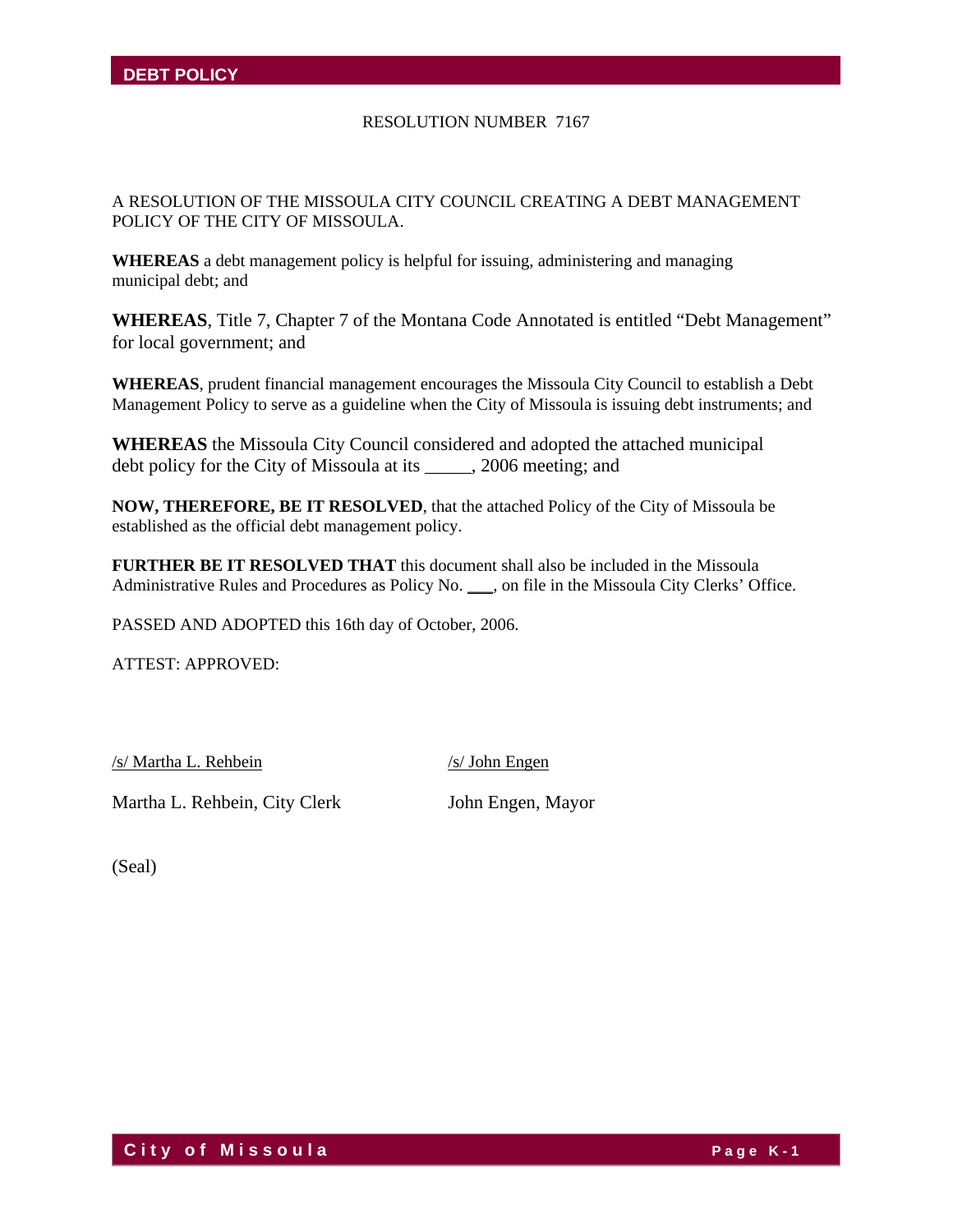#### **Debt Management Policy**

#### **City of Missoula**

#### **Executive Summary**

This debt policy for the City of Missoula is designed to provide a clear basis as to the City's policies and practices so that our creditors, elected officials and citizens will understand the basis of debt issuance by the City. This policy formally puts in writing what our past and present debt issuance practices have been.

The policy addresses the following issues:

- 1. Provides a statement of purpose.
- 2. Provides general guidelines, definitions and conditions for debt issuance.
- 3. Discusses the various types of debt issued by the City.
- 4. Identifies debt structuring characteristics addressing repayment terms, tax exempt status, prepayment provisions, sale to accredited investors and credit ratings.
- 5. Discusses the three methods for selling the City's debt and the preferred method of sale.
- 6. Provides a process for underwriter selection for negotiated sales.
- 7. Provides the basis of award for bond sales.
- 8. Provides the basic guidelines for the City's debt management:
	- Required Debt service cash flow monitoring.
	- Targeted debt level maximum for voted G.O. debt (66% of statutory debt capacity).
	- Targeted debt level maximum for non-voted General Fund debt (66% of legal debt limit).
	- Targeted debt level maximum for annual appropriation obligations (capital leases) which would be 1% of General fund Expenditures in the preceding year.
	- Basis for issuance of revenue debt (enterprise funds).
	- Criteria for securing the issuance of special improvement district debt and curb & gutter debt.
	- Guidelines for the issuance of tax increment debt.
	- Criteria for the refunding of City debt.
	- Criteria for the use of derivatives (currently illegal for Montana cities).
- 9. Establishes interim reporting to the Mayor and Council.
- 10. Other administrative procedures and guidelines for the City Finance office.

This Debt Management Policy is adopted to promote the effective use of debt as a financing tool and to guide decision-making on its application.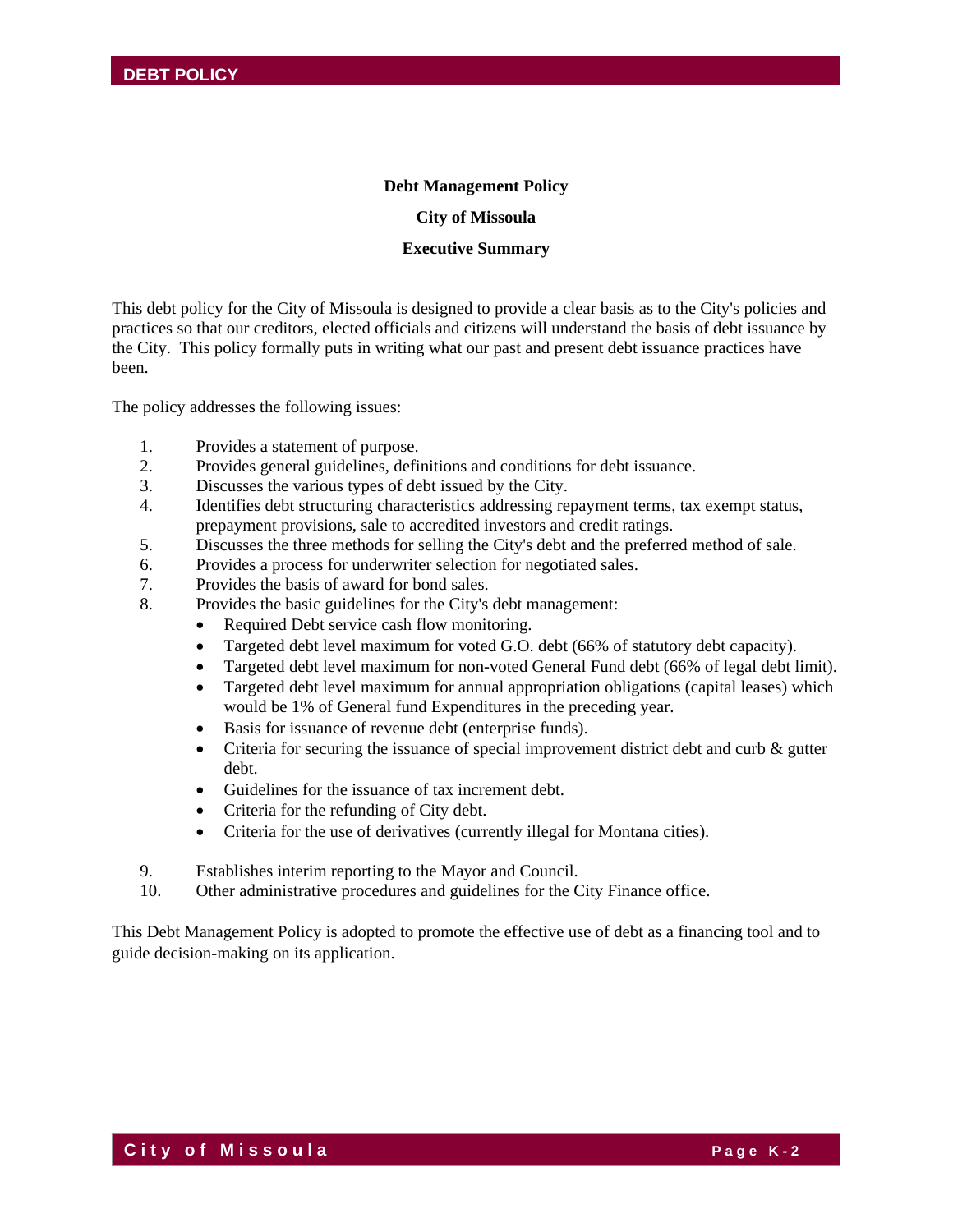#### **Debt Management Policy**

#### **I. Statement of Purpose**

- A. To preserve the public trust and prudently manage public assets to minimize costs to taxpayers and ensure current decisions positively impact future citizens.
- B. To minimize borrowing costs.
- C. To preserve access to capital markets.
- D. To ensure future financial flexibility in debt financing options.

#### **II. Guidelines for Use of Debt Financing**

- A. Debt is a financing tool which should only be judiciously used within the City's legal, financial and debt market capacities.
- B. Definitions
	- 1. Debt. The creation of debt occurs when a governing body incurs a financial obligation that can not, or will not, be repaid from current fiscal period revenues. Debt may be in the form of bond or note.
	- 2. Short Term Debt. For purposes of this policy, Short Term Debt means debt with a repayment term of less than 5 years.
	- 3. Long term Debt. For purposes of this Policy, Long Term Debt means debt with repayment terms beyond the term of the Short Term Debt, up to the maximum term allowable by law, generally twenty years.
	- 4. Cash Flow Financing. Cash flow financing means tax and revenue anticipation notes (TANS and RANS) that are issued in anticipation of the receipt of the revenues, and tax dollars levied and appropriated and expected to be received in the fiscal year in which the note is issued. Because TANS and RANS are payable from current year revenues they do not constitute debt.
- C. General Conditions for the Use of Long-term Debt

Debt will be considered when some or all of the following conditions exist:

- 1. Estimated future revenues are sufficient to ensure the long-term viability of repayment of the debt obligation;
- 2. Other financing options have been explored and they are not viable for the timely or economic acquisition or completion of a capital project;
- 3. A capital project is mandated by federal or state authorities with no other viable funding option available; and
- 4. The asset useful life lends itself to long term debt financing.
- D. Debt Issuance versus Pay-As-You-Go (PAYG) Financing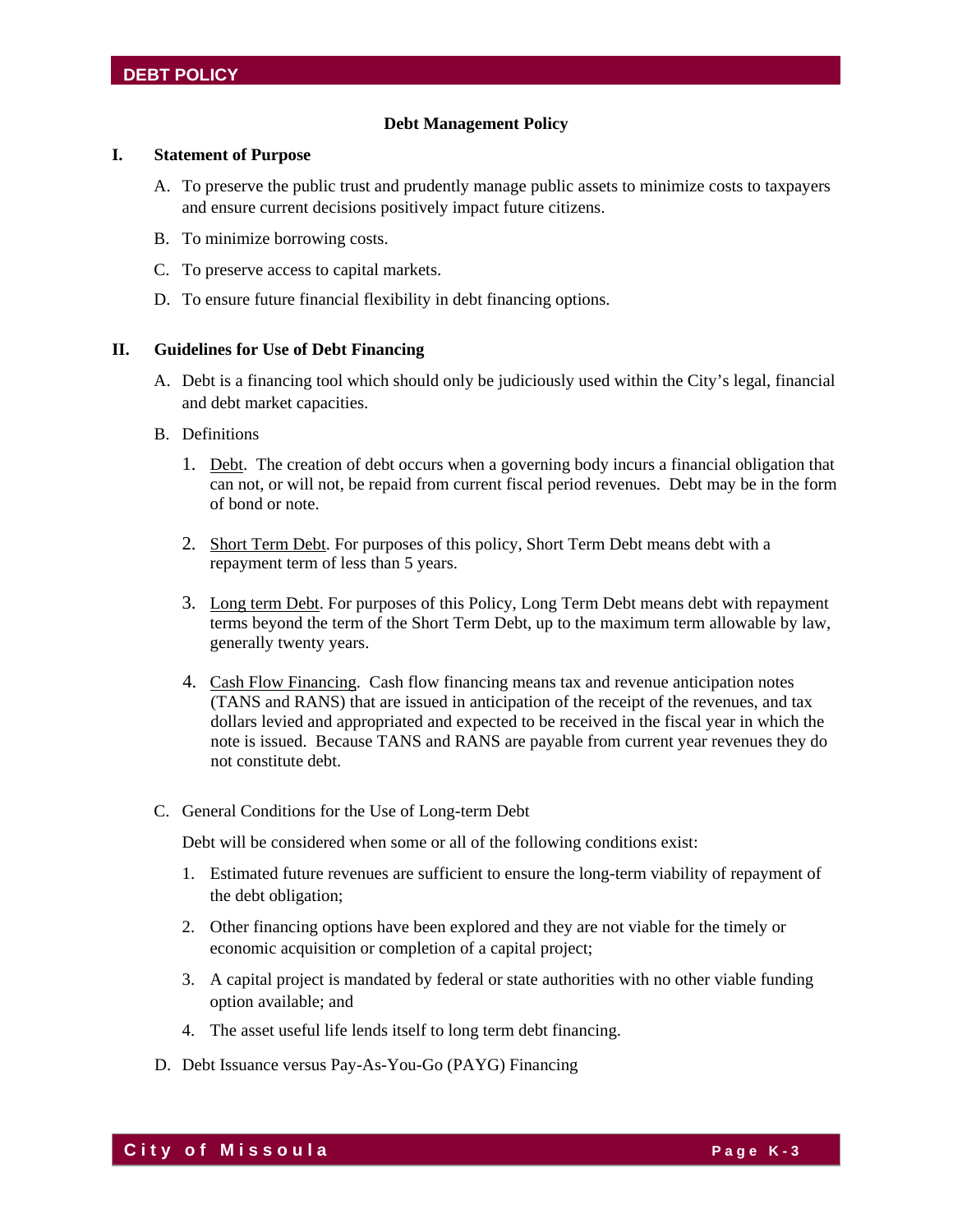The City shall seek to appropriately use PAYG financing, when feasible, based on the following criteria:

- 1. The project can be adequately funded from available current revenues and fund balances;
- 2. The project can be completed within an acceptable timeframe when funded from current revenues;
- 3. Additional debt levels could adversely impact credit ratings or capacities to repay existing obligations;
- 4. Market conditions are such that PAYG presents a favorable option; or
- 5. The asset's useful life itself is not conducive to long term debt financing.

#### **III. Types of Debt**

The City may have choices as to the type of debt which would best meet the needs of the particular financing and its overall objectives. The following is a listing of the types of debt and general guidelines as to their use.

#### A. General Obligation and Related Debt

- 1. *General Obligation (G.O.)*. General Obligation bonds provide the investor with its most secure City transaction, because of the City's pledge of its unlimited authority to levy ad valorem property taxes for debt service. G.O. bonds require voter approval to be issued. The overall amount of G.O. bonds is limited by statute.
- 2. *General Fund Bonds.* General Fund bonds are secured by a long-term pledge by the City of General Fund revenues. It differs from a G. O. bond in that it is not a long-term pledge of an unconditional levy of property taxes. The issuance of General Fund bonds has three statutory restrictions: a) no single issue can exceed 10% of the General Fund budget for each of the two preceding years; b) at the time of issuance the total of all such debt service can not exceed 2% of the General Fund's revenues for each of the two preceding years; and c) the maximum term of any issue can not exceed 20 years.
- 3. *Annual Appropriation Obligations*. These obligations are financial contracts which are secured solely by the City's pledge to annually consider an appropriation for their payment. As this consideration is on an annual basis, the obligations do not provide a legally binding commitment for a long-term pledge of repayment. They are less secure to the investor due to the risk of non-appropriation. The City has the potential to use annual appropriation obligations for either governmental purpose projects or as additional security for economic development projects. The City will consider its use in the latter case only in extreme situations and then only for public improvements having a city-wide benefit. In economic development applications the City will look to the related economic development revenues to provide full payment of all obligations and to have a minimum coverage level of 130%.

#### B. Revenue Debt

1. *Revenue Bonds* can be issued to fund certain types of revenue producing municipal enterprises, infrastructure systems or in relation to economic development projects. Revenue bonds are secured by the revenues of the particular system or project being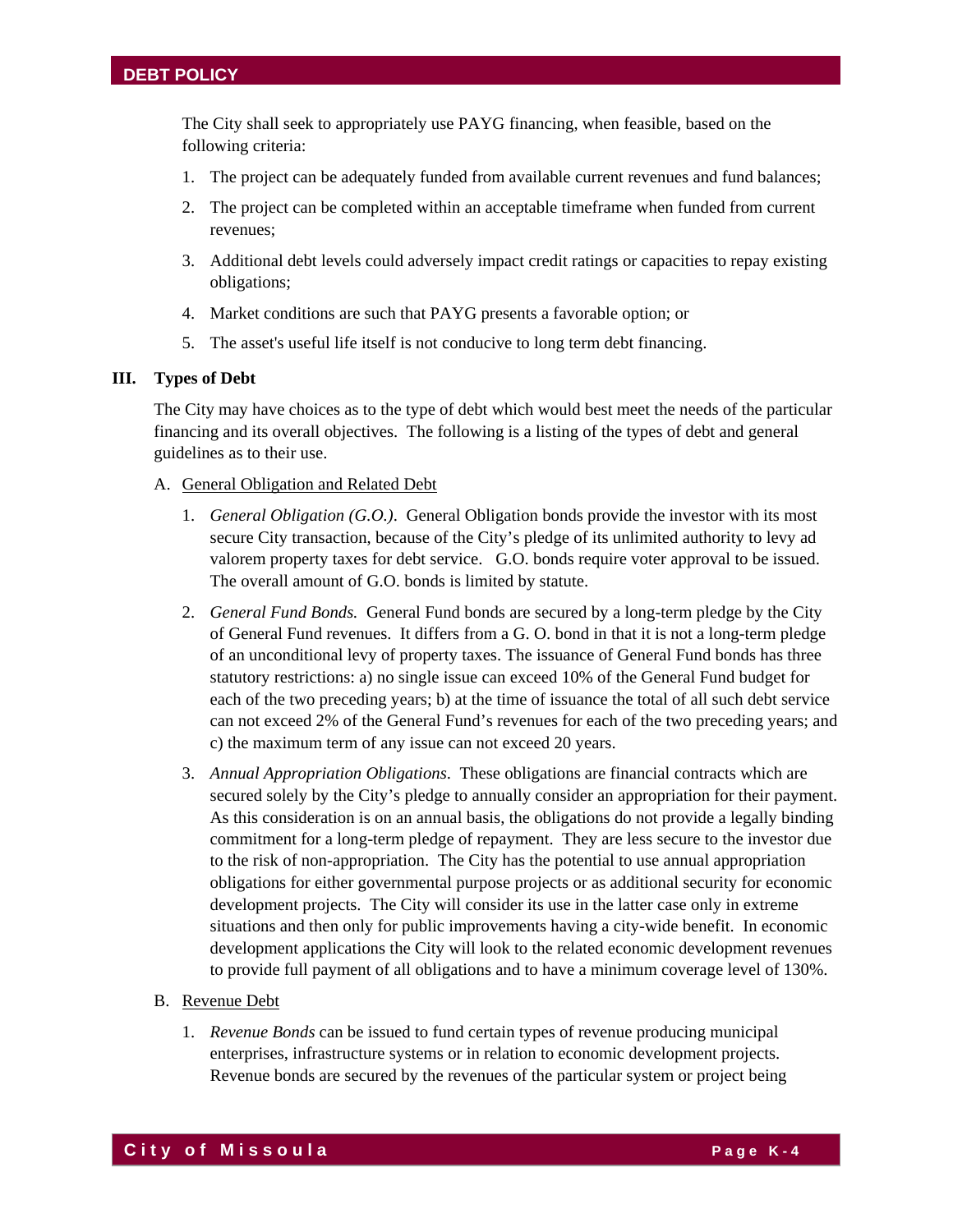financed. Revenue bonds are not secured by general municipal revenues or the general property tax.

- 2. *Tax Increment Financing (TIF) Debt*; this type of revenue bond is secured by TIF revenues from a TIF district or an individual TIF project. TIF bonds can only fund eligible project costs permitted under the statute. In certain cases TIF bonds may be issued as federally taxable securities due to the nature of expenditures and the special augmented security provided by private parties involved with a development.
- C. Special Assessment Debt
	- 1. *Special Improvement District (SID) Deb*t; this type of bond is secured by special assessments levied on specific properties for related municipal infrastructure improvements which specially benefit those particular properties. The statute requires a 5% contribution to an overall SID revolving fund, and the provision for up to an additional 5% for the funding of a debt service reserve fund specific to a particular bond issue, if necessary to secure and market the debt.
	- 2. *Curb and Gutter Debt;* this type of bond is secured by special assessments levied on specific properties for these improvements which specially benefit those particular properties. The statute requires a 5% contribution to an overall SID revolving fund.
- D. Conduit Bonds

The City may act as an issuer for a private or non-profit party. In these cases the City acts as a 'conduit' issuer of tax-exempt bonds as defined by federal and state law. Conduit bonds are secured solely by revenues of the private or non-profit party, and are not an obligation of the City.

#### E. Debt Structuring Characteristics

In general the City will seek to structure its debt issues with these terms. The City recognizes that certain debt transactions may require deviations from these terms given the specific financial conditions.

- 1. *Repayment Term*. The City will structure its debt to comply with all federal and state and local requirements as to repayment terms. The City will seek to repay its debt in an expeditious manner within the City's overall financial objectives and in consideration of the dedicated repayment revenue source(s) and the useful life of the project.
- 2. *Taxable debt*. The City shall primarily seek to issue and/or guarantee only tax-exempt debt and avoid taxable debt to reduce interest expenses. However, the City recognizes that in certain cases the issuance of taxable debt may be required and/or beneficial to the City in reducing its risk for a particular project. Prior to issuing taxable debt the City will complete an evaluation of the cost and risk differentials.
- 3. *Prepayment Provisions*. Redemption provisions and call features shall be in compliance with particular statutory provisions by type of issue, and be evaluated in the context of each bond sale to enhance marketability of the bonds; to ensure flexibility related to potential early redemption; to foster future refunding transactions; or in consideration of special conditions of the transaction. Additional cost of call premium and higher interest rates as a result of including a call provision shall also be evaluated.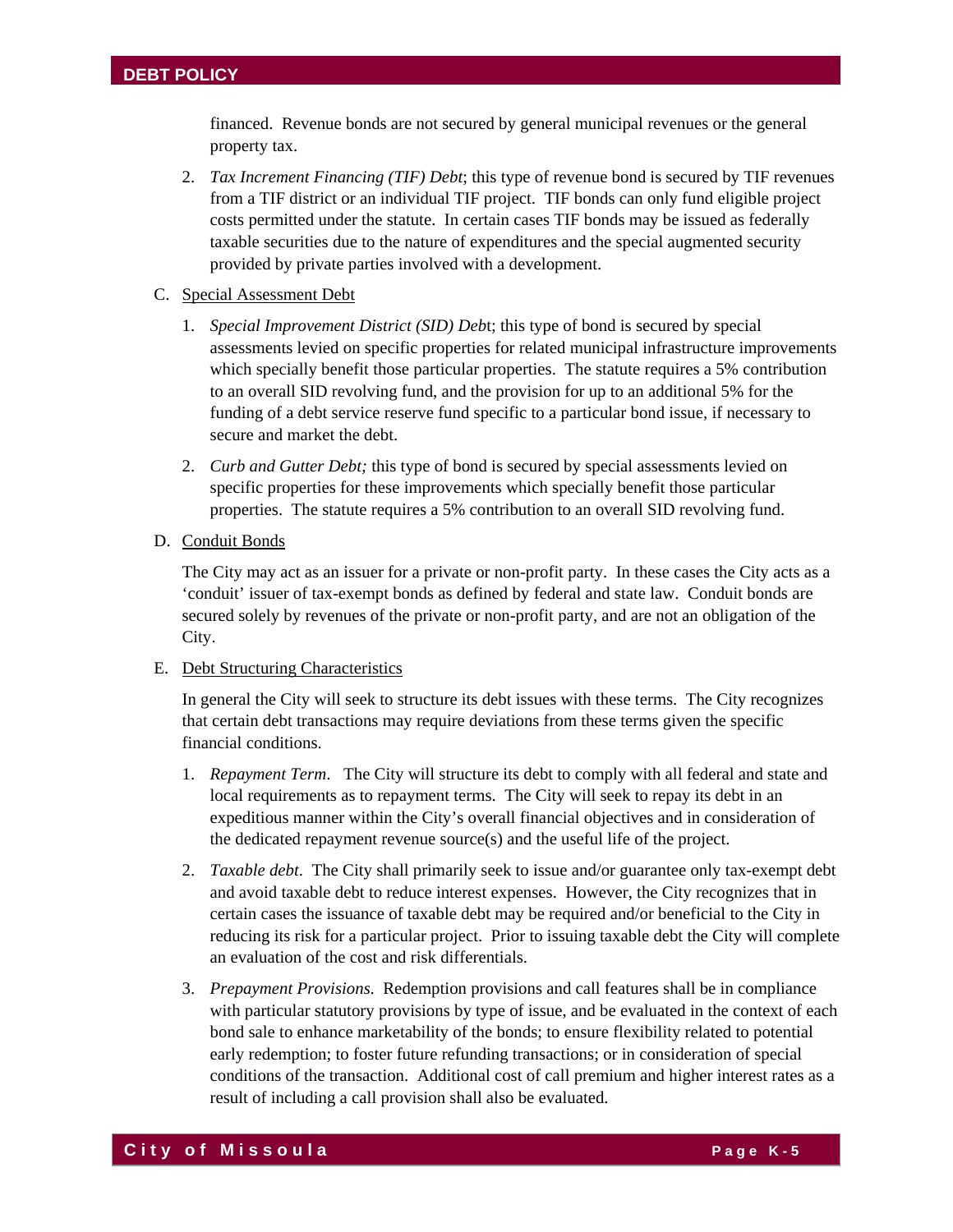- 4. *Sale to Accredited Investors*. Certain issues may be of a highly speculative nature due to the type of project or the revenue structure. The City wants to ensure that all of its issues are purchased by investors fully knowledgeable of the risks involved with the investment. For highly speculative issues the City will require the purchase by qualified investors, those generally defined by the Securities and Exchange Commission, Regulation D. To ensure these types of investors are maintained both in the primary and secondary bond markets, the City will require either minimum denominations of \$50,000 or that all future investors are accredited.
- 5. *Credit Ratings*. The City will seek to obtain investment grade credit ratings when possible. Credit ratings provide a standard for proper bond structuring, generally expand the market thereby reducing overall financing costs and provide an independent assessment of overall financial condition.

#### **IV. Bond Sale**

A. Method of Sale

Three methods of sale exist for the placement of municipal bonds:

- 1. *Competitive sale*. Bonds are marketed to a wide audience of investment banking (underwriting) firms. Their bids are submitted at a specified time. The underwriter is selected based on its best bid (lowest true interest cost) for its securities.
- 2. *Negotiated sale*. The City selects the underwriter or group of underwriters of its securities in advance of the bond sale. The City financing team works with the underwriter to bring the issue to market and negotiates all interest rates and terms of the sale.

3. *Private placement*. The City sells its bonds to a limited number of sophisticated investors, and not the general public. Private placement bonds are often characterized as having higher risk or a specific type of investor base.

B. Preferred Method of Sale

The City will sell their municipal bond issues on a competitive basis unless specific conditions exist which warrant a different manner. Such conditions may include:

- 1. A bond structure which is not conducive to a competitive bond sale due to its structure;
- 2. An issue which lacks an investment grade rating or has complex security provisions;
- 3. An issue with a small principal amount; and
- 4. A municipal bond market which is experiencing significant volatility.

Regardless of the conditions above, the City must follow the particular statutory provisions for the method of sale for each type of issue. Further, on all sales the City will obtain an opinion from its financial advisor as to the reasonableness of the financing structure and the proposed interest rates.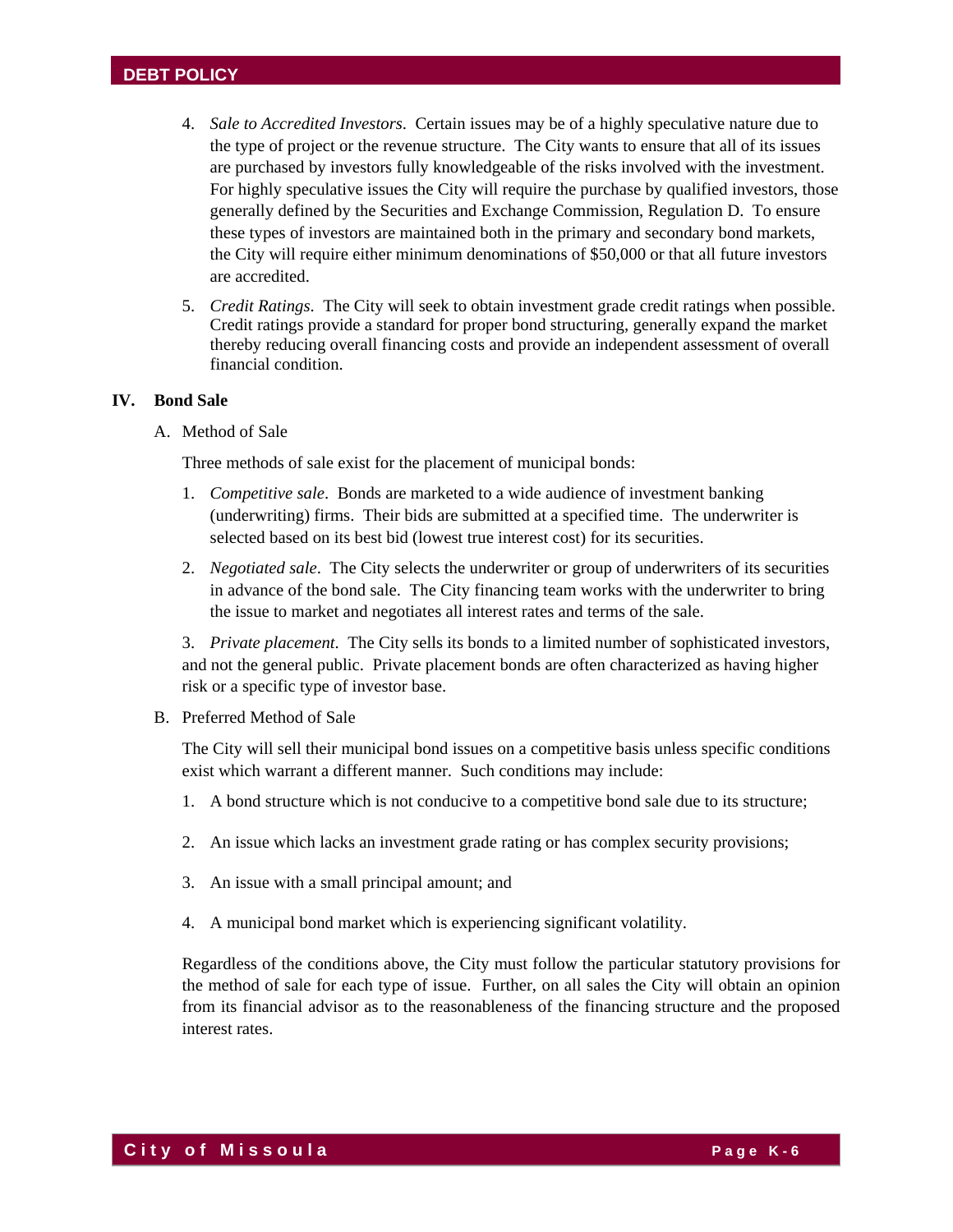C. Selection of Underwriter for Negotiated Sales

For negotiated sales, the City will select an underwriter(s) through a competitive process. This process will include a request for proposals from firms considered appropriate for the underwriting of the particular issue. The Director of Finance will set criteria deemed appropriate for the evaluation of underwriter proposals and select the underwriter(s) based on such criteria.

D. Award of Sale

The City and its agencies will award the sale of its bonds on a true interest cost (TIC) basis. A TIC basis considers the time value of money in its calculation.

#### **V. Guidelines for Debt Management**

Proactive debt management is a key component to the immediate and long-term success of the City's financial objectives. A successful debt management program begins with comprehensive information on the current debt program status and definition of the future direction of the City's capital financing objectives.

The City recognizes that a negative event relating to the repayment of any of its issues will have significant long term adverse consequences for all future debt obligations regardless of type. The City will seek to incorporate into each of its issues sufficient security provisions to mitigate this risk.

A. Debt Service Cash Flow Monitoring

The City shall maintain a system of debt service revenue forecasting for each of its major debt categories. For revenue only transactions the City will assess the probability of future collections of pledged revenues.

B. Guidelines for Targeted Debt Level Maximums

Maintaining the appropriate levels of debt is important to preserve capacity for future infrastructure investments and to position for high credit quality. Each type of debt has its own appropriate level. The appropriate levels are internally determined based on a variety of factors, such as: infrastructure investment needs of the particular service area, capacity to repay debt from the specific revenue source, and the sector's credit rating objectives. Since these factors can change over time, any debt guideline must be periodically reviewed to reflect evolving City conditions.

1. General Obligation Debt

The sum of all City direct debt by type shall not exceed the lesser of:

Percent of Assessed Valuation 66% of legal debt limit

2. General Fund Debt

Principal Of Each Debt Issue Not To Exceed : (a) 10% of General Fund Budget each preceding two years, and (b) total debt service for all outstanding debt (66 % of General Fund Legal limit =  $66\%$  X 2% Revenues for each preceding two years) = 1.32% (of General Fund revenues) which is the targeted limit for General Fund debt issuance.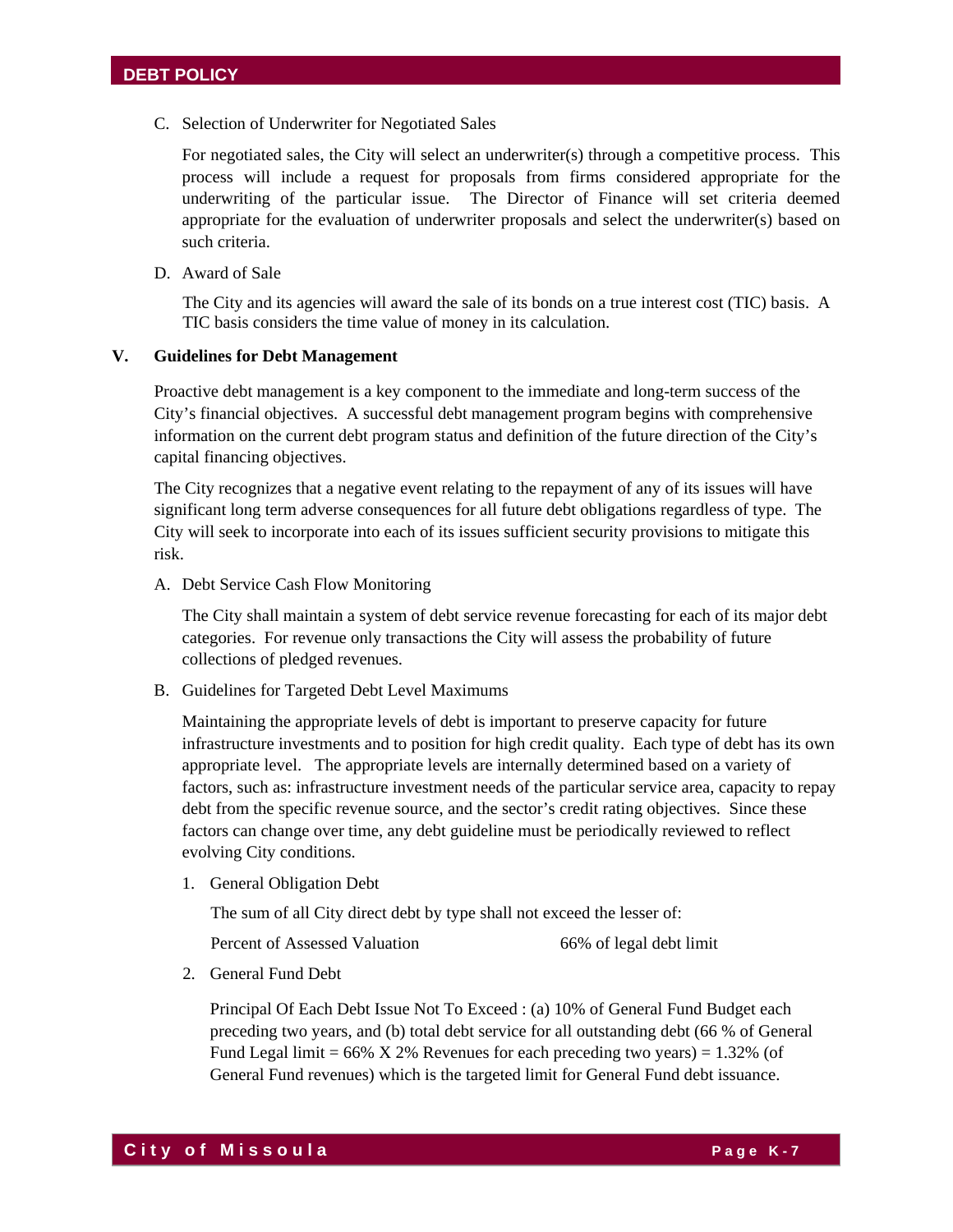3. Annual Appropriation Obligations (i.e. capital leases)

Percent of General Municipal Expenditures in preceding year: - 1.0 %

4. Revenue (Enterprise) Obligations

Each type of enterprise fund revenue debt has an estimated capacity caused by its financial position, user rate revenue generation capability, and existing and anticipated future debt requirements.

5. Special Improvement District; Curb and Gutter Revenue Bonds;

The City will seek to maintain a security profile which will assist in mitigating any exposure of revenue deficiency draws against the overall revolving fund and funded reserve levels, and where possible obtain investment-grade credit ratings. The City recognizes that having to draw upon the revolving fund, supplemental reserves or a payment default puts at risk the City's ability to efficiently fund all outstanding and future related issues. To maintain appropriate security the City will generally require the following security profile to each of these issues;

- a. Funding of the 5% SID revolving Fund is mandatory,
- b. Financing improvements to properties where at least 50% have structures on the parcels, and
- c. Assessments to Market Value being less than 33%.

If these conditions can not be met and the City still wishes to issue the bonds, then the City may seek one or more of the following additional risk mitigation approaches

- d. Debt Service Reserve equal to an additional 5% may be established for a specific debt issue,
- e. Require the project to be constructed and financed in multiple phases, or
- f. Require supplemental private party guarantees in the form of direct pay letters-ofcredits from financial institutions with industry credit ratings of good or higher.
- 6. Tax Increment Financing Debt;

Where possible the City will seek to have pay-as-you-go TIF debt, wherein the project's private beneficiary receives debt payments over a period of time only from actual revenue collections. Where the project or financing does not lend itself to a PAYG approach, the City will require the individual TIF issues to have a funded debt service reserve, coverage at a minimum of 125%, an executed development contract clearly specifying the developer's requirements as to timing and valuation of development with suitable remedies for the City in the event of non-performance. Where appropriate the City will seek such other security guarantees as are deemed necessary solely by the City, regardless of the tax standing of the particular issue.

7. Defeasance, Prepayment and Refunding

The accelerated retirement and restructuring of debt can be valuable debt management tools. Accelerated retirement occurs through the use of defeasance and the exercise of prepayment provisions. Debt is often restructured through the issuance of refunding bonds.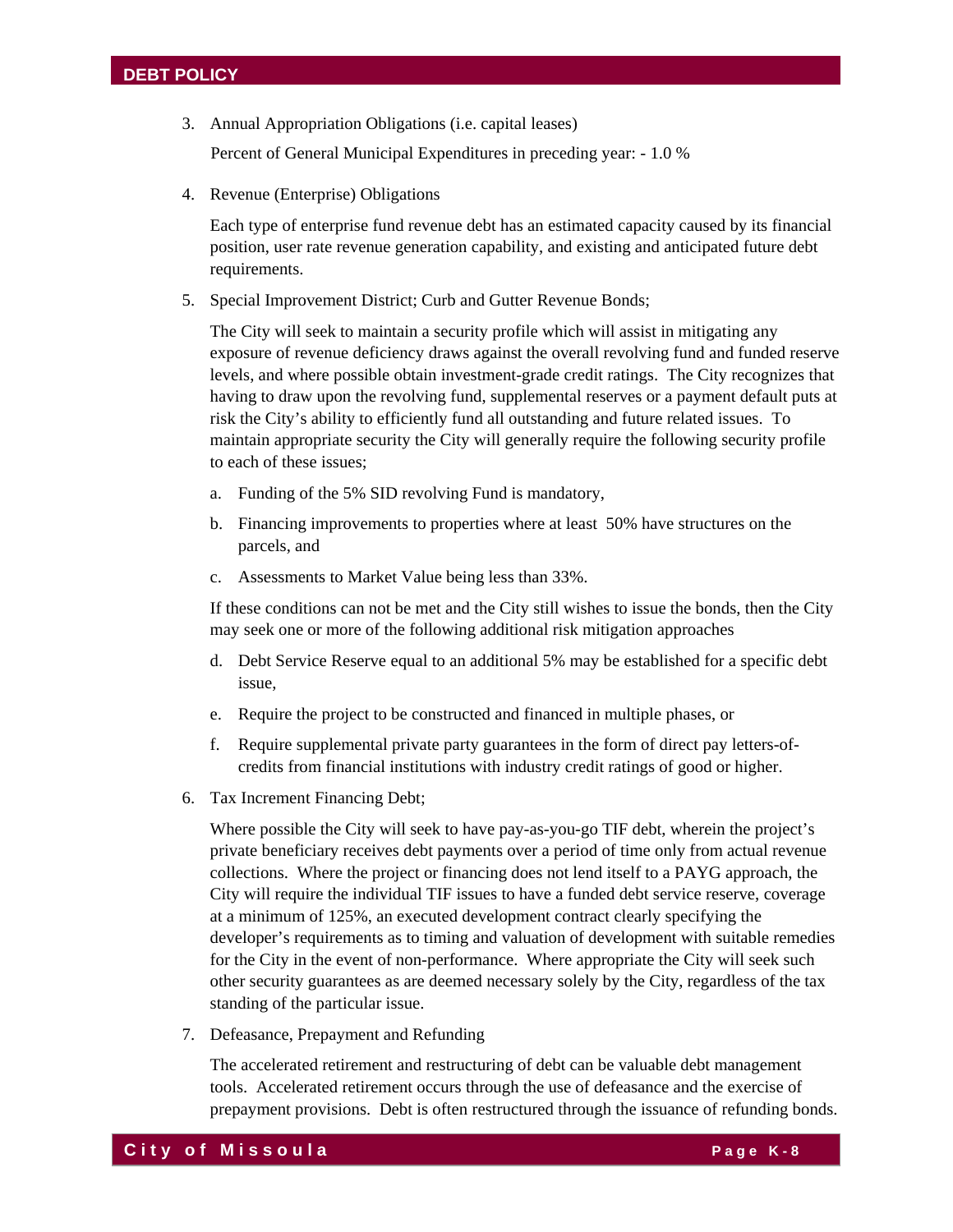The federal government has placed significant conditions on the tax-exempt refunding of outstanding issues. Refundings have two general categories:

Current refundings, where the refunding bonds are settled within 90 days of an optional prepayment date; and

Advance refundings, where refundings are settled more than 90 days in advance of an optional prepayment date. The federal restrictions are that any issue can only be advance refunded once on a tax-exempt basis.

On advance refundings the City will seek to obtain a minimum present value savings level of 3% of the present value of refunded debt service.

State law requires a demonstration of savings of 0.5% reduction in the average coupon interest rate between the refunding and refunded bonds.

8. Derivatives

Montana municipalities are not currently authorized to use derivatives. If state law authorizes municipalities to use derivatives, the City would consider their use in conjunction with significant evaluation as to he risks and benefits and with the advice of independent industry professionals. If used, the City would follow the Government Finance Officers Association's Recommended Practice on the use of Derivatives.

#### **VI. Interim Reporting**

The Director of Finance will provide the Mayor, City Council and Chief Administrative Officer a summary debt report at minimum at six-month intervals within 30 days of each December  $31<sup>st</sup>$  and June  $30<sup>th</sup>$ . While the contents of the summary debt report may vary over time, at minimum it will cover the actual experience to the Guidelines for Targeted Debt Maximums.

#### **VII. Compliance**

A. Compliance with Statutory and Code of Ordinances

The authority and manner in which the City issues its bonds are in large part dictated by the conveyed state statutory authority. The statutes provide numerous requirements on the issuance and structuring of City bonds, with variations by type of debt. The City will follow all statutory requirements in the issuance and structuring of its debt obligations, as well as ordinances provisions relative to debt issuance, term of debt, structuring, method of sale, etc.

B. Monitoring of Covenant Compliance

The City's revenue bonds generally have a number of bond covenants requiring ongoing compliance and conditions for future bond issuance on an equal security ('parity') basis. The City will maintain a compliance monitoring system by revenue bond type of all bond covenants. The system will track trends in coverage levels over time and capacity availability under the additional bonds covenants.

- C. Federal Arbitrage and Rebate Compliance
	- 1. The City will fully comply with the federal arbitrage and rebate regulations. Concurrent with this policy, the City will take all permitted steps to minimize any rebate liability through proactive management in the structuring and oversight of its individual debt issues.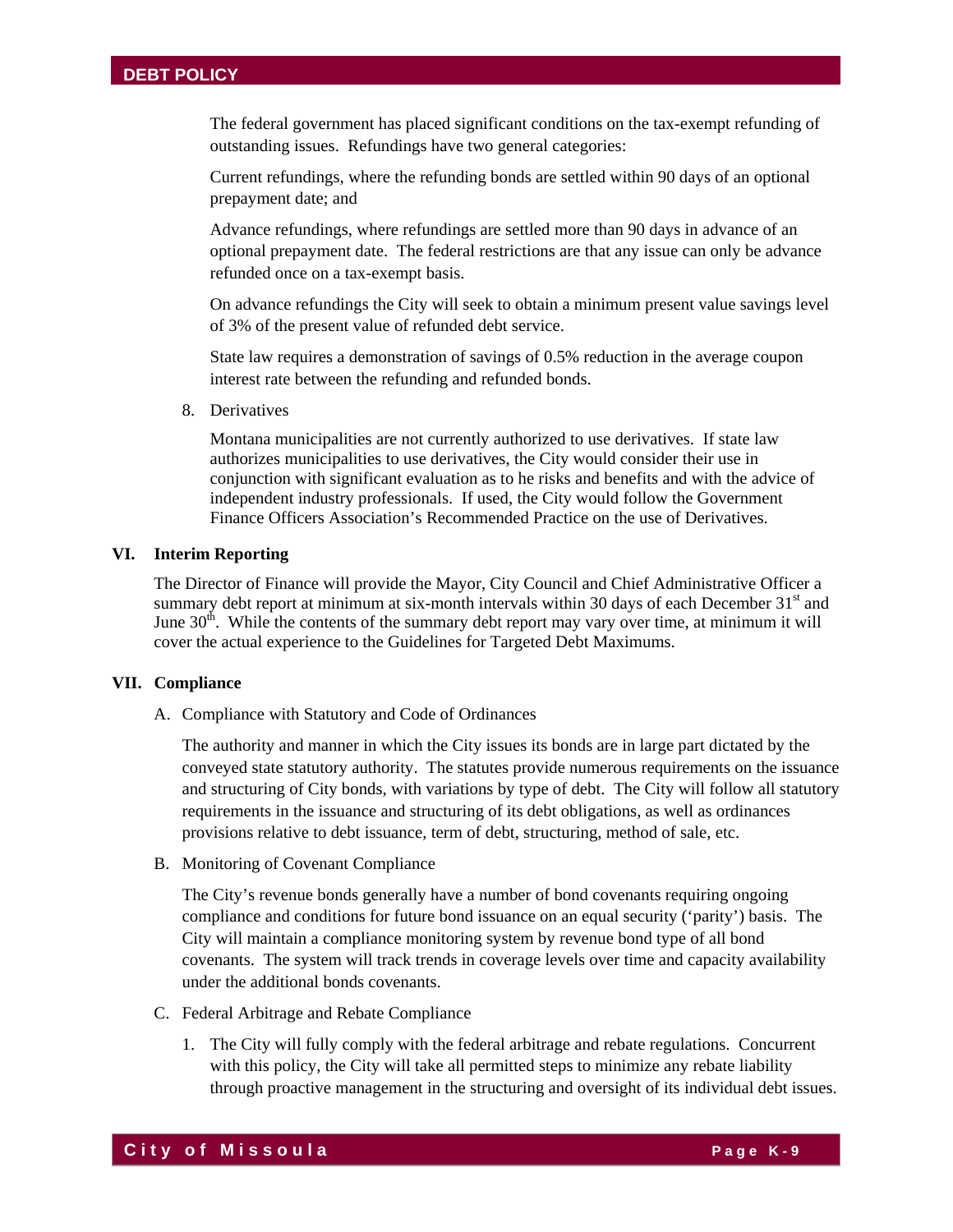- 2. All of the City's tax-exempt issues and obligations are subject to arbitrage compliance regulations. The Finance Department and the requesting departments shall be responsible for the following:
	- a. Using bond proceeds only for the purpose and authority for which the bonds were issued. Tax-exempt bonds will not be issued unless it can be demonstrated that 85% of the proceeds will be expended within the three-year temporary period.
	- b. Performing rebate calculations on certain construction funds as determined by IRS. The City will engage an arbitrage consulting firm to perform annual rebate calculations.
	- c. Performing rebate computations annually, but in no event later than each five-year anniversary date of the issuance and at the final maturity for all bonds. Examining whether the City met the rebate exception calculation rules.
	- d. Maintaining detailed investment records, including purchase prices, sale prices and comparable market prices for all securities.
	- e. Monitoring expenditure of the bond proceeds and exercising best efforts to spend bond proceeds in such a manner that the City shall meet one of the spend-down exemptions from rebate.
	- f. Monitoring the investment of bond proceeds with awareness of rules pertaining to yield restrictions.

To the extent rebate liability exists, the City will report such liability in its comprehensive annual financial report (CAFR).

#### **VIII. Disclosure Compliance**

A. Introduction

Disclosure is both a regulatory requirement and a highly advisable means to enhance the marketing of the City's bonds. The Securities and Exchange Commission (SEC) regulates both primary disclosure, the initial marketing of a bond issue, and continuing disclosure, the ongoing information to the market about the status of the issue and issuer. Initial and ongoing disclosure are subject to the anti-fraud provisions of the securities laws, requiring an issuer to provide all material information about a bond issue and the security for the bond issue. In addition to general anti-fraud issues, the SEC regulates the manner in which bond underwriters can underwrite municipal securities. SEC Rule 15c2-12 (the "Rule") requires, among other things, that an underwriter obtain an official statement meeting certain requirements. The Rule also prohibits and underwriter from marketing municipal securities unless the issuer enter into an undertaking to provide continuing disclosure to the market.

Adequate disclosure on both a primary and continuing basis can enhance the marketability of the City's bonds by providing potential investors with current and professional information regarding the City. Timely and accurate completion of these tasks both influences investors' decisions on purchasing the City's bonds and contributes to the competitive audience for the City's bonds.

The City will fully comply with disclosure regulations.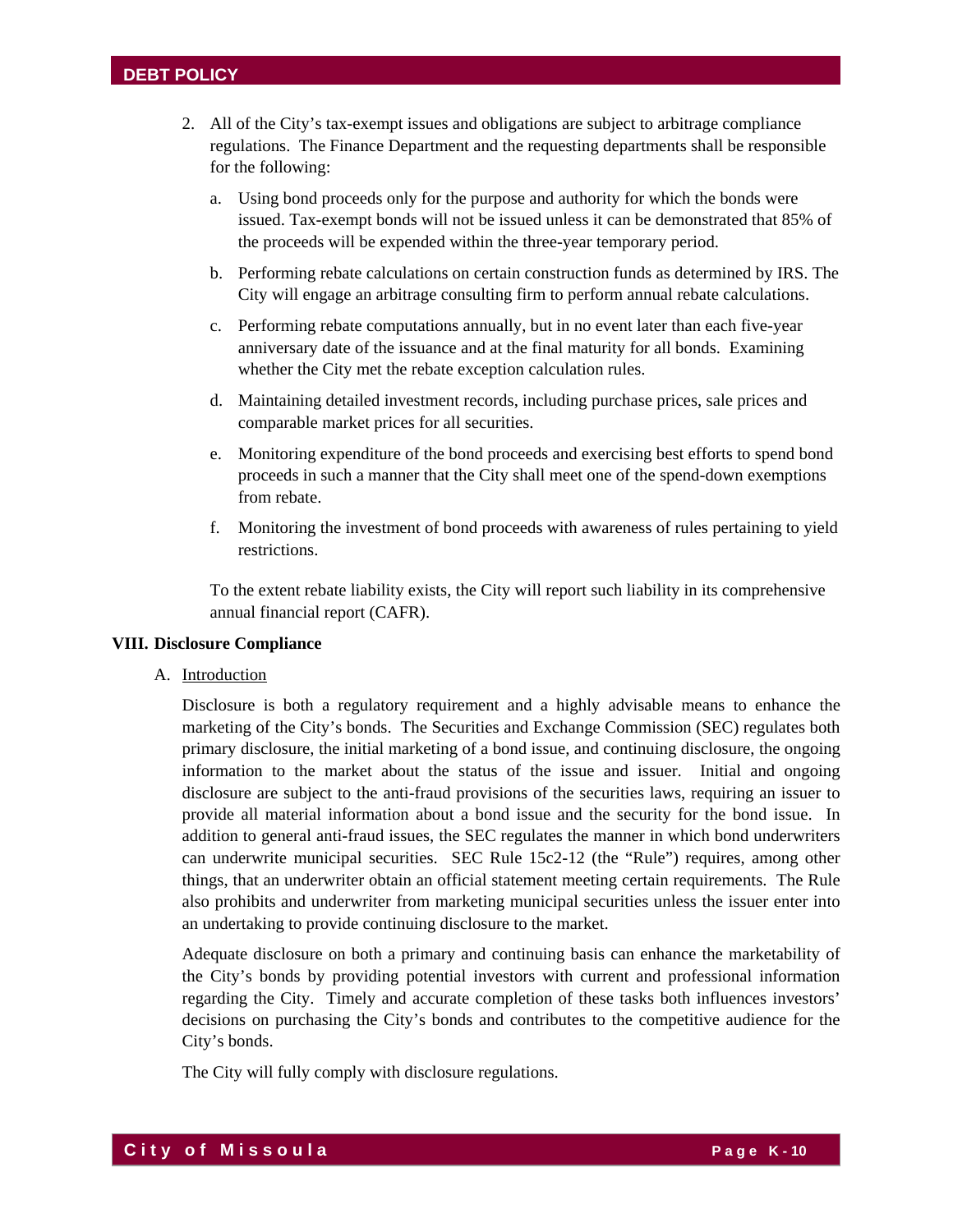# B. Primary

In the preparation of official statements the City will follow professional and market standards in the presentation of disclosure about its bond issues. The City will facilitate the distribution of the official statements in a timely manner to allow investors adequate time to make their investment decisions in an informed manner. The City will disclose all material information about its bond issue and the security for the bond issue

The City will execute continuing disclosure undertakings in a manner to fully comply with regulatory provisions and ensure a full disclosure of appropriate information to the market.

C. Secondary

The City will meet all substantive and time requirements in its annual continuing disclosure filings, which include making the City's CAFR available to the public 180-270 days after the fiscal year end. The City will keep current with any changes in both the administrative aspects of its filing requirements and the national repositories responsible for ensuring issuer compliance with the continuing disclosure regulations. In the event a 'material event' occurs requiring immediate disclosure, the City will ensure information flows to the appropriate disclosure notification parties in a timely manner.

Any filing may be made solely by transmitting such filing to the Texas Municipal Advisory Council (the "MAC") as provided at http://www.disclosureusa.org., unless the United States Securities and Exchange Commission has withdrawn the interpretive advice in its letter to the MAC dated September 7, 2004.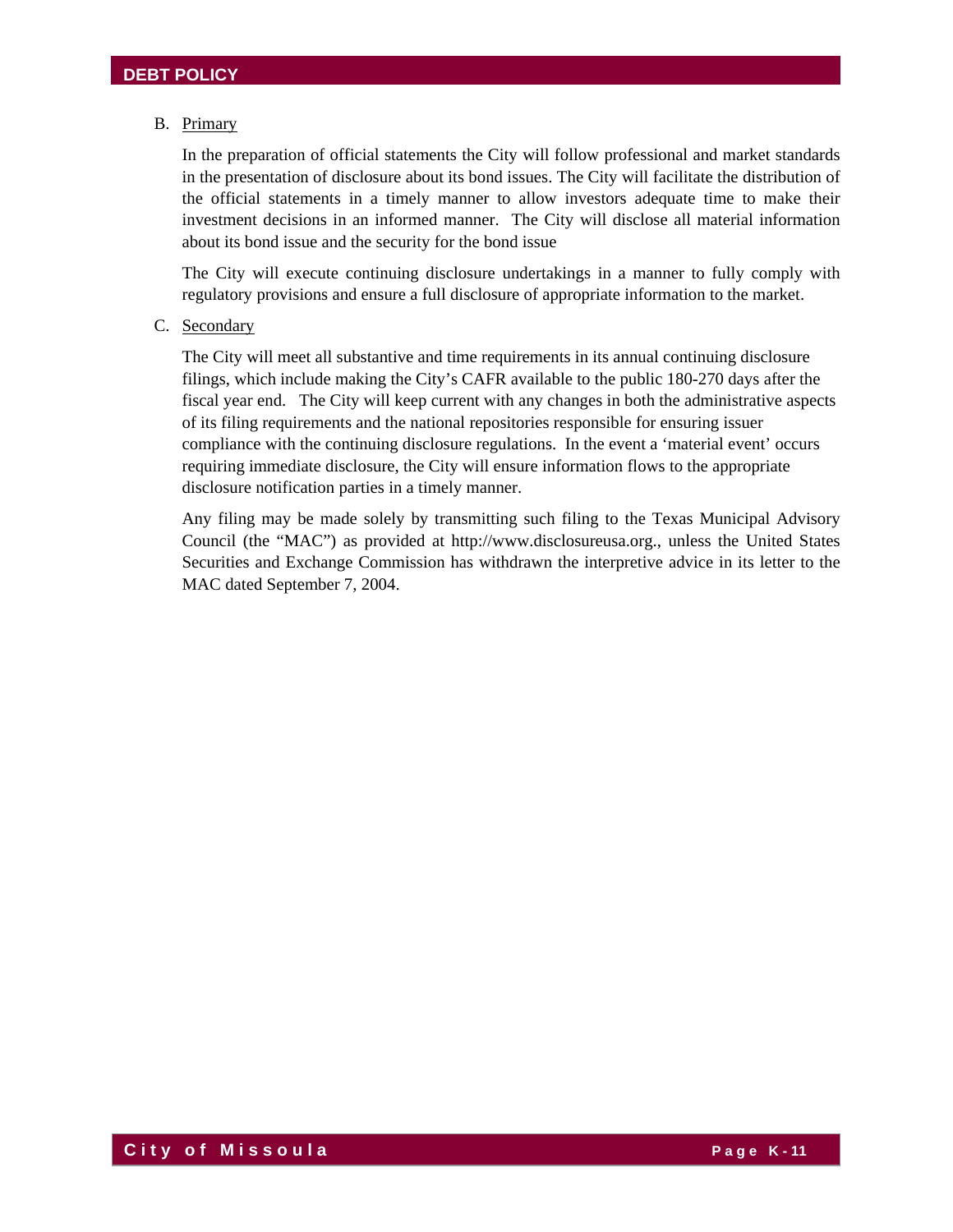# **CITY OF MISSOULA INVESTMENT POLICY**

\_\_\_\_\_\_\_\_\_\_\_\_\_\_\_\_\_\_\_\_\_\_\_\_\_\_\_\_\_\_\_\_\_\_\_\_\_\_\_\_\_\_\_\_\_\_\_\_\_\_\_\_\_\_\_\_\_\_\_\_\_\_\_\_

Revised February 2000

Modeled After Government Finance Officers Association Sample Investment Policy Committee on Cash Management

**C** it y of M issoula **C** if y and the Page K-12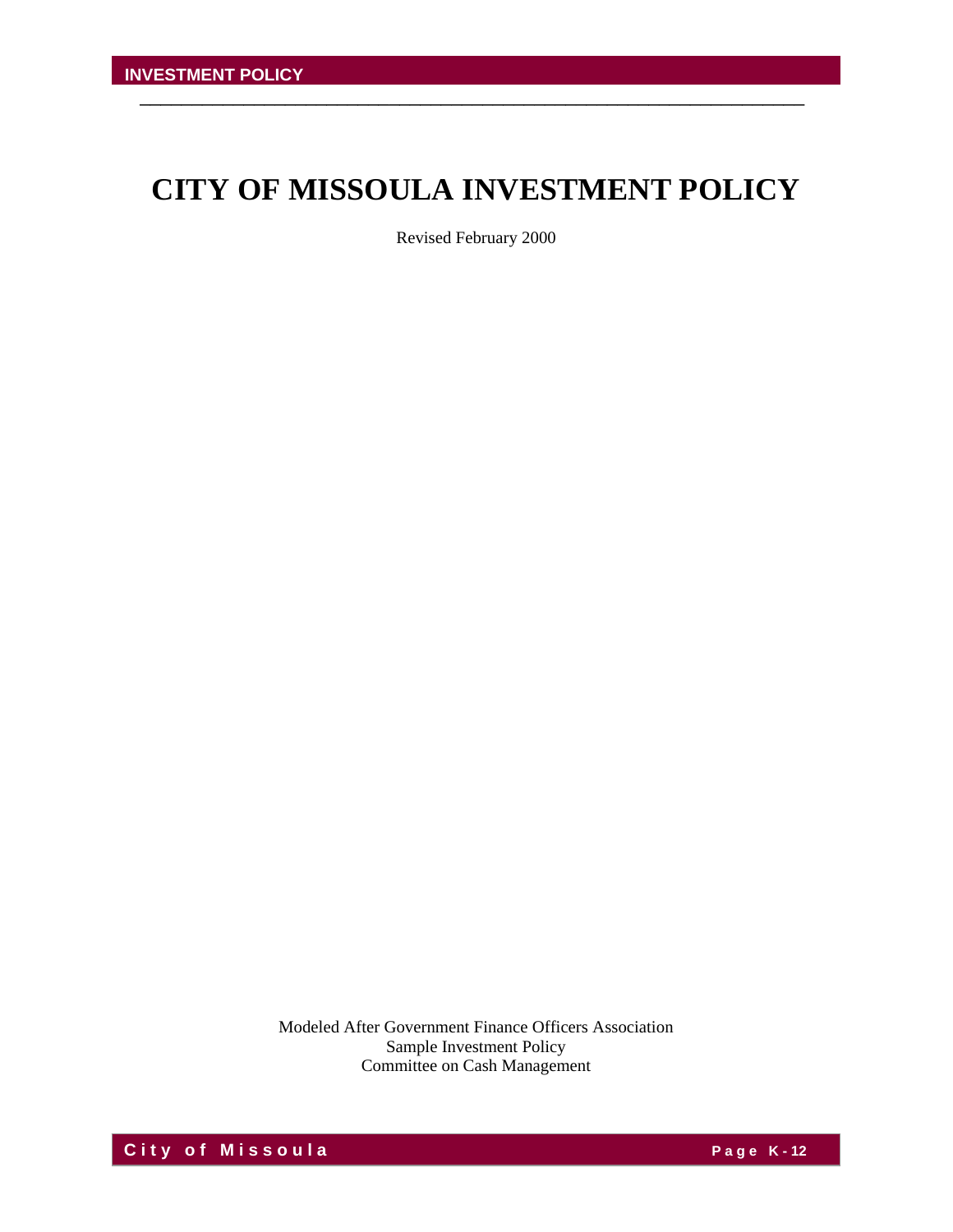# **Contents**

| I.    | 1. Pooling of funds                                                                                 | 1  |
|-------|-----------------------------------------------------------------------------------------------------|----|
| II.   | 1. Safety<br>2. Liquidity<br>3. Yield                                                               | 1  |
| Ш.    | 1. Prudence<br>2. Ethics and Conflicts of Interest<br>3. Delegation of Authority                    | 2  |
| IV.   | 1. Authorized Financial Dealers and Institutions<br>2. Internal Controls<br>3. Delivery vs. Payment | 3  |
| V.    | 1. Investment Types<br>2. Collateralization<br>3. Repurchase Agreements                             | 4  |
| VI.   | 1. Diversification<br>2. Maximum Maturities                                                         | 7  |
| VII.  | 1. Methods<br>2. Performance Standards<br>3. Marking to Market                                      | 8  |
| VIII. | 1. Exemption<br>2. Amendments                                                                       | 9  |
| IX.   |                                                                                                     | 10 |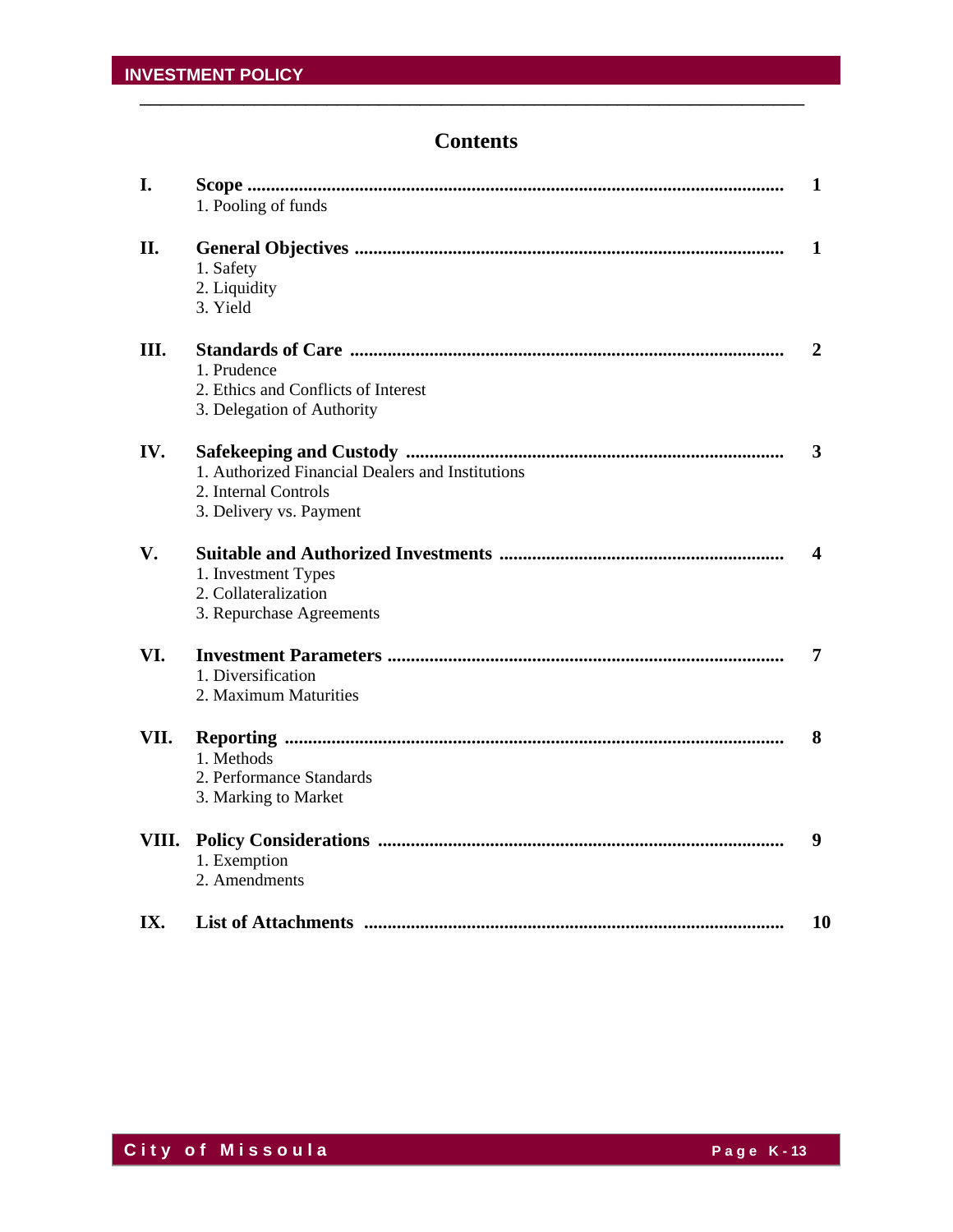|                                                                                                                                                                                                                                                                                                                                                                                                                                                                                                                                                                                                                                                                                                                                                                                                                                                                                                                                                                                                                                                                                                                                                                                                                                                                                                                                     | 10 |
|-------------------------------------------------------------------------------------------------------------------------------------------------------------------------------------------------------------------------------------------------------------------------------------------------------------------------------------------------------------------------------------------------------------------------------------------------------------------------------------------------------------------------------------------------------------------------------------------------------------------------------------------------------------------------------------------------------------------------------------------------------------------------------------------------------------------------------------------------------------------------------------------------------------------------------------------------------------------------------------------------------------------------------------------------------------------------------------------------------------------------------------------------------------------------------------------------------------------------------------------------------------------------------------------------------------------------------------|----|
| 1. Definition<br>2. Pool Questionnaire                                                                                                                                                                                                                                                                                                                                                                                                                                                                                                                                                                                                                                                                                                                                                                                                                                                                                                                                                                                                                                                                                                                                                                                                                                                                                              | 17 |
| Appendix 3: GFOA Recommended Practices and Policy Statements                                                                                                                                                                                                                                                                                                                                                                                                                                                                                                                                                                                                                                                                                                                                                                                                                                                                                                                                                                                                                                                                                                                                                                                                                                                                        | 20 |
| Collateralization of Public Deposits (1984, 1987 and 1993)<br>Diversification of Investments in a Portfolio (1997)<br>Governmental Relationships with Securities Dealers (1986 and 1988)<br>Market Risk (Volatility) Ratings (1995)<br>Mark-to-Market Practices for State and Local Government Investment<br>Portfolios & Investment Pools (1995)<br>Master Trust and Custodial Bank Security Lending Programs (1995)<br>Maturities of Investments in a Portfolio (1997)<br>Repurchase Agreements, Reverse Repurchase Agreements Leveraging, and<br>Prudent Investment Practices for Cash Management (1986 and 1995)<br>Selection of Investment Advisers (1992)<br>State and Local Laws Concerning Investment Practices (1997)<br>Use and Application of Voluntary Agreements and Guidelines and Support<br>for Written Investment Policies for State and Local Governments (1995)<br>Use of Derivatives by State and Local Governments (1994)<br>Use of Various Types of Mutual Funds by Public Cash Managers (1987)<br>Same-Day Funds Settlement Procedures (1994)<br>Electronic Transactions for State and Local Governments (1997)<br>Procurement of Banking Services (1997)<br>Check Fraud Protection (1999)<br>Frequency of Purchased Securities Valuation in Repurchase Agreements (1999)<br>Purchasing Card Programs (1998) |    |

\_\_\_\_\_\_\_\_\_\_\_\_\_\_\_\_\_\_\_\_\_\_\_\_\_\_\_\_\_\_\_\_\_\_\_\_\_\_\_\_\_\_\_\_\_\_\_\_\_\_\_\_\_\_\_\_\_\_\_\_\_\_\_\_

**i**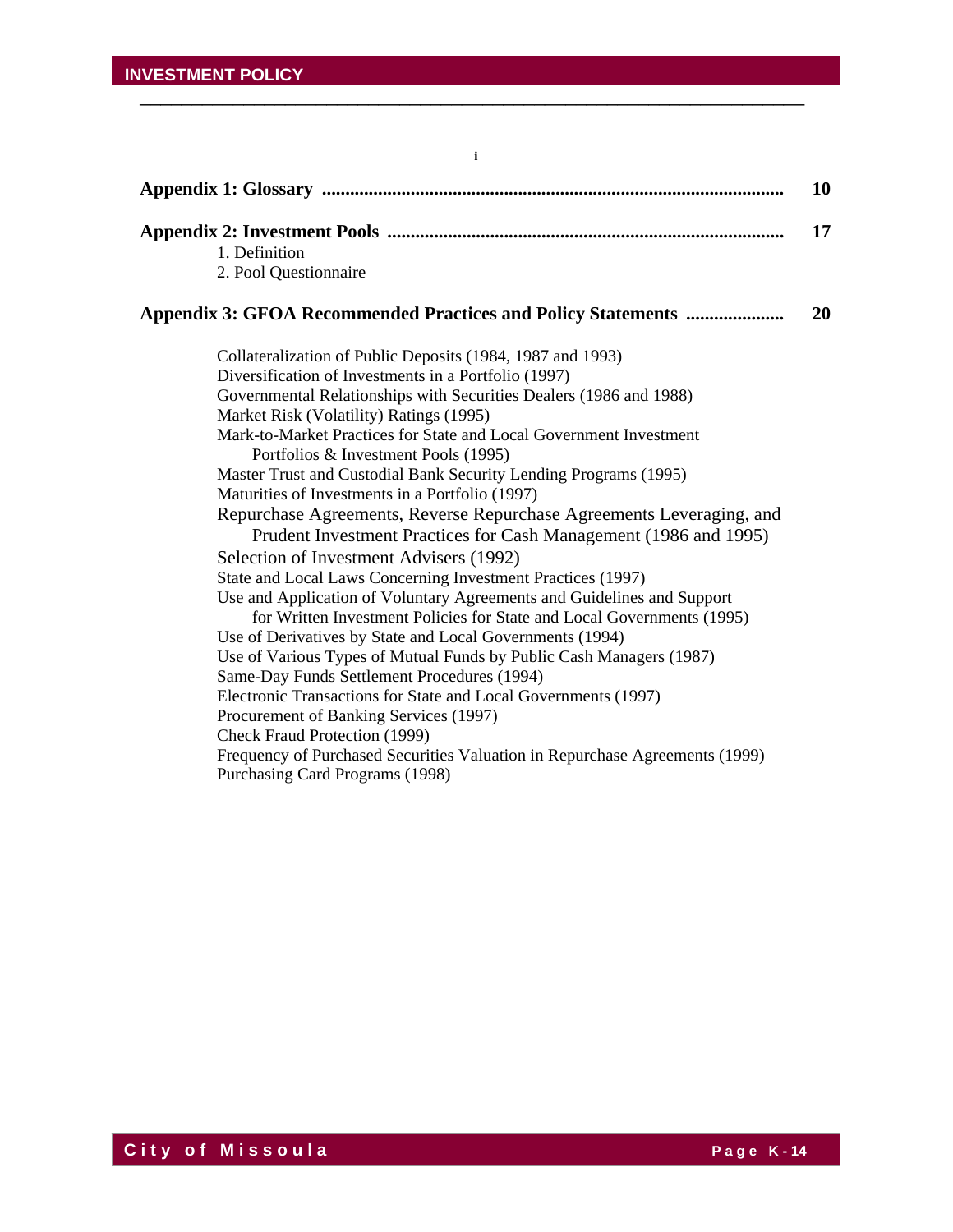# **I. Scope**

This policy applies to the investment of short-term operating funds. Proceeds from certain bond issues will be covered by a separate policy.

\_\_\_\_\_\_\_\_\_\_\_\_\_\_\_\_\_\_\_\_\_\_\_\_\_\_\_\_\_\_\_\_\_\_\_\_\_\_\_\_\_\_\_\_\_\_\_\_\_\_\_\_\_\_\_\_\_\_\_\_\_\_\_\_

**ii** 

#### *1. Pooling of Funds*

Except for cash in certain restricted and special funds, the City of Missoula will consolidate cash balances from all funds to maximize investment earnings. Investment income will be allocated to the various funds based on their respective participation and in accordance with generally accepted accounting principles.

### **II. General Objectives**

 The primary objectives, in priority order, of investment activities shall be safety, liquidity, and yield:

 *1. Safety* 

Safety of principal is the foremost objective of the investment program. Investments shall be undertaken in a manner that seeks to ensure the preservation of capital in the overall portfolio. The objective will be to mitigate credit risk and interest rate risk.

a. Credit Risk

 The City of Missoula will minimize credit risk, the risk of loss due to the failure of the security issuer *or* backer, by:

- Limiting investments to the safest types of securities
- Pre-qualifying the financial institutions, broker/dealers, intermediaries, and advisers with which the City of Missoula will do business
- Diversifying the investment portfolio so that potential losses on individual securities will be minimized.
- b. Interest Rate Risk

 The City of Missoula will minimize the risk that the market value of securities in the portfolio will fall due to changes in general interest rates, by:

- Structuring the investment portfolio so that securities mature to meet cash requirements for ongoing operations, thereby avoiding the need to sell securities on the open market prior to maturity
	- Investing operating funds primarily in shorter-term securities, money market mutual funds, or similar investment pools.
	- *2. Liquidity*

The investment portfolio shall remain sufficiently liquid to meet all operating requirements that may be reasonably anticipated. This is accomplished by structuring the portfolio so that securities mature concurrent with cash needs to meet anticipated demands (static liquidity).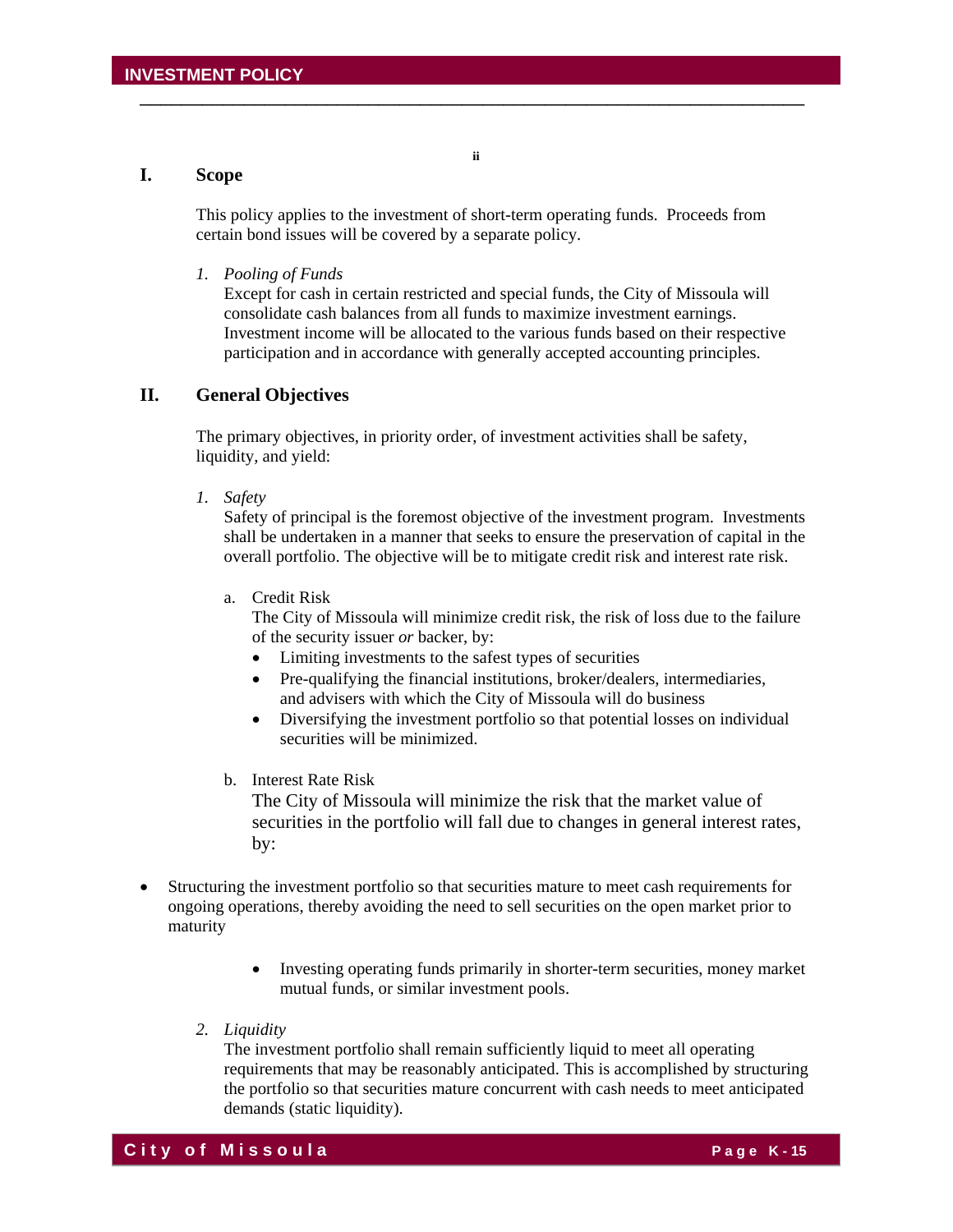Furthermore, since all possible cash demands cannot be anticipated, the portfolio should consist largely of securities with active secondary or resale markets (dynamic liquidity). A portion of the portfolio also may be placed in money market mutual funds or local government investment pools, which offer same-day liquidity for short-term funds.

\_\_\_\_\_\_\_\_\_\_\_\_\_\_\_\_\_\_\_\_\_\_\_\_\_\_\_\_\_\_\_\_\_\_\_\_\_\_\_\_\_\_\_\_\_\_\_\_\_\_\_\_\_\_\_\_\_\_\_\_\_\_\_\_

*3. Yield* 

The investment portfolio shall be designed with the objective of attaining a market rate of return throughout budgetary and economic cycles, taking into account the investment risk constraints and liquidity needs. Return on investment is of secondary importance compared to the safety and liquidity objectives described above. The core of investments are limited to relatively low risk securities in anticipation of earning a fair return relative to the risk being assumed. Securities shall not be sold prior to maturity with the following exceptions:

- 1. A security with declining credit may be sold early to minimize loss of principal.
- 2. A security swap would improve the quality, yield, or target duration in the portfolio.
- 3. Liquidity needs of the portfolio require that the security be sold.

# **III. Standards of Care**

 *1. Prudence* 

The standard of prudence to be used by investment officials shall be the "prudent person" standard and shall be applied in the context of managing an overall portfolio. Investment officers acting in accordance with written procedures and this investment policy and exercising due diligence shall be relieved of personal responsibility for an individual security's credit risk or market price changes, provided deviations from expectations are reported in a timely fashion and the liquidity and the sale of securities are carried out in accordance with the terms of this policy.

Investments shall be made with judgment and care, under circumstances then prevailing, which persons of prudence, discretion and intelligence exercise in the management of their own affairs, not for speculation, but for investment, considering the probable safety of their capital as well as the probable income to be derived.

#### *2. Ethics and Conflicts of Interest*

Officers and employees involved in the investment process shall refrain from personal business activity that could conflict with the proper execution and management of the investment program, or could impair their ability to make impartial decisions. Employees and investment officials shall disclose any material interests in financial institutions with which they conduct business. They shall further disclose any personal financial/investment positions that could be related to the performance of the investment portfolio. Employees and officers shall refrain from undertaking personal investment transactions with the same individual with whom business is conducted on behalf of the City of Missoula.

*3. Delegation of Authority* 

Authority to manage the investment program is granted to the City's Finance Director/Treasurer, hereinafter referred to as investment officer and derived from the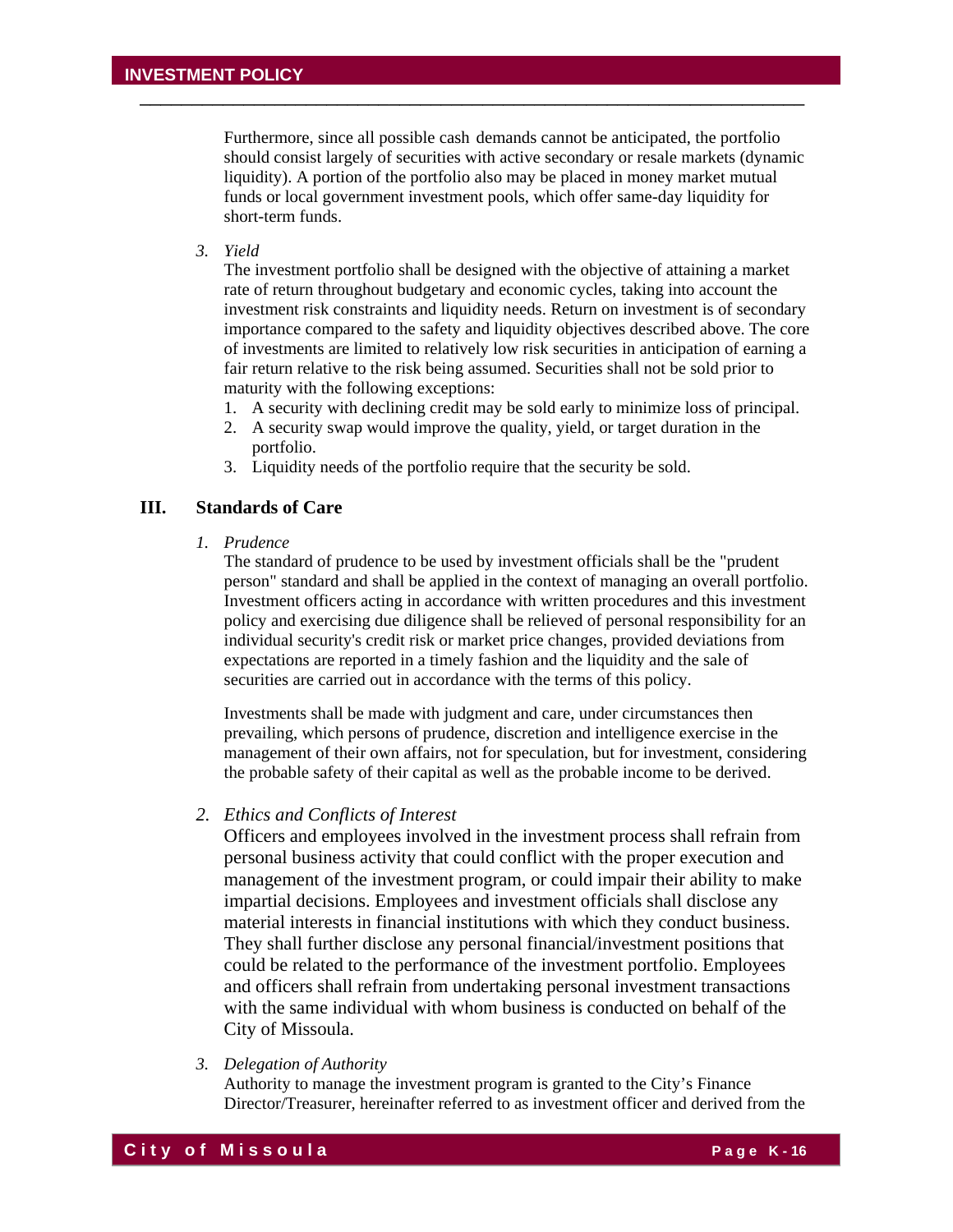following: 7-6-201 M.C.A. Responsibility for the operation of the investment program is hereby delegated to the investment officer, who shall act in accordance with established written procedures and internal controls for the operation of the investment program consistent with this investment policy.

\_\_\_\_\_\_\_\_\_\_\_\_\_\_\_\_\_\_\_\_\_\_\_\_\_\_\_\_\_\_\_\_\_\_\_\_\_\_\_\_\_\_\_\_\_\_\_\_\_\_\_\_\_\_\_\_\_\_\_\_\_\_\_\_

Procedures should include references to: safekeeping, delivery vs. payment, investment accounting, repurchase agreements, wire transfer agreements, and collateral/depository agreements. No person may engage in an investment transaction except as provided under the terms of this policy and the procedures established by the investment officer. The investment officer shall be responsible for all transactions undertaken and shall establish a system of controls to regulate the activities of subordinate officials.

### **IV. Safekeeping and Custody**

*1. Authorized Financial Dealers and Institutions* 

A list will be maintained of financial institutions authorized to provide investment services. In addition, a list also will be maintained of approved security broker/dealers selected by creditworthiness (e.g., a minimum capital requirement of \$10,000,000 and at least five years of operation). These may include "primary" dealers or regional dealers that qualify under Securities and Exchange Commission (SEC) Rule 15C3-1 (uniform net capital rule).

All financial institutions and broker/dealers who desire to become qualified for investment transactions must supply the following as appropriate:

- Audited financial statements
- Proof of National Association of Securities Dealers (NASD) certification
- Proof of state registration
- Completed broker/dealer questionnaire
- Certification of having read and understood and agreeing to comply with the City of Missoula's investment policy.

An annual review of the financial condition and registration of qualified financial institutions and broker/dealers will be conducted by the investment officer. (See the GFOA Recommended Practice on "Governmental Relationships with Securities Dealers," in Appendix 3.)

From time to time, the investment officer may choose to invest in instruments offered by minority and community financial institutions. In such situations, a waiver to the criteria under Paragraph 1 may be granted. All terms and relationships will be fully disclosed prior to purchase and will be reported to the appropriate entity on a consistent basis and should be consistent with state or local law. These types of investment purchases should be approved by the appropriate legislative or governing body in advance.

 *2. Internal Controls* 

The investment officer is responsible for establishing and maintaining an internal control structure designed to ensure that the assets of the City of Missoula are protected from loss, theft or misuse. The internal control structure shall be designed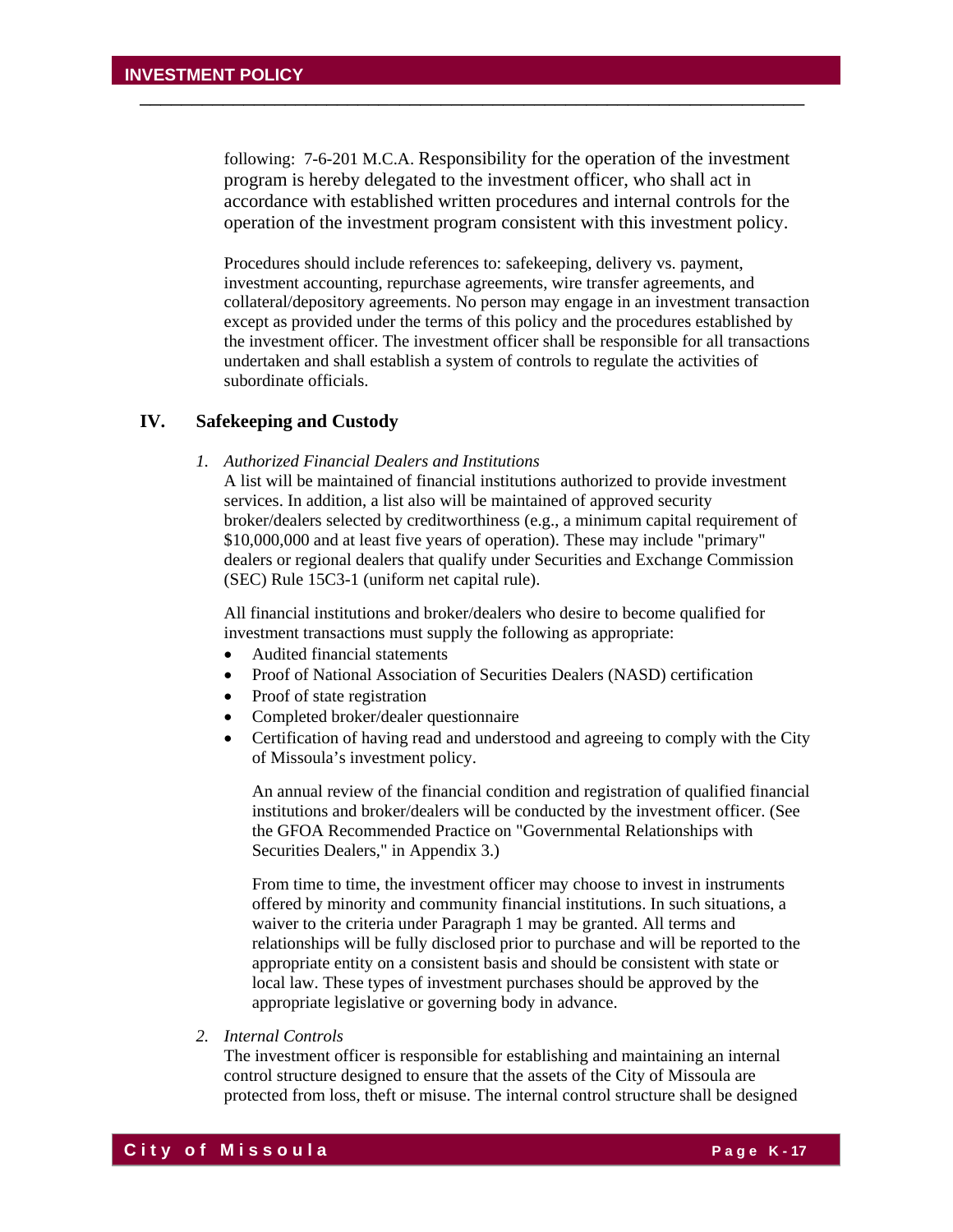to provide reasonable assurance that these objectives are met. The concept of reasonable assurance recognizes that (1) the cost of a control should not exceed the benefits likely to be derived and (2) the valuation of costs and benefits requires estimates and judgments by management.

\_\_\_\_\_\_\_\_\_\_\_\_\_\_\_\_\_\_\_\_\_\_\_\_\_\_\_\_\_\_\_\_\_\_\_\_\_\_\_\_\_\_\_\_\_\_\_\_\_\_\_\_\_\_\_\_\_\_\_\_\_\_\_\_

Accordingly, the investment officer shall establish a process for an annual independent review by an external auditor to assure compliance with policies and procedures. The internal controls shall address the following points:

- Control of collusion
- Separation of transaction authority from accounting and record-keeping
- Custodial safekeeping
- Avoidance of physical delivery securities
- Clear delegation of authority to subordinate staff members
- Written confirmation of transactions for investments and wire transfers
- Development of a wire transfer agreement with the lead bank and third-party custodian
- *3. Delivery vs. Payment*

All trades where applicable will be executed by delivery vs. payment (DVP) to ensure that securities are deposited in an eligible financial institution prior to the release of funds. Securities will be held by a third-party custodian as evidenced by safekeeping receipts.

## **V. Suitable and Authorized Investments**

 *1. Investment Types* 

Consistent with the GFOA Policy Statement on State and Local Laws Concerning Investment Practices, the following investments will be permitted by this policy and are those defined by state and local law (7-6-2 01 M.C.A., 7-6-202 M.C.A., 7-6-206 M.C.A. 17-6-204 M.C.A.) where applicable:

 **7-6-201. Deposit of public funds in financial institutions.** (1) Except as provided in 7-6-202, 7-6-206 or 7-6-2701, it shall be the duty of all county and city treasurers and town clerks to deposit all public money in their possession and under their control in any solvent banks, building and loan associations, savings and loan associations, or credit unions located in the county, city, or town of which such treasurer is an officer, subject to national supervision or state examination as the local governing body may designate, and no other.

 (2) Said local governing body is hereby authorized to deposit such public money not necessary for immediate use by such county, city, or town in a savings or time deposit with any bank, building and loan association, savings and loan association, or credit union authorized above or in a repurchase agreement as authorized in 7-6-213.

 (3) The treasurer or town clerk shall take from such bank, building and loan association, savings and loan association, or credit union such security as the local governing body may prescribe, approve, and deem fully sufficient and necessary to insure the safety and prompt payment of all such deposits, together with the interest on any time or savings deposits.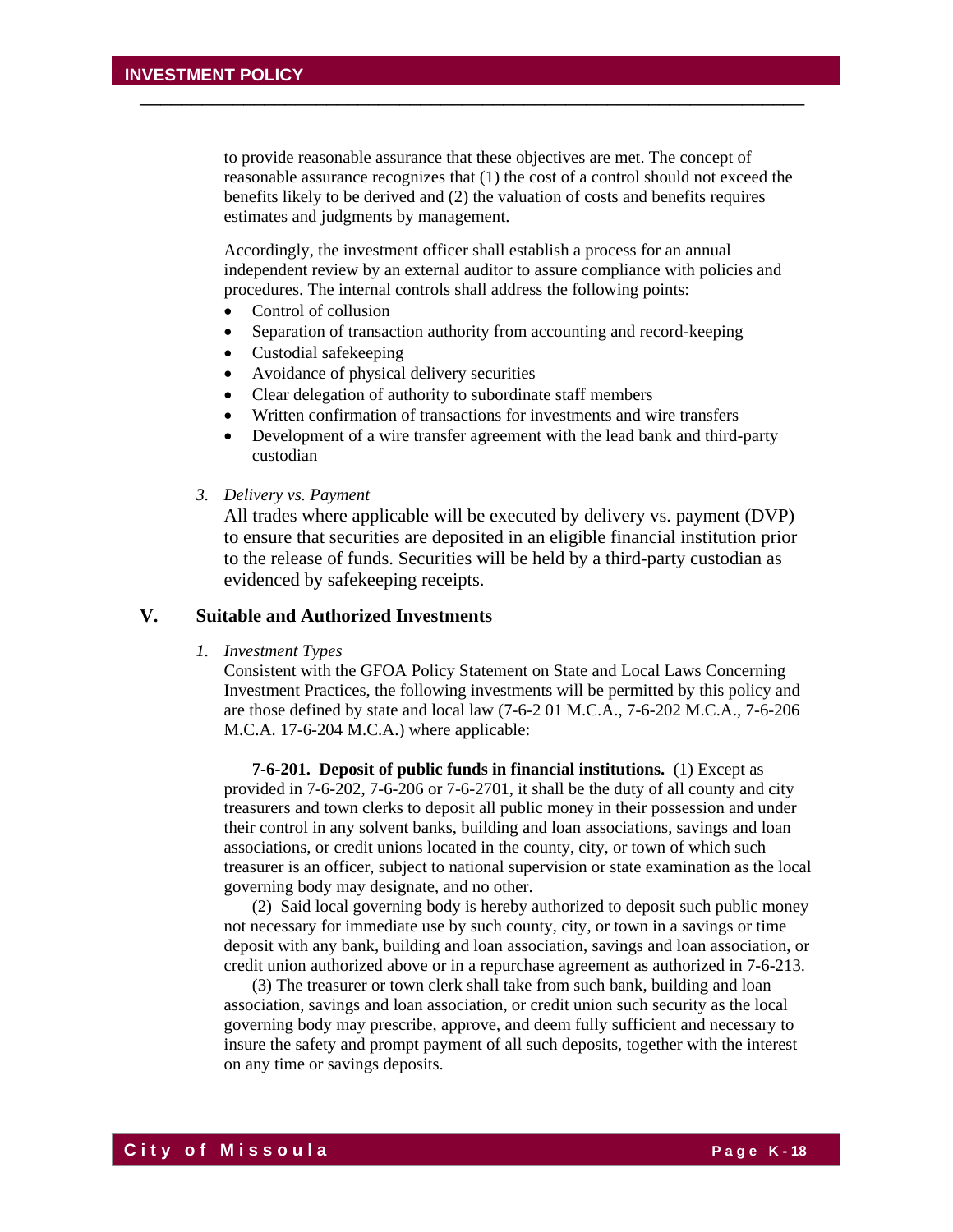(4) All such deposits shall be subject to withdrawal by the treasurer or town clerk in such amounts as may be necessary from time to time. No deposit of funds shall be made or permitted to remain in any bank, building and loan association, savings and loan association, or credit union until the security for such deposits shall have been first approved by the local governing body and delivered to the treasurer or town clerk.

\_\_\_\_\_\_\_\_\_\_\_\_\_\_\_\_\_\_\_\_\_\_\_\_\_\_\_\_\_\_\_\_\_\_\_\_\_\_\_\_\_\_\_\_\_\_\_\_\_\_\_\_\_\_\_\_\_\_\_\_\_\_\_\_

**7-6-202. Investment of public money in direct obligations of United States.**  (1) A local governing body may invest public money not necessary for immediate use by the county, city, or town in the following eligible securities:

 (a) United States government treasury bills, notes, and bonds and in United States treasury obligations, such as state and local government series (SLGS), separate trading of registered interest and principal of securities (STRIPS), or similar United States treasury obligations;

 (b) United States treasury receipts in a form evidencing the holder's ownership of future interest or principal payments on specific United States treasury obligations that, in the absence of payment default by the United States, are held in a special custody account by an independent trust company in a certificate or book-entry form with the federal reserve bank of New York; or

 (c) obligations of the following agencies of the United States, subject to the limitations in subsection (2):

- (i) federal home loan bank;
- (ii) federal national mortgage association;
- (iii) federal home mortgage corporation; and
- (iv) federal farm credit bank.

 (2) An investment in an agency of the United States is authorized under this section if the investment is a general obligation of the agency and has a fixed or zerocoupon rate and does not have prepayments that are based on underlying assets or collateral, including but not limited to residential or commercial mortgages, farm loans, multifamily housing loans, or student loans.

 (3) The local governing body may invest in a United States government security money market fund if;

 (a) the fund is sold and managed by a management-type investment company or investment trust registered under the Investment Company Act of 1940 (15 U.S.C. 80a-64), as may be amended;

(b) the fund consists only of eligible securities as described in this section;

 (c) the use of repurchase agreements is limited to agreements that are fully collateralized by the eligible securities, as described in this section, and the investment company or investment trust takes delivery of the collateral for any repurchase agreement, either directly or through an authorized custodian;

 (d) the fund is listed in a national financial publication under the category of "money market mutual funds", showing the fund's average maturity, yield, and asset size; and

(e) the fund's average maturity does not exceed 397 days.

 (4) Except as provided in subsection (5), an investment authorized in this part may not have a maturity date exceeding 5 years, except when the investment is used in an escrow account to refund an outstanding bond issue in advance.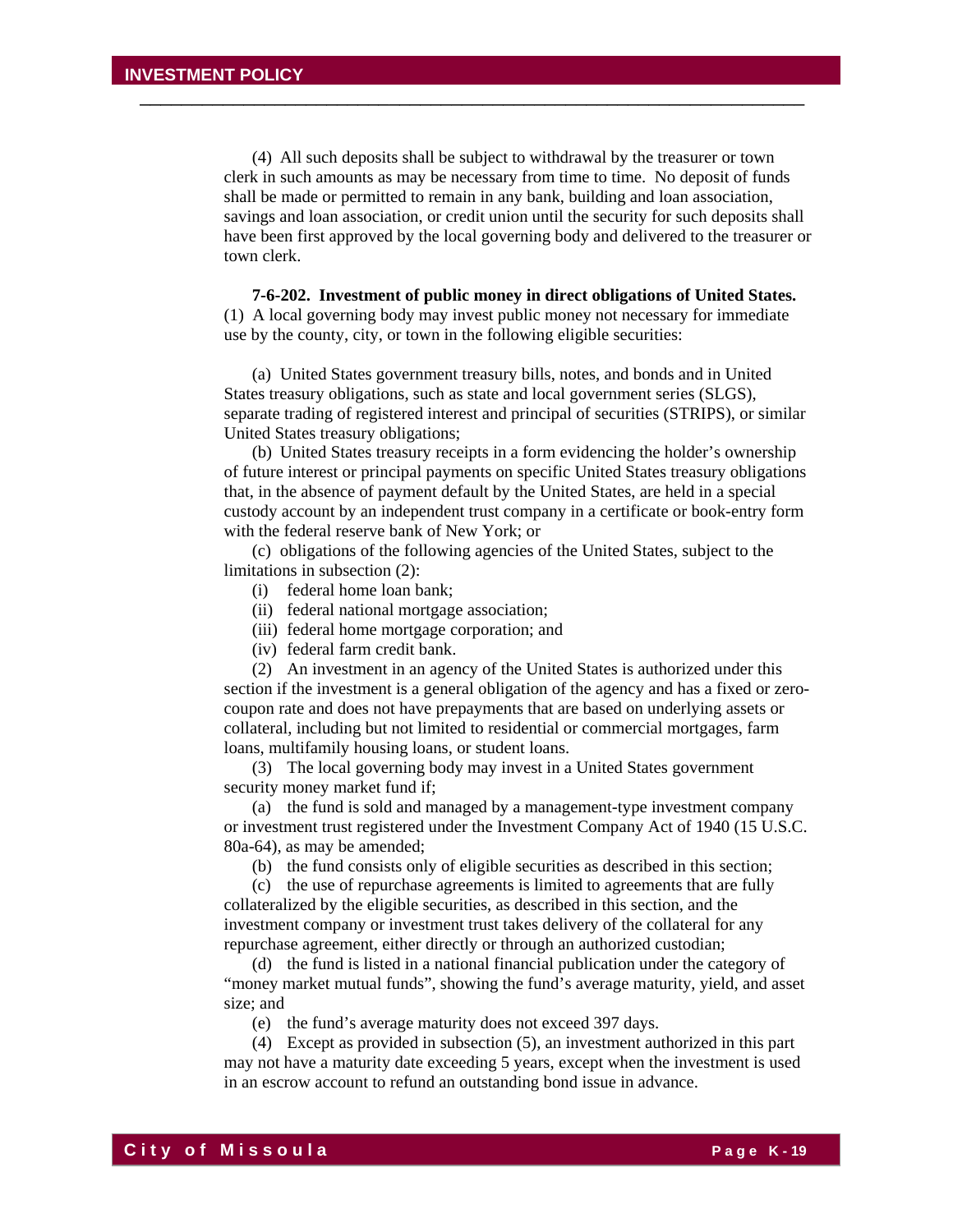(5) An investment of the assets of a local government group self-insurance program established pursuant to 2-9-211 or 39-71-2103 in an investment authorized in this part may not have a maturity date exceeding 10 years, and the average maturity of all those authorized investments of a local government group selfinsurance program may not exceed 6 years.

\_\_\_\_\_\_\_\_\_\_\_\_\_\_\_\_\_\_\_\_\_\_\_\_\_\_\_\_\_\_\_\_\_\_\_\_\_\_\_\_\_\_\_\_\_\_\_\_\_\_\_\_\_\_\_\_\_\_\_\_\_\_\_\_

 (6) This section may not be construed to prevent the investment of public funds under the state unified investment program established in Title 17, chapter 6, part 2.

**7-6-206. Time deposits—repurchase agreement.** (1) Public money not necessary for immediate use by a county, city, or town that is not invested as authorized in 7-6-202 may be placed in time or savings deposits with a bank, savings and loan association, or credit union in the state or placed in repurchase agreements as authorized in 7-6-213. Money placed in repurchase agreements is subject to subsection (2).

 (2) The local governing body may solicit bids for time or savings deposits from a bank, savings and loan association, or credit union in the state. The local governing body may deposit public money in the institutions unless a local financial institution agrees to pay the same rate of interest bid by a financial institution not located in the county, city, or town. The governing body may solicit bids by notice sent by mail to the investment institutions that have requested that their names be listed for bid notice with the department of administration.

 **17-6-204. Investment of local government funds.** (1) The governing body of any city, county, school district, or other local government unit or political subdivision having funds which are available for investment and are not required by law or by any covenant or agreement with bondholders or others to be segregated and invested in a different manner may direct its treasurer to remit such funds to the state treasurer for investment under the direction of the board of investments as part of the pooled investment fund.

 (2) A separate account, designated by name and number for each such participant in the fund, shall be kept to record individual transactions and totals of all investments belonging to each participant. A monthly report shall be furnished to each participant having a beneficial interest in the pooled investment fund, showing the changes in investments made during the preceding month. Details of any investment transaction shall be furnished to any participant upon request.

 (3) The principal and accrued income, and any part thereof, of each and every account maintained for a participant in the pooled investment fund shall be subject to payment at any time from the fund upon request. Accumulated income shall be remitted to each participant at least annually.

 (4) No order or warrant shall be issued upon any account for a larger amount than the principal and accrued income of the account to which it applies, and if any such order or warrant is issued, the participant receiving it shall reimburse the excess amount to the fund from any funds not otherwise appropriated, and the state treasurer shall be liable under his official bond for any amount not so reimbursed.

Investment in derivatives of the above instruments is not authorized by the City of Missoula's investment policy. (See the GFOA Recommended Practice on "Use of Derivatives by State and Local Governments," 1994.)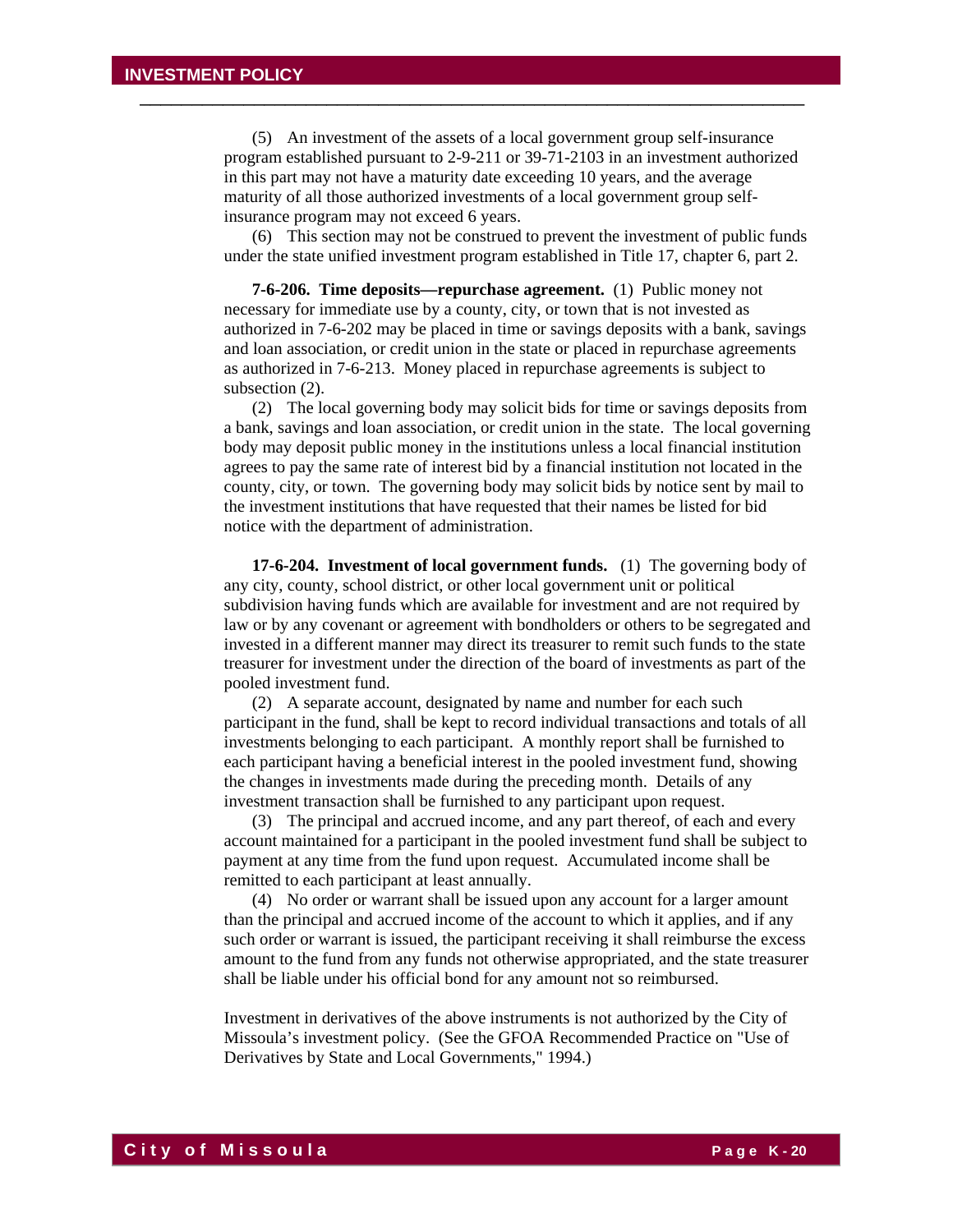#### *2. Collateralization*

Where allowed by state law and in accordance with the GFOA Recommended Practices on the Collateralization of Public Deposits, collateralization will be required on non-negotiable certificates of deposit to the extent allowable by state law. (See GFOA Recommended Practices, Appendix 3.) Montana state law (7-6- 207 M.C.A. and 7-6-208 M.C.A) establishes the deposit security requirements for City investments:

\_\_\_\_\_\_\_\_\_\_\_\_\_\_\_\_\_\_\_\_\_\_\_\_\_\_\_\_\_\_\_\_\_\_\_\_\_\_\_\_\_\_\_\_\_\_\_\_\_\_\_\_\_\_\_\_\_\_\_\_\_\_\_\_

**7-6-207. Deposit security**. (1) The local governing body may require security only for that portion of the deposits which is not guaranteed or insured according to law and, as to such unguaranteed or uninsured portion, to the extent of:

 (a) 50% of such deposits if the institution in which the deposit is made has a net worth to total assets ratio of 6% or more; or

 (b) 100% if the institution in which the deposit is made has a net worth to total assets ratio of 6%. The security shall consist of those enumerated in 17-6- 103 or cashier's checks issued to the depository institution by any federal reserve bank.

 (2) When negotiable securities are furnished, such securities may be placed in trust. The trustee's receipt may be accepted in lieu of the actual securities when such receipt is in favor of the treasurer or town clerk and his successors. All warrants or other negotiable securities must be properly assigned or endorsed in blank. It is the duty of the appropriate governing body, upon the acceptance and approval of any of the above-mentioned bonds or securities, to make a complete minute entry of the acceptance and approval upon the record of their proceedings, and the bonds and securities shall be reapproved at least quarterannually thereafter.

**7-6-208. Substitution of deposit security.** (1) Any bank, building and loan association, savings and loan association, or credit union pledging securities as provided in 7-6-207, at any time it deems advisable or desirable, may substitute like securities for all or any part of the securities pledged. The collateral so substituted shall be approved by the governing body of the county, city, or town at its next official meeting.

 (2) Such securities so substituted shall at the time of substitution be at least equal in principal amount to the securities for which substitution is made. In the event that the securities so substituted are held in trust, the trustee shall, on the same day the substitution is made, forward a receipt by registered or certified mail to the county, city, or town and to the depository bank, building and loan association, savings and loan association, or credit union. The receipt shall specifically describe and identify both the securities so substituted and those released and returned to the depository bank, building and loan association, savings and loan association, or credit union.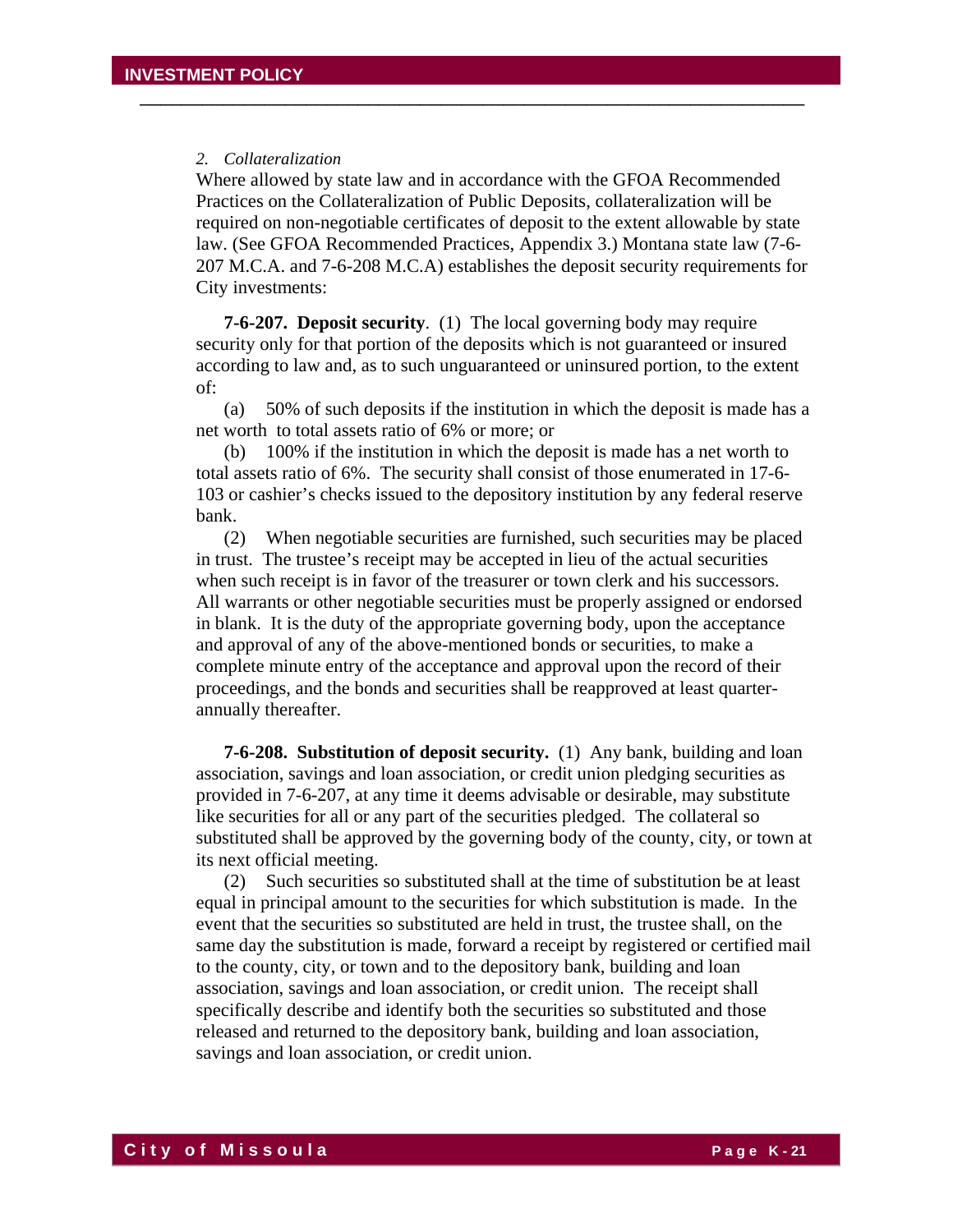Securities eligible for pledging to secure deposits of public funds are enumerated in 17-6-103 M.C.A.

\_\_\_\_\_\_\_\_\_\_\_\_\_\_\_\_\_\_\_\_\_\_\_\_\_\_\_\_\_\_\_\_\_\_\_\_\_\_\_\_\_\_\_\_\_\_\_\_\_\_\_\_\_\_\_\_\_\_\_\_\_\_\_\_

*3. Repurchase Agreements* 

Repurchase agreements shall be consistent with GFOA Recommended Practices on Repurchase Agreements, (See GFOA Recommended Practices, Appendix 3.)

#### **VI. Investment Parameters**

#### *1. Diversification*

The investments shall be diversified by:

- limiting investments to avoid over concentration in securities from a specific issuer or business sector (excluding U.S. Treasury securities),
- limiting investment in securities that have higher credit risks, investing in securities with varying maturities, and
- continuously investing a portion of the portfolio in readily available funds such as local government investment pools (LGIPs), money market funds or overnight repurchase agreements to ensure that appropriate liquidity is maintained in order to meet ongoing obligations. (See the GFOA Recommended Practice on "Diversification of Investments in a Portfolio" in Appendix 3.)
- *2. Maximum Maturities*

To the extent possible, the City of Missoula shall attempt to match its investments with anticipated cash flow requirements. Unless matched to a specific cash flow, the City of Missoula will not directly invest in securities maturing more than five (5) years from the date of purchase or in accordance with state and local statutes and ordinances. The City of Missoula shall adopt weighted average maturity limitations (which often range from 90 days to 3 years), consistent with the investment objectives. (See the GFOA Recommended Practice on "Maturities of Investments in a Portfolio" in Appendix 3.)

Because of inherent difficulties in accurately forecasting cash flow requirements, a portion of the portfolio should be continuously invested in readily available funds such as LGIPs, money market funds, or overnight repurchase agreements to ensure that appropriate liquidity is maintained to meet ongoing obligations.

#### **VII. Reporting**

 *1. Methods* 

The investment officer shall prepare an investment report at least quarterly, including a management summary that provides an analysis of the status of the current investment portfolio and transactions made over the last quarter. This management summary will be prepared in a manner, which will allow the City of Missoula to ascertain whether investment activities during the reporting period have conformed to the investment policy. The report should be provided to the investment officer, the legislative body, and any pool participants. The report will include the following: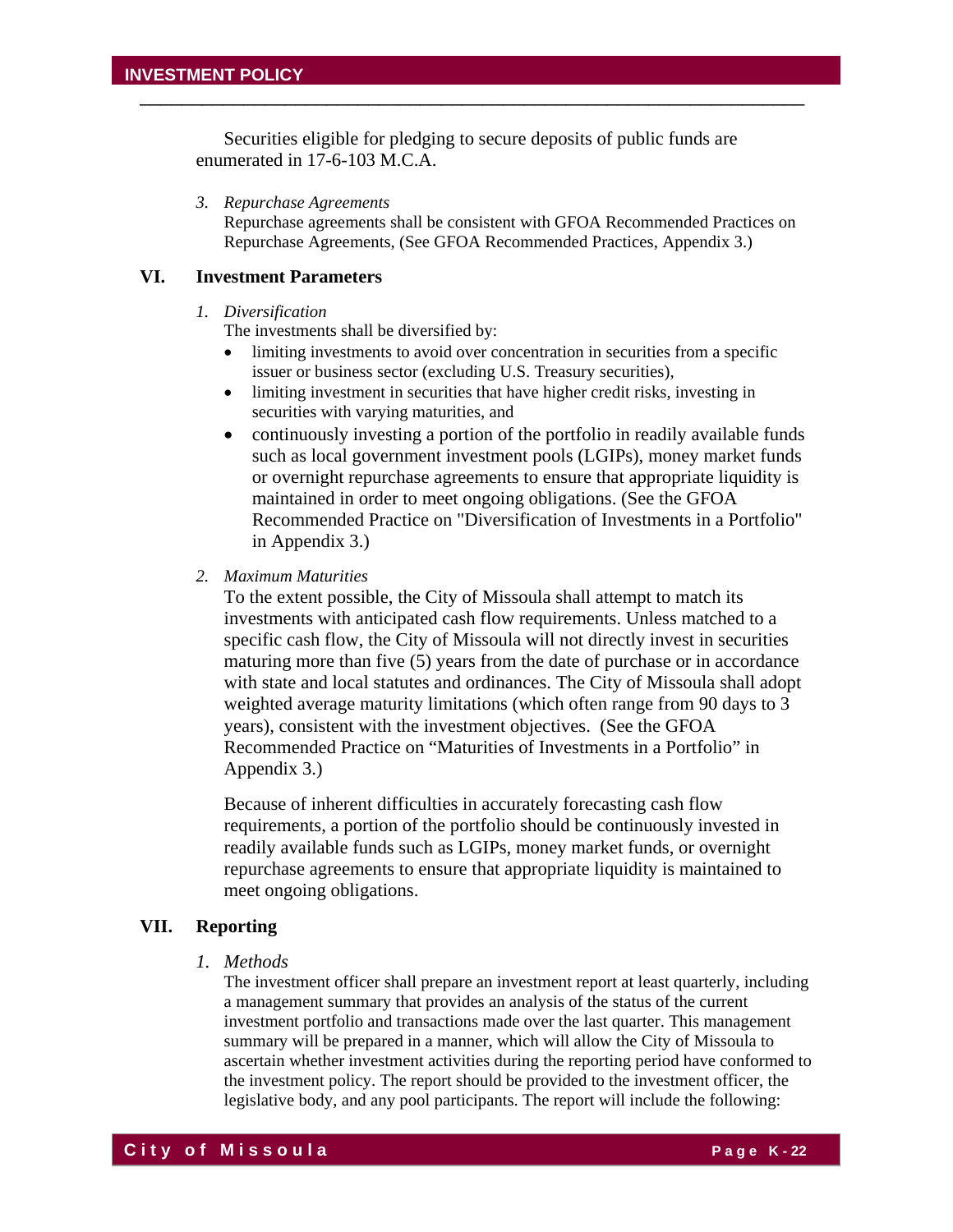a. Listing of individual securities held at the end of the reporting period.

\_\_\_\_\_\_\_\_\_\_\_\_\_\_\_\_\_\_\_\_\_\_\_\_\_\_\_\_\_\_\_\_\_\_\_\_\_\_\_\_\_\_\_\_\_\_\_\_\_\_\_\_\_\_\_\_\_\_\_\_\_\_\_\_

- b. Realized and unrealized gains or losses resulting from appreciation or depreciation by listing the cost and market value of securities over one-year duration that are not intended to be held until maturity (in accordance with Governmental Accounting Standards Board (GASB) requirements).
- c. Average weighted yield to maturity of portfolio on investments as compared to applicable benchmarks.
- d. Listing of investment by maturity date.
- e. Percentage of the total portfolio, which each type of investment represents.
- *2. Performance Standards*

The investment portfolio will be managed in accordance with the parameters specified within this policy. The portfolio should obtain a market average rate of return during a market/economic environment of stable interest rates. A series of appropriate benchmarks shall be established against which portfolio performance shall be compared on a regular basis.

*3. Marking to Market* 

 The market value of the portfolio shall be calculated at least quarterly and a statement of the market value of the portfolio shall be issued at least quarterly. This will ensure that review of the investment portfolio, in terms of value and price volatility, has been performed consistent with the GFOA Recommended Practice on "Mark-to-Market Practices for State and Local Government Investment Portfolios and Investment Pools." (See GFOA Recommended Practices, Appendix 3.) In defining market value, considerations should be given to the GASB Statement 31 pronouncement.

#### **VIII. Policy Considerations**

*1. Exemption* 

 Any investment currently held that does not meet the guidelines of this policy shall be exempted from the requirements of this policy. At maturity or liquidation, such monies shall be reinvested only as provided by this policy.

*2. Amendments*

This policy shall be reviewed on an annual basis. Any changes must be approved by the investment officer and any other appropriate authority, as well as the individual(s) charged with maintaining internal controls.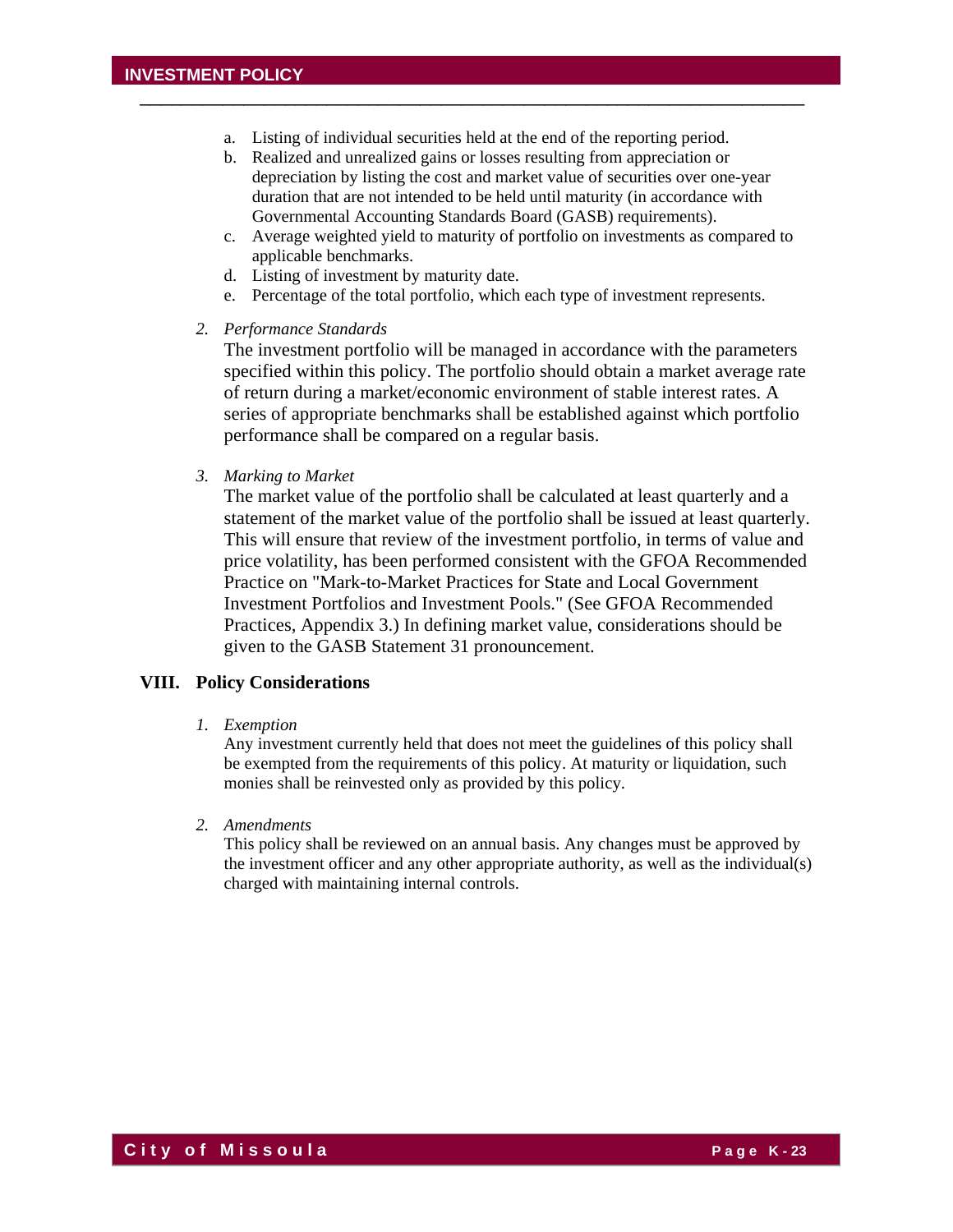### **Appendix 1: Glossary**

\_\_\_\_\_\_\_\_\_\_\_\_\_\_\_\_\_\_\_\_\_\_\_\_\_\_\_\_\_\_\_\_\_\_\_\_\_\_\_\_\_\_\_\_\_\_\_\_\_\_\_\_\_\_\_\_\_\_\_\_\_\_\_\_

The following is a glossary of key investing terms, many of which appear in GFOA's Sample Investment Policy.

**Accrued Interest —** The accumulated interest due on a bond as of the last interest payment made by the issuer.

**Agency** — A debt security issued by a federal or federally sponsored agency. Federal agencies are backed by the full faith and credit of the U.S. Government. Federally sponsored agencies (FSAs) are backed by each particular agency with a market perception that there is an implicit government guarantee. An example of federal agency is the Government National Mortgage Association (GNMA). An example of a FSA is the Federal National Mortgage Association (FNMA).

**Amortization —** The systematic reduction of the amount owed on a debt issue through periodic payments of principal.

**Average Life —** The average length of time that an issue of serial bonds and/or term bonds with a mandatory sinking fund feature is expected to be outstanding.

**Basis Point** — A unit of measurement used in the valuation of fixed-income securities equal to 1/100 of 1 percent of yield, e.g., "1/4" of 1 percent is equal to 25 basis points.

**Bid —** The indicated price at which a buyer is willing to purchase a security or commodity.

**Book Value —** The value at which a security is carried on the inventory lists or other financial records of an investor. The book value may differ significantly from the security's current value in the market.

**Callable Bond —** A bond issue in which all or part of its outstanding principal amount may be redeemed before maturity by the issuer under specified conditions.

**Call Price —** The price at which an issuer may redeem a bond prior to maturity. The price is usually at a slight premium to the bond's original issue price to compensate the holder for loss of income and ownership.

**Call Risk —** The risk to a bondholder that a bond may be redeemed prior to maturity.

**Cash Sale/Purchase —** A transaction that calls for delivery and payment of securities on the same day that the transaction is initiated.

<sup>\*</sup>This glossary has been adapted from an article, entitled "Investment terms for everyday use," that appeared in the April 5, 1996, issue of *Public Investor,* GFOA's subscription investment newsletter.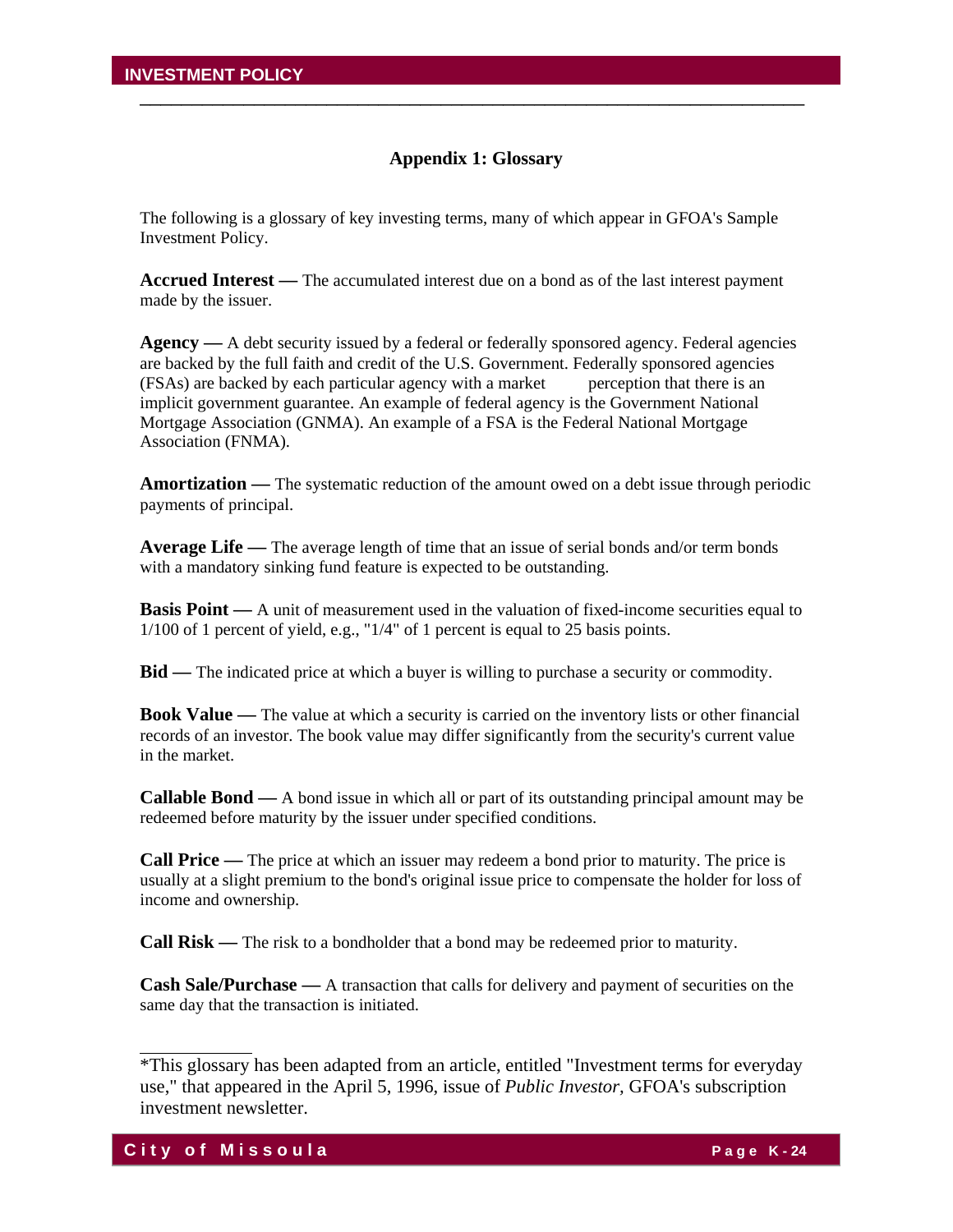**Collateralization —** Process by which a borrower pledges securities, property, or other deposits for the purpose of securing the repayment of a loan and/or security.

**Commercial Paper -** An unsecured short-term promissory note issued by corporations, with maturities ranging from 2 to 270 days.

\_\_\_\_\_\_\_\_\_\_\_\_\_\_\_\_\_\_\_\_\_\_\_\_\_\_\_\_\_\_\_\_\_\_\_\_\_\_\_\_\_\_\_\_\_\_\_\_\_\_\_\_\_\_\_\_\_\_\_\_\_\_\_\_

**Convexity** — A measure of a bond's price sensitivity to changing interest rates. A high convexity indicates greater sensitivity of a bond's price to interest rate changes.

**Coupon Rate** — The annual rate of interest received by an investor from the issuer of certain types of fixed-income securities. Also known as the "interest rate."

**Credit Quality —** The measurement of the financial strength of a bond issuer. This measurement helps an investor to understand an issuer's ability to make timely interest payments and repay the loan principal upon maturity. Generally, the higher the credit quality of a bond issuer, the lower the interest rate paid by the issuer because the risk of default is lower. Credit quality ratings are provided by nationally recognized rating agencies.

**Credit Risk —** The risk to an investor that an issuer will default in the payment of interest and/or principal on a security.

**Current Yield (Current Return) —** A yield calculation determined by dividing the annual interest received on a security by the current market price of that security.

**Delivery Versus Payment (DVP)** — A type of securities transaction in which the purchaser pays for the securities when they are delivered either to the purchaser or his/her custodian.

**Derivative Security** — Financial instrument created from, or whose value depends upon, one or more underlying assets or indexes of asset values.

**Discount** — The amount by which the par value of a security exceeds the price paid for the security.

**Diversification** — A process of investing assets among a range of security types by sector, maturity, and quality rating.

**Duration** — A measure of the timing of the cash flows, such as the interest payments and the principal repayment, to be received from a given fixed-income security. This calculation is based on three variables: term to maturity, coupon rate, and yield to maturity. The duration of a security is a useful indicator of its price volatility for given changes in interest rates.

**Fair Value** — The amount, at which an investment could be exchanged in a current transaction between willing parties, other than in a forced or liquidation sale.

**Federal Funds (Fed Funds) —** Funds placed in Federal Reserve banks by depository institutions in excess of current reserve requirements. These depository institutions may lend fed funds to each other overnight or on a longer basis. They may also transfer funds among each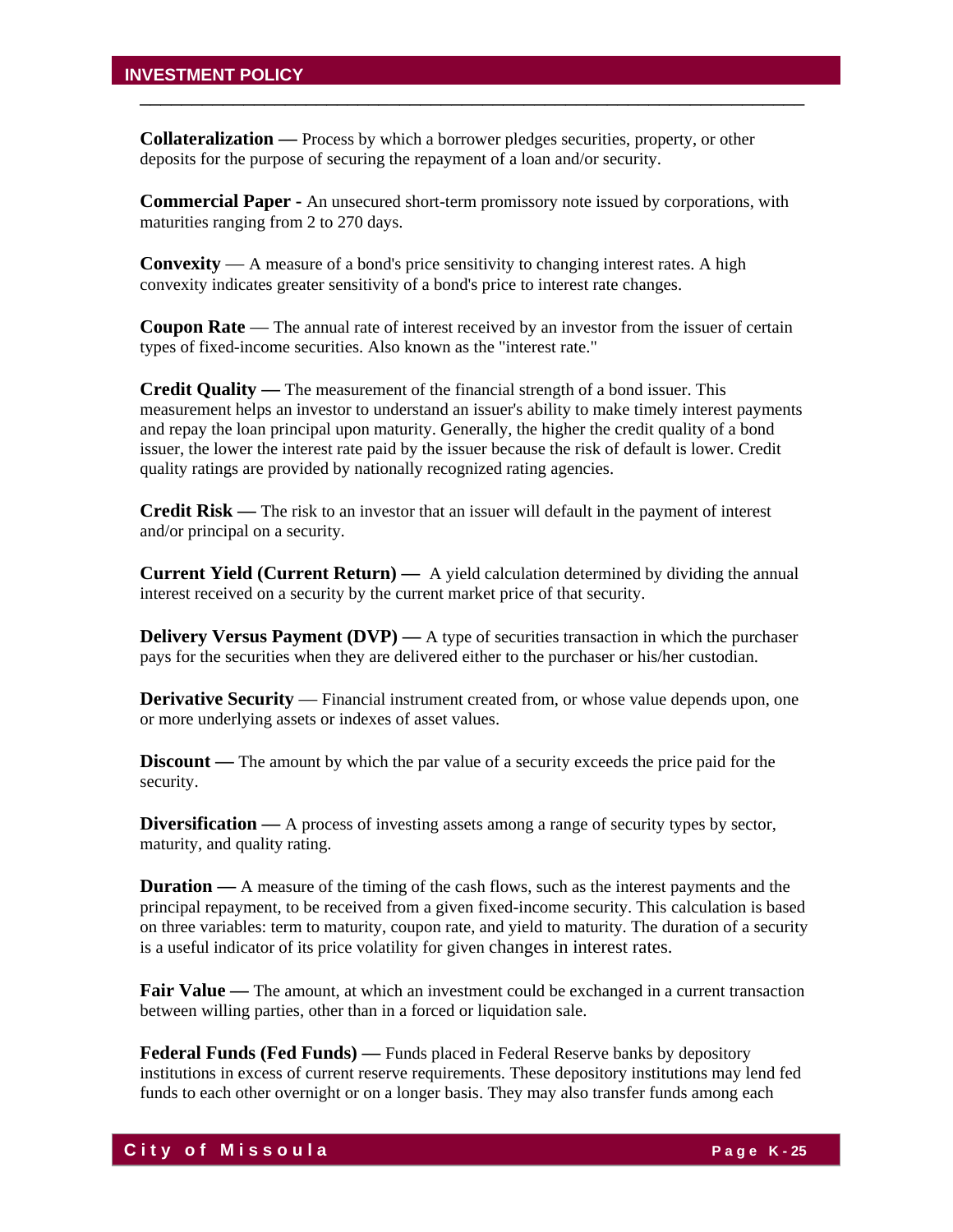other on a same-day basis through the Federal Reserve banking system. Fed funds are considered to be immediately available funds.

\_\_\_\_\_\_\_\_\_\_\_\_\_\_\_\_\_\_\_\_\_\_\_\_\_\_\_\_\_\_\_\_\_\_\_\_\_\_\_\_\_\_\_\_\_\_\_\_\_\_\_\_\_\_\_\_\_\_\_\_\_\_\_\_

**Federal Funds Rate —** Interest rate charged by one institution lending federal funds to the other.

**Government Securities —** An obligation of the U.S. government, backed by the full faith and credit of the government. These securities are regarded as the highest quality of investment securities available in the U.S. securities market. See "Treasury Bills, Notes, and Bonds."

**Interest Rate —** See "Coupon Rate."

**Interest Rate Risk —** The risk associated with declines or rises in interest rates, which cause an investment in a fixed-income security to increase or decrease in value.

**Internal Controls** — An internal control structure designed to ensure that the assets of the entity are protected from loss, theft, or misuse. The internal control structure is designed to provide reasonable assurance that these objectives are met. The concept of reasonable assurance recognizes that 1) the cost of a control should not exceed the benefits likely to be derived and 2) the valuation of costs and benefits require estimates and judgments by management. Internal controls should address the following points:

- 1. Control of collusion Collusion is a situation where two or more employees are working in conjunction to defraud their employer.
- 2. Separation of transaction authority from accounting and record keeping By separating the person who authorizes or performs the transaction from the people who record or otherwise account for the transaction, a separation of duties is achieved.
- 3. Custodial safekeeping Securities purchased from any bank or dealer including appropriate collateral (as defined by state law) shall be placed with an independent third party for custodial safekeeping.
- 4. Avoidance of physical delivery securities Book-entry securities are much easier to transfer and account for since actual delivery of a document never takes place. Delivered securities must be properly safeguarded against loss or destruction. The potential for fraud and loss increases with physically delivered securities.
- 5. Clear delegation of authority to subordinate staff members Subordinate staff members must have a clear understanding of their authority and responsibilities to avoid improper actions. Clear delegation of authority also preserves the internal control structure that is contingent on the various staff positions and their respective responsibilities.
- 6. Written confirmation of transactions for investments and wire transfers Due to the potential for error and improprieties arising from telephone and electronic transactions, all transactions should be

supported by written communications and approved by the appropriate person. Written communications may be via fax if on letterhead and if the safekeeping institution has a list of authorized signatures.

7. Development of a wire transfer agreement with the lead bank and third-party custodian - The designated official should ensure that an agreement will be entered into and will address the following points: controls, security provisions, and responsibilities of each party making and receiving wire transfers.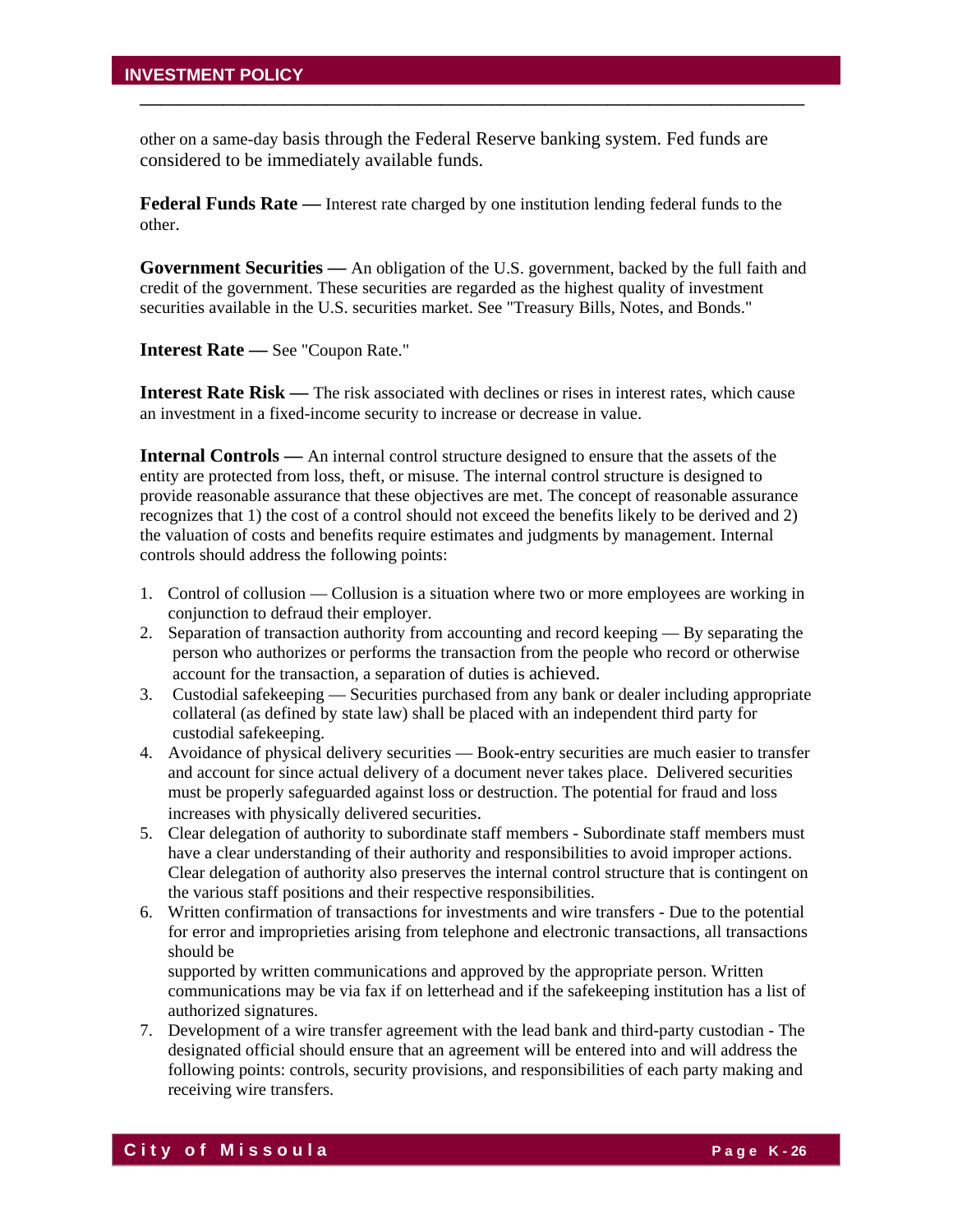**Inverted Yield Curve —** A chart formation that illustrates long-term securities having lower yields than short-term securities. This configuration usually occurs during periods of high inflation coupled with low levels of confidence in the economy and a restrictive monetary policy.

\_\_\_\_\_\_\_\_\_\_\_\_\_\_\_\_\_\_\_\_\_\_\_\_\_\_\_\_\_\_\_\_\_\_\_\_\_\_\_\_\_\_\_\_\_\_\_\_\_\_\_\_\_\_\_\_\_\_\_\_\_\_\_\_

**Investment Company Act of 1940** — Federal legislation which sets the standards by which investment companies, such as mutual funds, are regulated in the areas of advertising, promotion, performance reporting requirements, and securities valuations.

**Investment Policy —** A concise and clear statement of the objectives and parameters formulated by an investor or investment manager for a portfolio of investment securities.

**Investment-grade Obligations -** An investment instrument suitable for purchase by institutional investors under the prudent person rule. Investment-grade is restricted to those obligations rated BBB or higher by a rating agency.

**Liquidity** — An asset that can be converted easily and quickly into cash.

**Local Government Investment Pool (LGIP) —** An investment by local governments in which their money is pooled as a method for managing local funds.

**Mark-to-market —** The process whereby the book value or collateral value of a security is adjusted to reflect its current market value.

**Market Risk** — The risk that the value of a security will rise or decline as a result of changes in market conditions.

**Market Value** — Current market price of a security.

**Maturity** — The date on which payment of a financial obligation is due. The final stated maturity is the date on which the issuer must retire a bond and pay the face value to the bondholder. See "Weighted Average Maturity."

**Money Market Mutual Fund —** Mutual funds that invest solely in money market instruments (short-term debt instruments, such as Treasury bills, commercial paper, bankers' acceptances, repos and federal funds).

**Mutual Fund —** An investment company that pools money and can invest in a variety of securities, including fixed-income securities and money market instruments. Mutual funds are regulated by the

Investment Company Act of 1940 and must abide by the following Securities and Exchange Commission (SEC) disclosure guidelines:

- 1. Report standardized performance calculations.
- 2. Disseminate timely and accurate information regarding the fund's holdings, performance, management and general investment policy.
- 3. Have the fund's investment policies and activities supervised by a board of trustees, which are independent of the adviser, administrator or other vendor of the fund.
- 4. Maintain the daily liquidity of the fund's shares.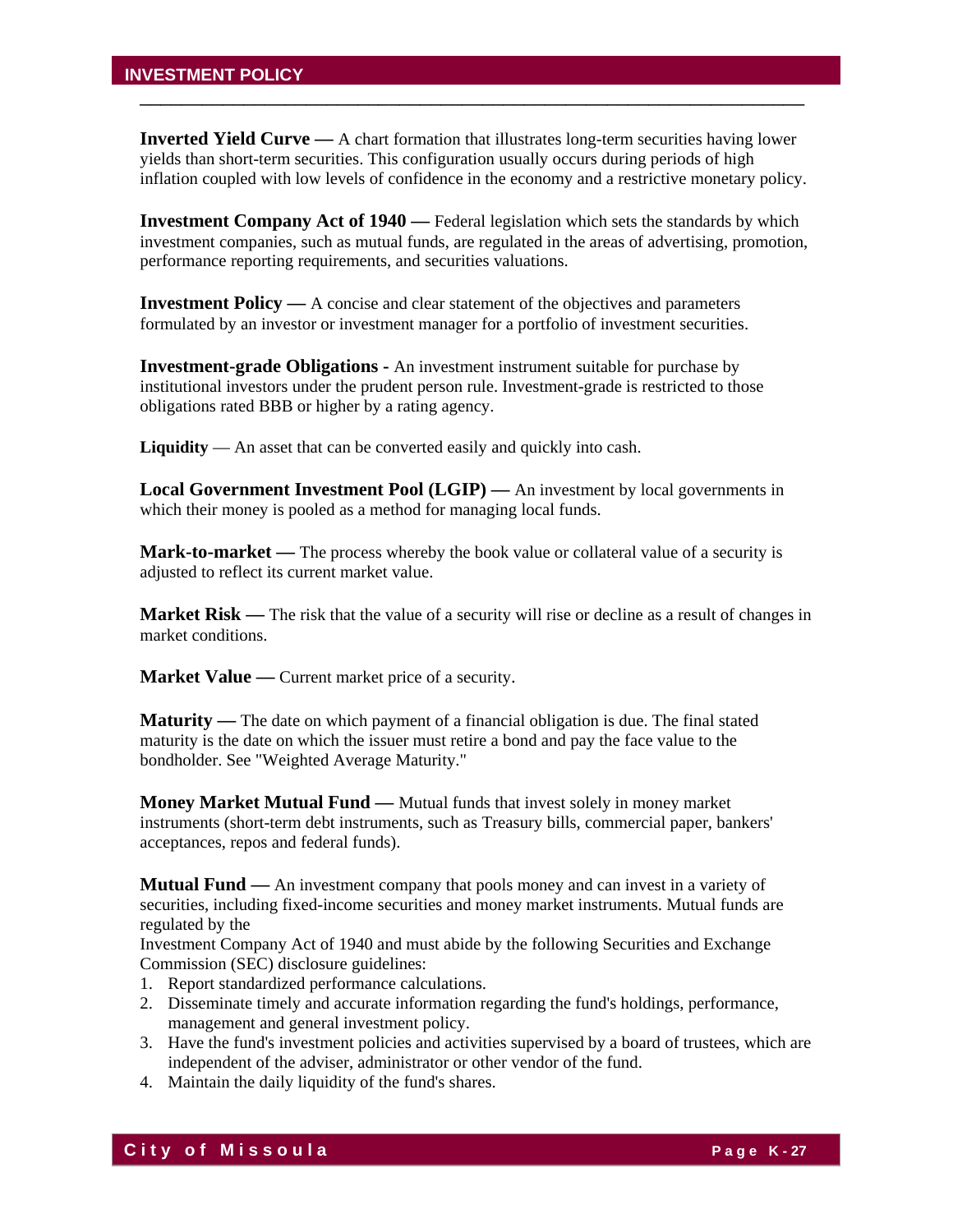- 5. Value their portfolios on a daily basis.
- 6. Have all individuals who sell SEC-registered products licensed with a self-regulating organization (SRO) such as the National Association of Securities Dealers (NASD).
- 7. Have an investment policy governed by a prospectus that is updated and filed by the SEC annually.

\_\_\_\_\_\_\_\_\_\_\_\_\_\_\_\_\_\_\_\_\_\_\_\_\_\_\_\_\_\_\_\_\_\_\_\_\_\_\_\_\_\_\_\_\_\_\_\_\_\_\_\_\_\_\_\_\_\_\_\_\_\_\_\_

**Mutual Fund Statistical Services** — Companies that track and rate mutual funds, e.g., IBC/Donoghue, Lipper Analytical Services, and Morningstar.

**National Association of Securities Dealers (NASD)** — A self-regulatory organization (SRO) of brokers and dealers in the over-the-counter securities business. Its regulatory mandate includes authority over firms that distribute mutual fund shares as well as other securities.

**Net Asset Value —** The market value of one share of an investment company, such as a mutual fund. This figure is calculated by totaling a fund's assets which includes securities, cash, and any accrued earnings, subtracting this from the fund's liabilities and dividing this total by the number of shares outstanding. This is calculated once a day based on the closing price for each security in the fund's portfolio. (See below.)

[(Total assets) - (Liabilities)]/(Number of shares outstanding)

**No Load Fund —** A mutual fund, which does not levy a sales charge on the purchase of its shares.

**Nominal Yield —** The stated rate of interest that a bond pays its current owner, based on par value of the security. It is also known as the "coupon," "coupon rate," or "interest rate."

**Offer** — An indicated price at which market participants are willing to sell a security or commodity. Also referred to as the "Ask price."

**Par** — Face value or principal value of a bond, typically \$1,000 per bond.

**Positive Yield Curve** — A chart formation that illustrates short-term securities having lower yields than long-term securities.

**Premium** — The amount by which the price paid for a security exceeds the security's par value.

**Prime Rate** — A preferred interest rate charged by commercial banks to their most creditworthy customers. Many interest rates are keyed to this rate.

**Principal** — The face value or par value of a debt instrument. Also may refer to the amount of capital invested in a given security.

**Prospectus** — A legal document that must be provided to any prospective purchaser of a new securities offering registered with the SEC. This can include information on the issuer, the issuer's business, the proposed use of proceeds, the experience of the issuer's management, and certain certified financial statements.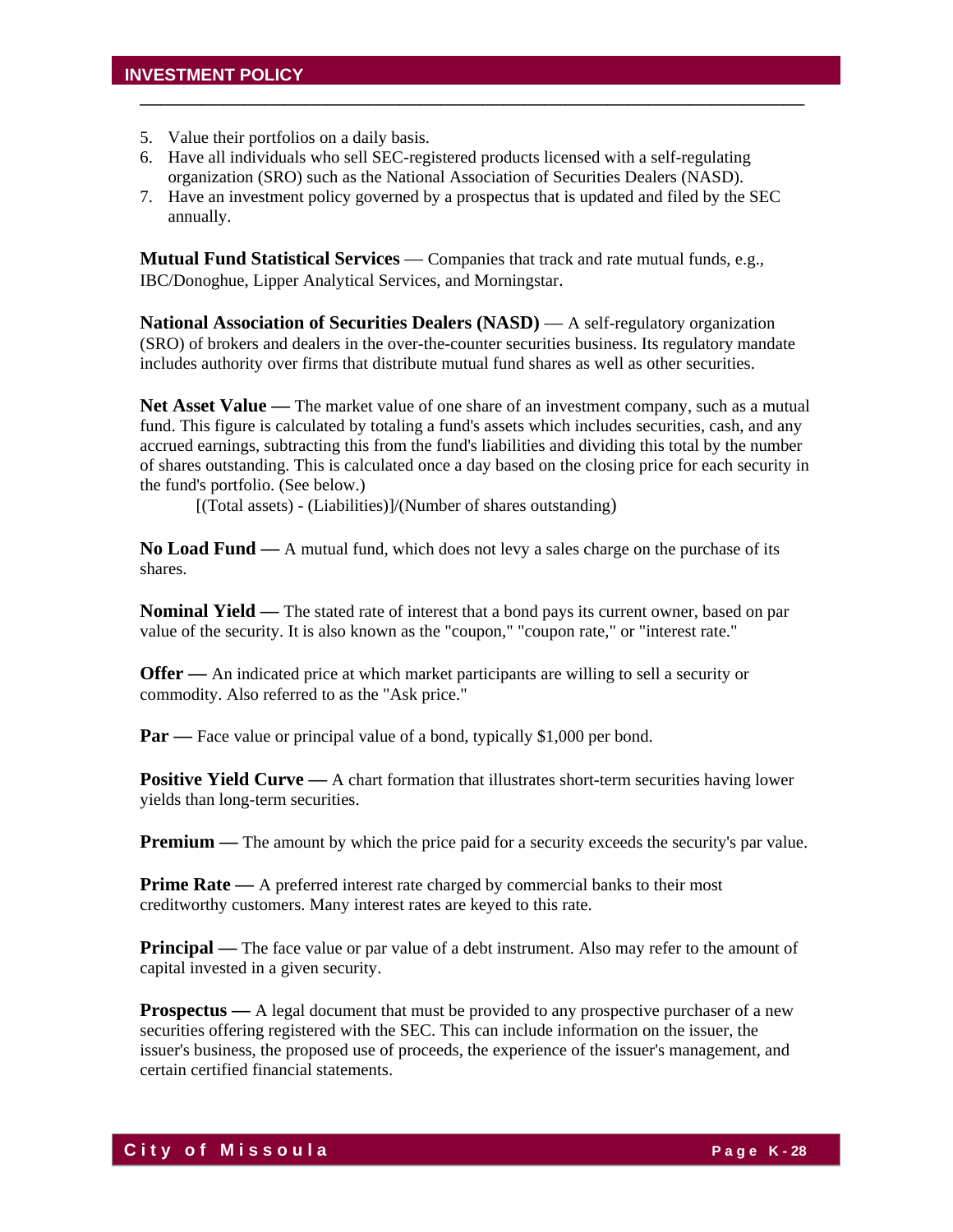**Prudent Person Rule** — An investment standard outlining the fiduciary responsibilities of public funds investors relating to investment practices.

\_\_\_\_\_\_\_\_\_\_\_\_\_\_\_\_\_\_\_\_\_\_\_\_\_\_\_\_\_\_\_\_\_\_\_\_\_\_\_\_\_\_\_\_\_\_\_\_\_\_\_\_\_\_\_\_\_\_\_\_\_\_\_\_

**Regular Way Delivery —** Securities settlement that calls for delivery and payment on the third business day following the trade date  $(T+3)$ ; payment on a T+1 basis is currently under consideration. Mutual funds are settled on a same day basis; government securities are settled on the next business day.

**Reinvestment Risk** — The risk that a fixed-income investor will be unable to reinvest income proceeds from a security holding at the same rate of return currently generated by that holding.

**Repurchase Agreement (repo or RP)** — An agreement of one party to sell securities at a specified price to a second party and a simultaneous agreement of the first party to repurchase the securities at a specified price or at a specified later date.

**Reverse Repurchase Agreement (Reverse Repo) —** An agreement of one party to purchase securities at a specified price from a second party and a simultaneous agreement by the first party to resell the securities at a specified price to the second party on demand or at a specified date.

**Rule 2a-7 of the Investment Company Act —** Applies to all money market mutual funds and mandates such funds to maintain certain standards, including a 13- month maturity limit and a 90-day average maturity on investments, to help maintain a constant net asset value of one dollar (\$1.00).

**Safekeeping** — Holding of assets (e.g., securities) by a financial institution.

**Serial Bond** — A bond issue, usually of a municipality, with various maturity dates scheduled at regular intervals until the entire issue is retired.

**Sinking Fund** — Money accumulated on a regular basis in a separate custodial account that is used to redeem debt securities or preferred stock issues.

**Swap** — Trading one asset for another.

**Term Bond —** Bonds comprising a large part or all of a particular issue that come due in a single maturity. The issuer usually agrees to make periodic payments into a sinking fund for mandatory redemption of term bonds before maturity.

**Total Return —** The sum of all investment income plus changes in the capital value of the portfolio. For mutual funds, return on an investment is composed of share price appreciation plus any realized dividends or capital gains. This is calculated by taking the following components during a certain time period.

 $(Price\ Apprecision) + (Dividends\ paid) + (Capital\ gains) = Total Return$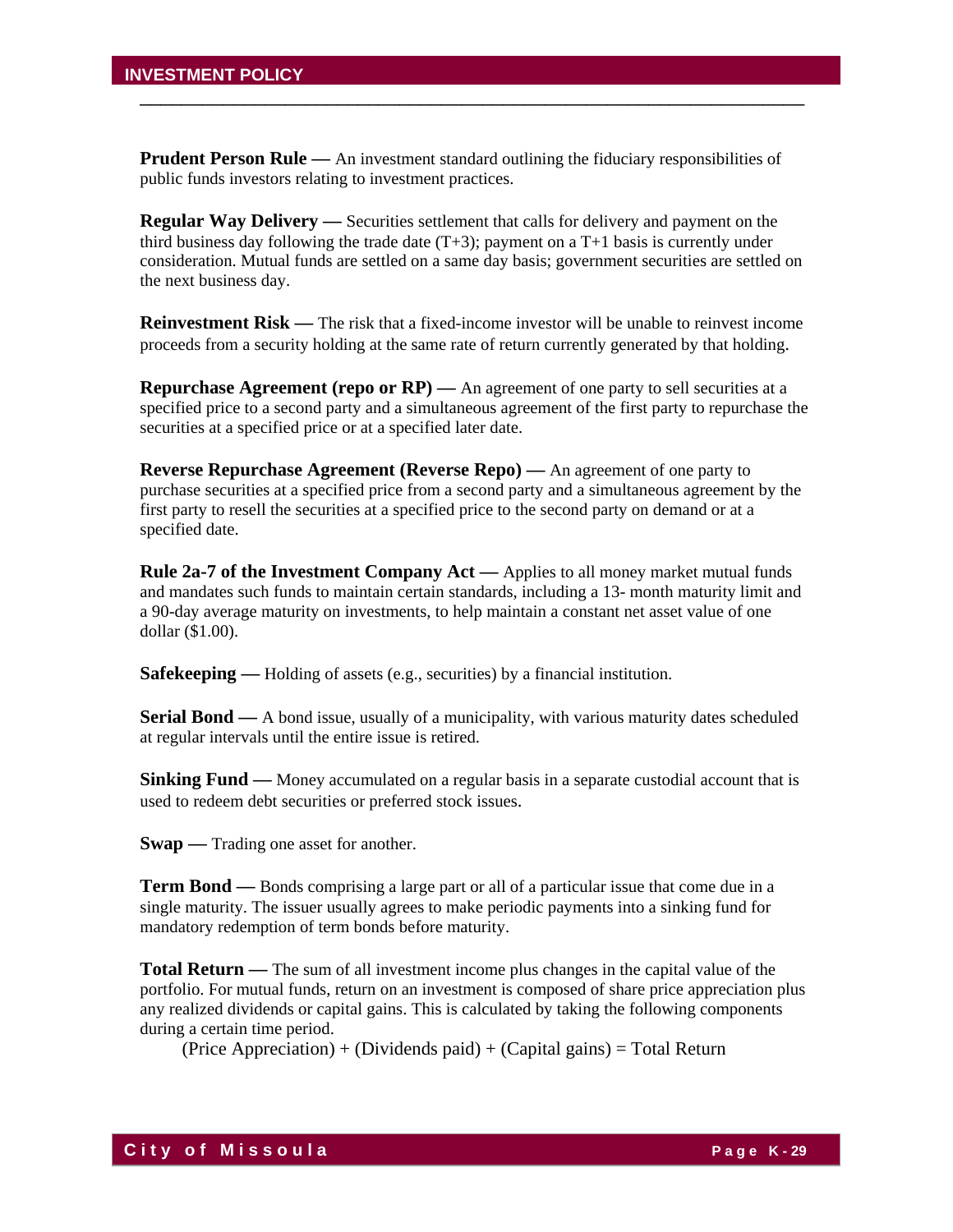**Treasury Bills —** Short-term U.S. government non-interest bearing debt securities with maturities of no longer than one year and issued in minimum denominations of \$10,000. Auctions of three- and six-month bills are weekly, while auctions of one-year bills are monthly. The yields on these bills are monitored closely in the money markets for signs of interest rate trends.

\_\_\_\_\_\_\_\_\_\_\_\_\_\_\_\_\_\_\_\_\_\_\_\_\_\_\_\_\_\_\_\_\_\_\_\_\_\_\_\_\_\_\_\_\_\_\_\_\_\_\_\_\_\_\_\_\_\_\_\_\_\_\_\_

**Treasury Notes —** Intermediate U.S. government debt securities with maturities of one to 10 years and issued in denominations ranging from \$1,000 to \$1 million or more.

**Treasury Bonds —** Long-term U.S. government debt securities with maturities of ten years or longer and issued in minimum denominations of \$1,000. Currently, the longest outstanding maturity for such securities is 30 years.

**Uniform Net Capital Rule —** SEC Rule 15C3-1 outlining capital requirements for broker/dealers.

**Volatility** — A degree of fluctuation in the price and valuation of securities.

**"Volatility Risk" Rating —** A rating system to clearly indicate the level of volatility and other non-credit risks associated with securities and certain bond funds. The ratings for bond funds range from those that have extremely low sensitivity to changing market conditions and offer the greatest stability of the returns ("aaa" by S&P; "V-1" by Fitch) to those that are highly sensitive with currently identifiable market volatility risk ("ccc-" by S&P, "V-10" by Fitch).

**Weighted Average Maturity** (WAM) — The average maturity of all the securities that comprise a portfolio. According to SEC rule 2a-7, the WAM for SEC registered money market mutual funds may not exceed 90 days and no one security may have a maturity that exceeds 397 days.

**When Issued (WI) —** A conditional transaction in which an authorized new security has not been issued. All "when issued" transactions are settled when the actual security is issued.

**Yield** — The current rate of return on an investment security generally expressed as a percentage of the security's current price.

**Yield-to-call (YTC)** — The rate of return an investor earns from a bond assuming the bond is redeemed (called) prior to its nominal maturity date.

**Yield Curve —** A graphic representation that depicts the relationship at a given point in time between yields and maturity for bonds that are identical in every way except maturity. A normal yield curve may be alternatively referred to as a positive yield curve.

**Yield-to-maturity** — The rate of return yielded by a debt security held to maturity when both interest payments and the investor's potential capital gain or loss are included in the calculation of return.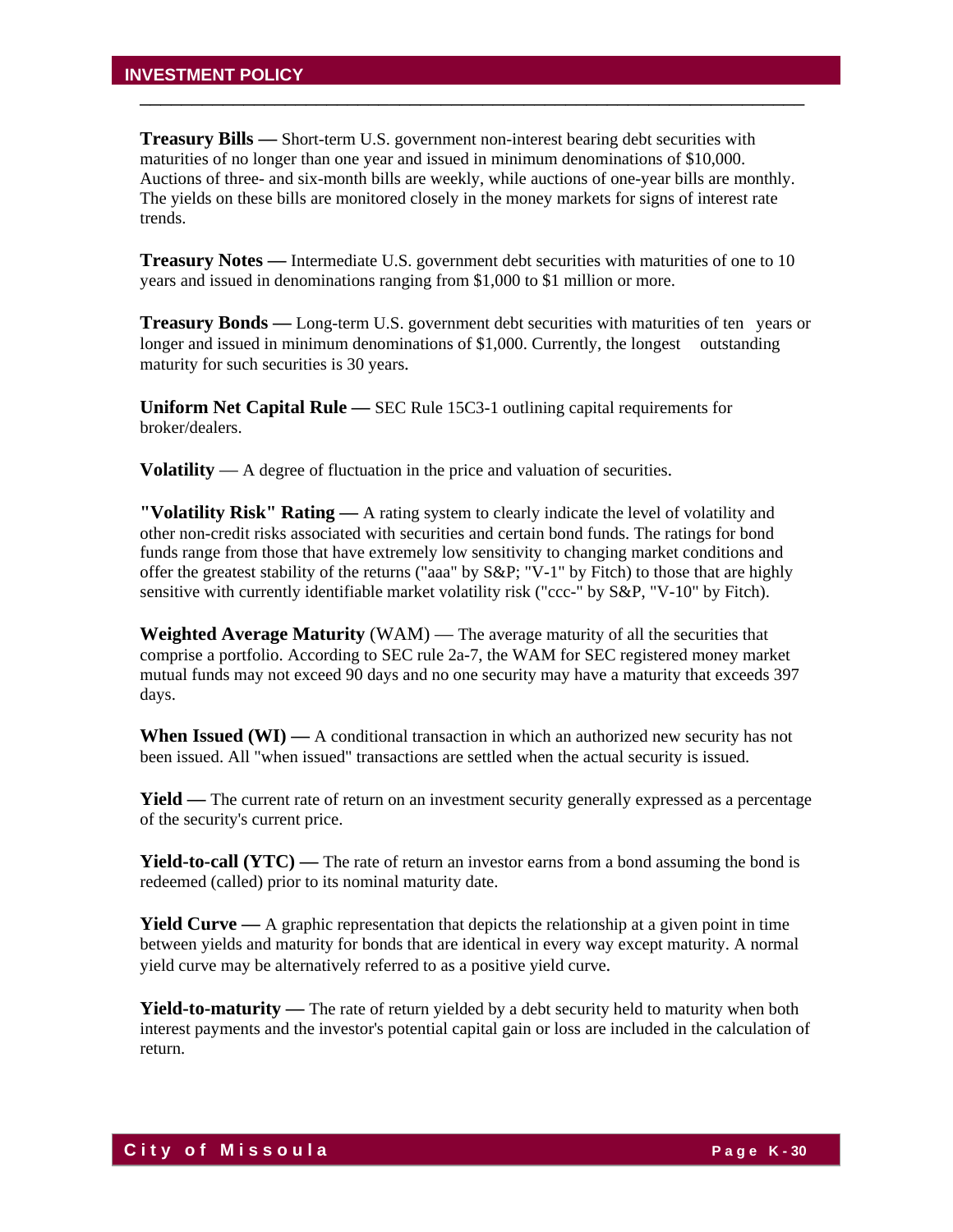**Zero-coupon Securities —** Security that is issued at a discount and makes no periodic interest payments. The rate of return consists of a gradual accretion of the principal of the security and is payable at par upon maturity.

\_\_\_\_\_\_\_\_\_\_\_\_\_\_\_\_\_\_\_\_\_\_\_\_\_\_\_\_\_\_\_\_\_\_\_\_\_\_\_\_\_\_\_\_\_\_\_\_\_\_\_\_\_\_\_\_\_\_\_\_\_\_\_\_

#### **Appendix 2: Investment Pools**

#### **1. Definition**

In most states, there are provisions for the creation and operation of a government investment pool. The purpose of a pool is to allow political subdivisions to pool investable funds in order to achieve a potentially higher yield.

There are basically three (3) types of pools: 1) state-run pools; 2) pools that are operated by a political subdivision where allowed by law and the political subdivision is the trustee; and 3) pools that are operated for profit by third parties. Prior to any political subdivision being involved with any type of pool, a thorough investigation of the pool and its policies and procedures must be reviewed.

#### **2. Pool Questionnaire**

Prior to entering a pool, the following questions and issues should be considered:

#### *Securities:*

Government pools may invest in a broader range of securities than an entity may invest in. It is important to be aware of, and comfortable with, the securities a pool buys. The following is a list of questions an investment officer may wish to ask a prospective pool:

- 1. Does the pool provide a written statement of investment policy and objectives?
- 2. Does the statement contain:
	- a. a description of eligible investment instruments?
	- b. the credit standards for investments?
	- c. the allowable maturity range of investments?
	- d. the maximum allowable dollar weighted average portfolio maturity?
	- e. the limits of portfolio concentration permitted for each type of security?
	- f. the policy on reverse repurchase agreements, options, short sales and futures?
- 3. Are changes in the policies communicated to the pool participants?
- 4. Does the pool contain only the types of securities that are permitted by your investment policy?

#### *Interest:*

Interest is not reported in a standard format, so it is important to know how interest is quoted, calculated, and distributed in order to make comparisons with other investment alternatives.

#### *Interest Calculations:*

- 1. Does the pool disclose the following about yield calculations:
	- a. the methodology used to calculate interest? (simple maturity, yield to maturity, etc.)
	- b. the frequency of interest payments?
	- c. how interest is paid? (credited to principal at the end of the month, each quarter; mailed?)
	- d. how are gains/losses reported? factored monthly or only when realized?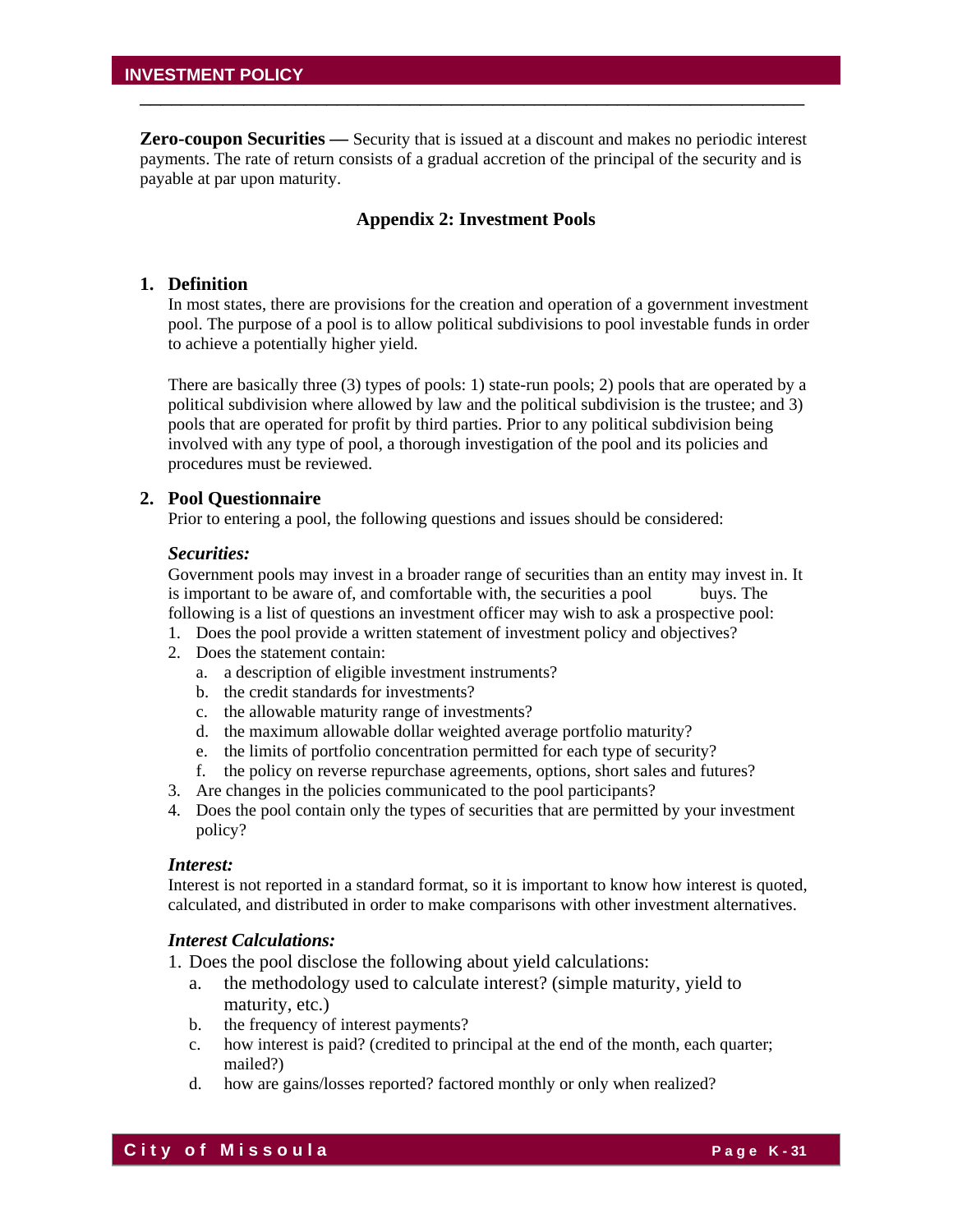#### *Reporting:*

- 1. Is the yield reported to participants of the pool monthly? (If not, how often?)
- 2. Are expenses of the pool deducted before quoting the yield?
- 3. Is the yield generally in line with the market yields for other investment alternatives?

\_\_\_\_\_\_\_\_\_\_\_\_\_\_\_\_\_\_\_\_\_\_\_\_\_\_\_\_\_\_\_\_\_\_\_\_\_\_\_\_\_\_\_\_\_\_\_\_\_\_\_\_\_\_\_\_\_\_\_\_\_\_\_\_

4. How often does the pool report? What information does that report include? Does it include the market value of securities?

#### *Security:*

The following questions are designed to help safeguard funds from loss of principal and loss of market value.

- 1. Does the pool disclose safekeeping practices?
- 2. Is the pool subject to audit by an independent auditor at least annually?
- 3. Is a copy of the audit report available to participants?
- 4. Who makes the portfolio decisions?
- 5. How does the manager monitor the credit risk of the securities in the pool?
- 6. Is the pool monitored by someone on the board of a separate neutral party external to the investment function to ensure compliance with written policies?
- 7. Does the pool have specific policies with regard to the various investment vehicles?
	- a. What are the different investment alternatives?
	- b. What are the policies for each type of investment?
- 8. Does the pool mark the portfolio to its market value?
- 9. Does the pool disclose the following about how portfolio securities are valued:
	- a. the frequency with which the portfolio securities are valued?
	- b. the method used to value the portfolio (cost, current value, or some other method)?

#### *Operations:*

The answers to these questions will help determine whether this pool meets the entity's operational requirements:

- 1. Does the pool limit eligible participants?
- 2. What entities are permitted to invest in the pool?
- 3. Does the pool allow multiple accounts and sub-accounts?
- 4. Is there a minimum or maximum account size?
- 5. Does the pool limit the number of transactions each month? What is the number
- 6. Is there a limit on transaction amounts for withdrawals and deposits?
	- a. What is the minimum and maximum withdrawal amount permitted?
	- b. What is the minimum and maximum deposit amount permitted?
- 7. How much notice is required for withdrawals/deposits?
- 8. What is the cutoff time for deposits and withdrawals?
- 9. Can withdrawals be denied?
- 10. Are the funds 100 percent withdrawable at anytime?
- 11. What are the procedures for making deposits and withdrawals?
	- a. What is the paperwork required, if any?
	- b. What is the wiring process?
- 12. Can an account remain open with a zero balance?
- 13. Are confirmations sent following each transaction?

#### *Statements:*

**City of Missoula City of Missoula**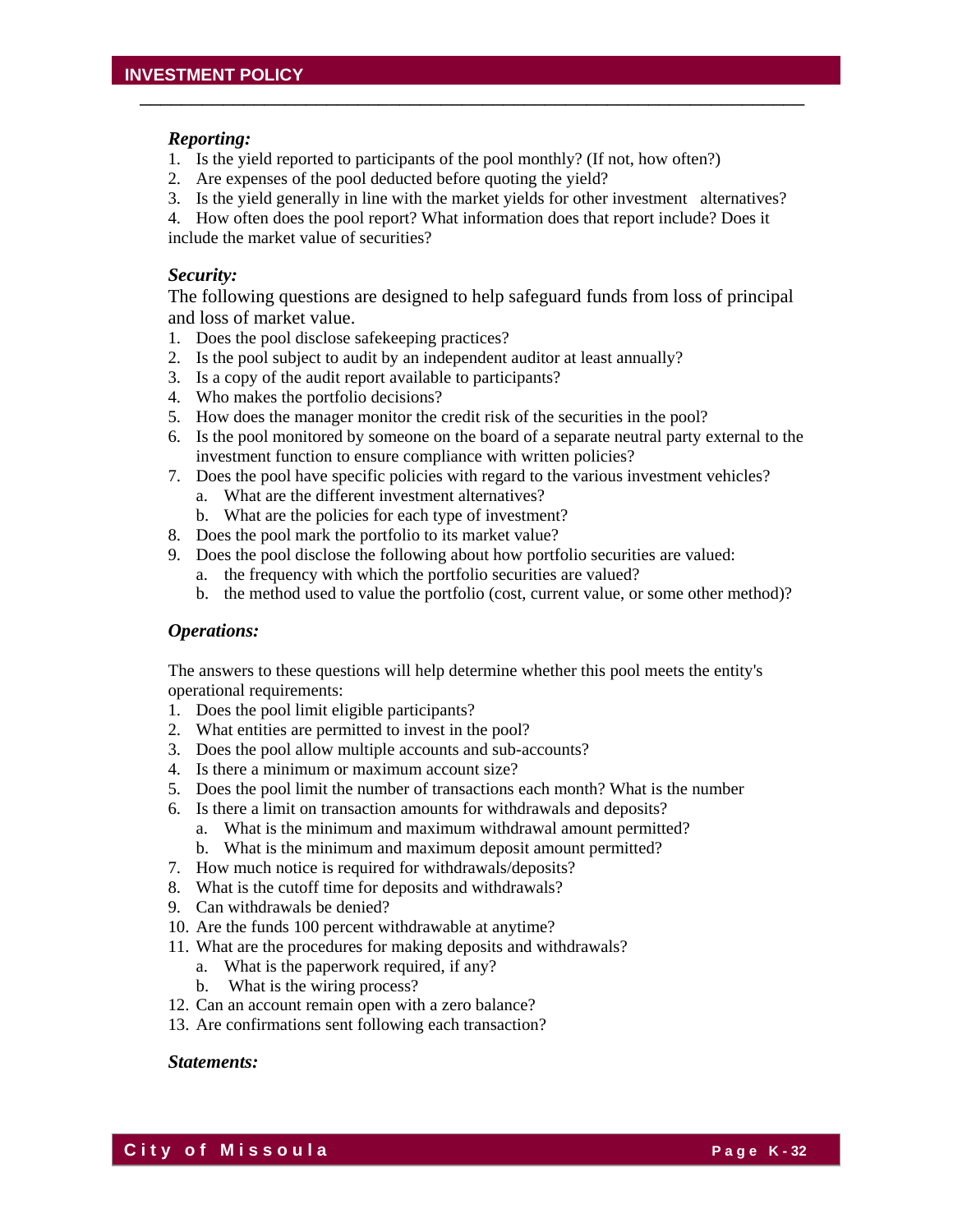It is important for *(the designated official)* and the agency's trustee (when applicable), to receive statements monthly so the pool's records of activity and holdings are reconciled by *(the designated official)* and its trustee.

\_\_\_\_\_\_\_\_\_\_\_\_\_\_\_\_\_\_\_\_\_\_\_\_\_\_\_\_\_\_\_\_\_\_\_\_\_\_\_\_\_\_\_\_\_\_\_\_\_\_\_\_\_\_\_\_\_\_\_\_\_\_\_\_

- 1. Are statements for each account sent to participants?
	- a. What are the fees?
	- b. How often are they passed?
	- c. How are they paid?
	- d. Are there additional fees for wiring funds? (What is the fee?)
	- 2. Are expenses deducted before quoting the yield?

#### *Questions to Consider for Bond Proceeds:*

It is important to know (1) whether the pool accepts bond proceeds and (2) whether the pool qualifies with the U.S. Department of the Treasury as an acceptable commingled fund for arbitrage purposes.

- 1. Does the pool accept bond proceeds subject to arbitrage rebate?
- 2. Does the pool provide accounting and investment records suitable for proceeds of bond issuance subject to arbitrage rebate?
- 3. Will the yield calculation reported by the pool be acceptable to the IRS or will it have to be recalculated?
- 4. Will the pool accept transaction instructions from a trustee?
- 5. Are separate accounts allowed for each bond issue so that the interest earnings of funds subject to rebate are not commingled with funds not subject to regulations?

#### **Appendix 3: GFOA Recommended Practices and Policy Statements**

A complete list of the City's adopted investment practices can be found in Resolution #6301.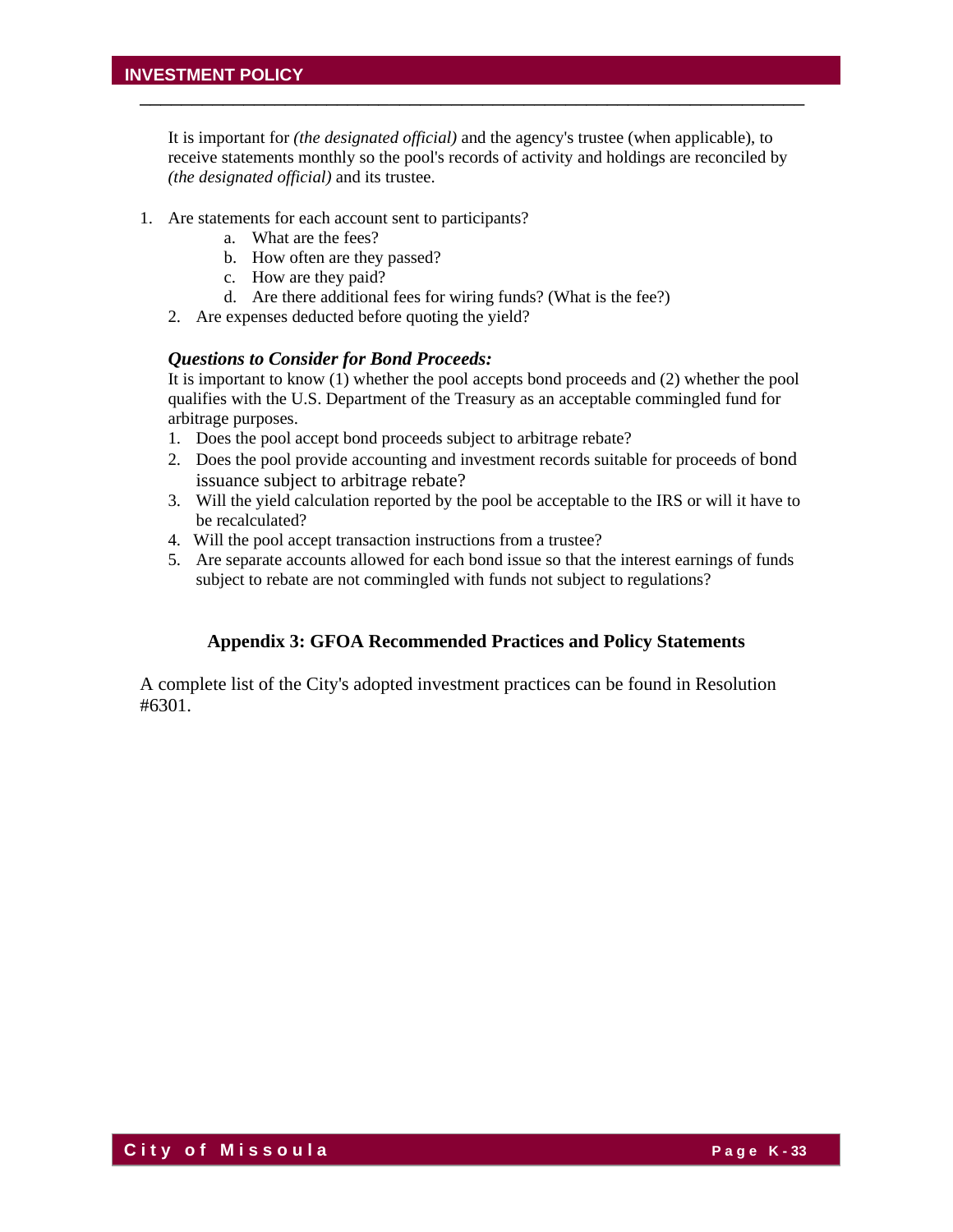# **CITY OF MISSOULA BUDGET INCREASES FOR FY 10**

\_\_\_\_\_\_\_\_\_\_\_\_\_\_\_\_\_\_\_\_\_\_\_\_\_\_\_\_\_\_\_\_\_\_\_\_\_\_\_\_\_\_\_\_\_\_\_\_\_\_\_\_\_\_\_\_\_\_\_\_\_\_\_\_

|                                                           |                                |                  |                    | <b>REQUESTED AND FUNDED OPERATING BUDGET INCREASES</b> |                   |                   |                  |                                  |
|-----------------------------------------------------------|--------------------------------|------------------|--------------------|--------------------------------------------------------|-------------------|-------------------|------------------|----------------------------------|
|                                                           |                                |                  |                    |                                                        |                   |                   |                  | Non-Budgeted                     |
|                                                           |                                |                  |                    |                                                        |                   |                   |                  |                                  |
| Department                                                | Ranking                        | Amount           | <b>High-Funded</b> | Medium-Not<br><b>Funded</b>                            | Low-Not<br>Funded | One-Time<br>Costs | Ongoing<br>Costs | <b>Revenues</b><br><b>Funded</b> |
| <b>City Clerk:</b><br>Mail ballot envelopes for election  | $\mathbf{1}$                   | 80,000           | 80,000             |                                                        |                   | 80,000            |                  |                                  |
|                                                           | $\overline{2}$                 |                  |                    |                                                        |                   |                   |                  |                                  |
| Sub-total                                                 |                                | 80,000           | 80,000             |                                                        |                   | 80,000            |                  |                                  |
|                                                           |                                |                  |                    |                                                        |                   |                   |                  |                                  |
| Fire:<br>Reimburse Overtime                               | $\mathbf{1}$                   | 477,184          | 477,184            |                                                        |                   | 477,184           |                  | 477,184                          |
| Revenue Reimbursement CPR                                 | $\overline{2}$<br>5            | 10,080           | 10,080             |                                                        |                   | 10,080            |                  | 10,080                           |
| Sub-total                                                 |                                | 487,264          | 487,264            |                                                        |                   | 487,264           |                  | 487,264                          |
|                                                           |                                |                  |                    |                                                        |                   |                   |                  |                                  |
| <b>Information Technologies:</b>                          |                                |                  |                    |                                                        |                   |                   |                  |                                  |
| PC/Server Project                                         | $\mathbf{1}$                   | 80,000           | 80,000             |                                                        |                   | 80,000            |                  |                                  |
| Sub-total                                                 |                                | 80,000           | 80,000             |                                                        |                   | 80,000            |                  |                                  |
|                                                           |                                |                  |                    |                                                        |                   |                   |                  |                                  |
| Police:                                                   |                                |                  |                    |                                                        |                   |                   |                  |                                  |
| Overtime-Outside Hire                                     | $\mathbf{1}$<br>$\overline{2}$ | 64,962<br>13,650 | 64,962             |                                                        |                   | 64,962<br>13,650  |                  | 64,962                           |
| Vacancy Officers<br>Drug Diversion Officer                | 3                              | 15,785           | 13,650<br>15,785   |                                                        |                   | 10,202            | 5,583            |                                  |
| Parks Officer                                             | $\overline{4}$                 | 14,685           | 14,685             |                                                        |                   | 9,702             | 4,983            |                                  |
| Sub-total                                                 |                                | 109,082          | 109,082            |                                                        |                   | 98,516            | 10,566           | 64,962                           |
| <b>Public Works/Engineering:</b>                          |                                |                  |                    |                                                        |                   |                   |                  |                                  |
| Sidewalk Construction Activity                            | $\mathbf{1}$                   | 28,831           | 28,831             |                                                        |                   | 15,000            | 13,831           | 65,000                           |
| CMAQ Match                                                | $\overline{\mathbf{c}}$        | 11,434           | 11,434             |                                                        |                   | 11,434            |                  | 10,784                           |
| Safe Routes to School Grant                               | 3<br>$\overline{\mathbf{4}}$   | 81,642           | 81,642             |                                                        |                   | 81,642            |                  | 81,642                           |
| Storm water Program<br>South Ave ROW Litigation Defense   | 5                              | 9,091<br>15,000  | 9,091<br>15,000    |                                                        |                   | 7,500<br>15,000   | 1,591            |                                  |
| Utility Locating Program                                  | 6                              | 24,993           | 24,993             |                                                        |                   |                   | 24,993           | 25,000                           |
| Sub-total                                                 |                                | 170,991          | 170,991            |                                                        |                   | 130,576           | 40,415           | 182,426                          |
|                                                           |                                |                  |                    |                                                        |                   |                   |                  |                                  |
| <b>Streets</b><br>Street Cleaning Program/Metered Water L | 1                              | 11,210           | 11,210             |                                                        |                   |                   | 11,210           |                                  |
|                                                           |                                |                  |                    |                                                        |                   |                   |                  |                                  |
| Sub-total                                                 |                                | 11,210           | 11,210             |                                                        |                   |                   | 11,210           |                                  |
| Office of Planning & Grants:                              |                                |                  |                    |                                                        |                   |                   |                  |                                  |
| Salary Increase/COLA                                      | 1                              | 21,186           | 21,186             |                                                        |                   |                   | 21,186           |                                  |
| Sub-total                                                 |                                | 21,186           | 21,186             |                                                        |                   |                   | 21,186           |                                  |
| Health:                                                   |                                |                  |                    |                                                        |                   |                   |                  |                                  |
| Health: Salary & Fringe Increases                         | 1                              | 41,231           | 41,231             |                                                        |                   |                   | 41,231           |                                  |
| Animal Control: Salary & Fringe Increases                 | $\overline{2}$                 | 4,137            | 4,137              |                                                        |                   |                   | 4,137            |                                  |
| Sub-total                                                 |                                | 45,368           | 45,368             |                                                        |                   |                   | 45,368           |                                  |

**City of Missoula City of Missoula**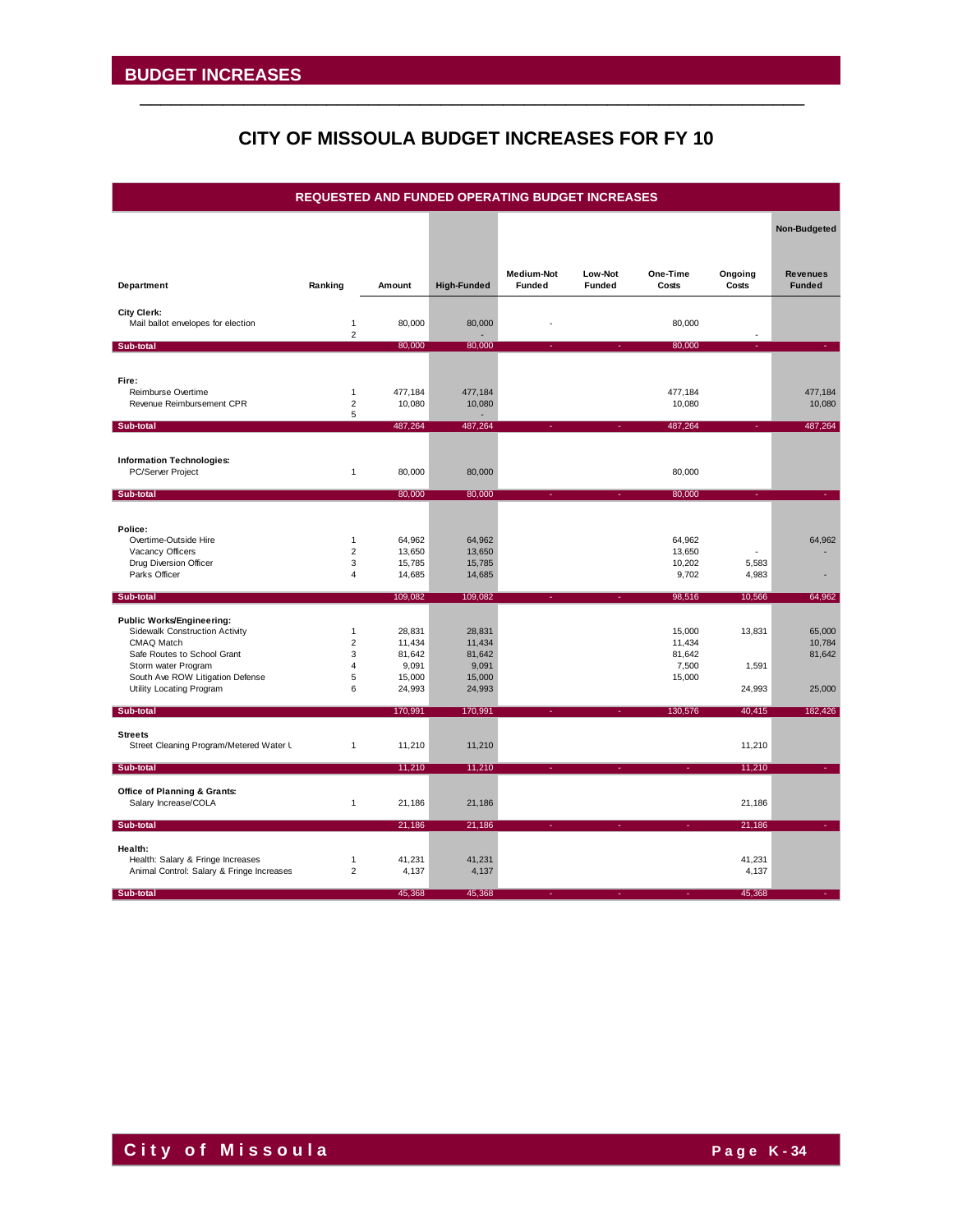#### **REQUESTED AND FUNDED OPERATING BUDGET INCREASES**

| Non-Departmental:                  |                |             |             |         |             |             |              |                |
|------------------------------------|----------------|-------------|-------------|---------|-------------|-------------|--------------|----------------|
| Liability Insurance                |                |             |             |         |             |             |              |                |
| City Band                          |                | 4,000       |             |         | 4,000       |             | 4,000        |                |
| Contingency                        |                | (75,000)    | (75,000)    |         |             |             | (75,000)     |                |
| <b>Termination Pay</b>             |                | (50,000)    | (50,000)    |         |             |             | (50,000)     |                |
| <b>Community Services</b>          |                | 903         | 903         |         |             |             | 903          |                |
| International Choral Festival      |                | 15.000      | 15,000      |         |             | 15.000      |              |                |
| CIP                                |                | 712,294     | 712,294     |         |             | 712,294     |              |                |
| Reserve for Salary                 |                | 166,613     | 166,613     |         |             |             | 166,613      |                |
| Art Museum                         |                | 5,932       | 5,932       |         |             |             | 5,932        |                |
| Workers Comp Rate Reduction        |                |             |             |         |             |             |              |                |
|                                    |                |             |             |         |             |             |              |                |
| Sub-total                          |                | 779,742     | 775,742     |         | 4.000       | 727,294     | 52,448       |                |
|                                    |                |             |             |         |             |             |              |                |
| <b>General Fund Total</b>          |                | 1,784,843   | 1,780,843   | ٠       | 4,000       | 1,603,650   | 181,193      | 734,652        |
|                                    |                |             |             |         |             |             |              |                |
| Building:                          |                |             |             |         |             |             |              |                |
| Salary Reserve                     |                |             |             |         |             |             |              |                |
| 3 ThinClient Desktop w/19" Monitor | $\overline{2}$ | 9,321       | 9,321       |         |             | 9,321       |              | 9,321          |
|                                    |                |             |             |         |             |             |              |                |
| Sub-total                          |                | 9,321       | 9,321       | ÷.      | ÷.          | 9.321       | ÷.           | 9,321          |
| MRA:                               |                |             |             |         |             |             |              |                |
| Salary Reserve                     | 1              |             |             |         |             |             |              |                |
| Computer Replacement               | $\overline{2}$ | 1,382       | 1,382       |         |             | 1,382       |              | 1,382          |
|                                    |                |             |             |         |             |             |              |                |
| Sub-total                          |                | 1,382       | 1,382       |         |             | 1,382       | ٠            | 1,382          |
| <b>Grand Total - All Funds</b>     |                | \$1,795,546 | \$1,791,546 | \$<br>٠ | 4,000<br>\$ | \$1,614,353 | 181,193<br>S | 745,355<br>\$. |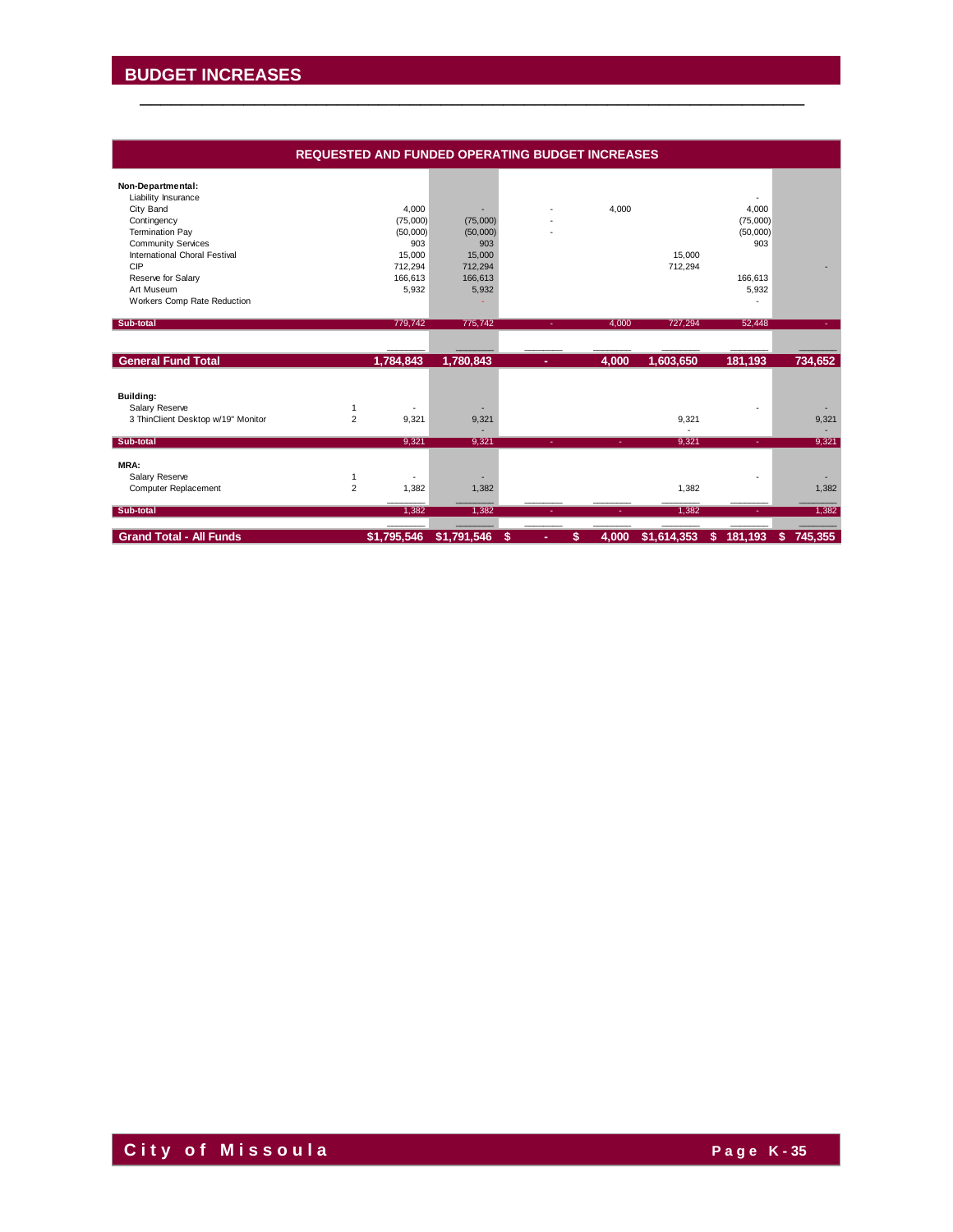# **CITY OF MISSOULA BUDGET REDUCTIONS FOR FY 10**

| <b>GENERAL FUND BUDGET REDUCTIONS IN BASELINE</b>                                                                                                                                                                                                                                                                       |                                                 |                                                                                                  |
|-------------------------------------------------------------------------------------------------------------------------------------------------------------------------------------------------------------------------------------------------------------------------------------------------------------------------|-------------------------------------------------|--------------------------------------------------------------------------------------------------|
| <b>Department</b>                                                                                                                                                                                                                                                                                                       | Ranking                                         | <b>Amount of</b><br><b>Reduction</b>                                                             |
| <b>City Council:</b>                                                                                                                                                                                                                                                                                                    |                                                 |                                                                                                  |
| <b>City Council Sub-total</b>                                                                                                                                                                                                                                                                                           |                                                 |                                                                                                  |
| Mayor                                                                                                                                                                                                                                                                                                                   |                                                 |                                                                                                  |
| Conservative use of office supplies<br>"Term Tracker" and operating supplies<br>Special Events hosting and participation<br>External design/Cable productions/PSA productions<br>"Guide to Codes/City Offices" printing<br><b>Telephone Service</b><br>Mayor training budget<br>Mayor travel budget                     | 1<br>2<br>3<br>4<br>5<br>6<br>7<br>8            | (96)<br>(940)<br>(1, 423)<br>(1, 380)<br>(2,970)<br>(62)<br>(875)<br>(1,665)                     |
| US Conf. of Mayors/National Comm. Devlp/Misc publ.                                                                                                                                                                                                                                                                      | 9                                               | (7,028)                                                                                          |
| <b>Mayor Sub-total</b>                                                                                                                                                                                                                                                                                                  |                                                 | (16, 439)                                                                                        |
| <b>Human Resources</b><br>Temporary employee<br>Travel budget<br>Training budget<br>Professional services - Organizational Training                                                                                                                                                                                     | 1<br>2<br>3<br>4                                | (3, 563)<br>(668)<br>(2,800)<br>(5,030)                                                          |
| <b>Human Resources Sub-total</b>                                                                                                                                                                                                                                                                                        |                                                 | (12,061)                                                                                         |
| <b>City Clerk</b><br>Transcriptions services<br>Neighborhood Newsletter<br>Staff overtime<br>Microfilming City Council committee minutes<br>Neighborhood Office travel<br>Neighborhood Office training<br>Office supplies<br>City Clerk Office Travel<br><b>City Clerk Office Training</b><br>Neighborhood Project Fund | 1<br>2<br>3<br>4<br>5<br>6<br>7<br>8<br>9<br>10 | (2,700)<br>(450)<br>(981)<br>(1,000)<br>(1,200)<br>(450)<br>(204)<br>(2,695)<br>(905)<br>(1,000) |
| <b>City Clerk Sub-total</b>                                                                                                                                                                                                                                                                                             |                                                 | (11, 585)                                                                                        |
| <b>Informational Technologies</b><br>Qwest VPN<br><b>Qwest Anti-Spam</b><br>Qwest WLAN<br>Part Time PC replacement employee<br>Travel                                                                                                                                                                                   | 1<br>2<br>3<br>4<br>5                           | (6, 759)<br>(9, 275)<br>(1,645)<br>(2,944)<br>(3, 441)                                           |
| <b>Informational Technologies Sub-total</b>                                                                                                                                                                                                                                                                             |                                                 | (24,064)                                                                                         |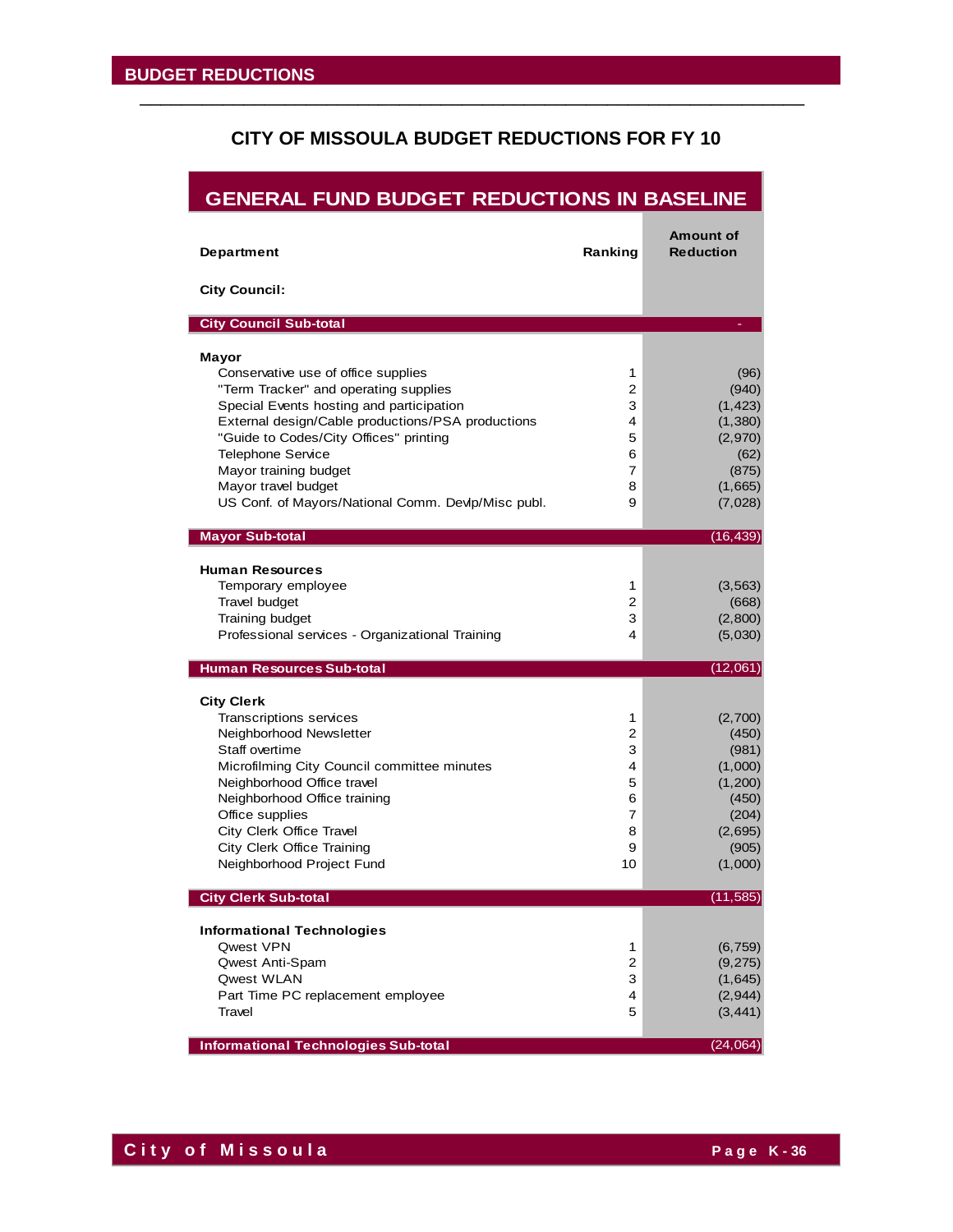# **GENERAL FUND BUDGET REDUCTIONS IN BASELINE**

| <b>Department</b>                                                                                                                                                                                                                             | Ranking                                 | <b>Amount of</b><br><b>Reduction</b>                           |
|-----------------------------------------------------------------------------------------------------------------------------------------------------------------------------------------------------------------------------------------------|-----------------------------------------|----------------------------------------------------------------|
| <b>Municipal Court</b><br>Vacant .5 FTE Clerk position<br>New trial process<br>Office supplies<br>911 system - for warrants<br>Repair/Maintenance<br>Printing                                                                                 | 1<br>$\overline{c}$<br>3<br>4<br>5<br>6 | (22, 551)<br>(8,000)<br>(3,000)<br>(2,000)<br>(1,000)<br>(500) |
| <b>Municipal Court Sub-total</b>                                                                                                                                                                                                              |                                         | (37,051)                                                       |
| <b>Finance</b><br>Vacant Sr. Accounting Clerk position<br>Color copies of budget                                                                                                                                                              | 1<br>$\overline{2}$                     | (41, 678)<br>(1,500)                                           |
| <b>Finance Sub-total</b>                                                                                                                                                                                                                      |                                         | (43, 178)                                                      |
| Attorney<br>Legal Intern hour reductions<br>Clerk position<br><b>Full Court Maintenance contract</b>                                                                                                                                          | 1<br>2<br>3                             | (31, 447)<br>(8,056)<br>(3,580)                                |
| <b>Attorney Sub-total</b>                                                                                                                                                                                                                     |                                         | (43,083)                                                       |
| <b>Engineering - Administration</b><br>.5 Inspector FTE/Weed Program/Misc office supplies<br>Traffic Consultant/News Letter/ cell phone<br>Employee travel/Consulting fees<br>Office supplies/small equipment<br><b>Engineering Sub-total</b> | 1<br>2<br>3<br>4                        | (65, 129)<br>(3,025)<br>(6, 351)<br>(12, 619)<br>(87, 124)     |
|                                                                                                                                                                                                                                               |                                         |                                                                |
| <b>Streets</b><br>Garbage - Waste Asphalt                                                                                                                                                                                                     | 1                                       | (7,000)                                                        |
| <b>Streets Sub-total</b>                                                                                                                                                                                                                      |                                         | (7,000)                                                        |
| <b>Vehicle Maintenance</b><br><b>Surplus Vehicle Contingency</b>                                                                                                                                                                              | 1                                       | (40,000)                                                       |
| <b>Vehicle Maintenance Sub-total</b>                                                                                                                                                                                                          |                                         | (40,000)                                                       |
| <b>Police</b><br>FTE by four (4) (Sgt, Officers, Crime Analyst etc.)<br>Deer Creek Fire Range/Office supplies<br>Temporary service, department equipment<br>Historical expenditures<br><b>Police Sub-total</b>                                | 1<br>$\overline{c}$<br>3<br>4           | (402, 822)<br>(13, 100)<br>(12, 850)<br>(3,500)<br>(432, 272)  |
|                                                                                                                                                                                                                                               |                                         |                                                                |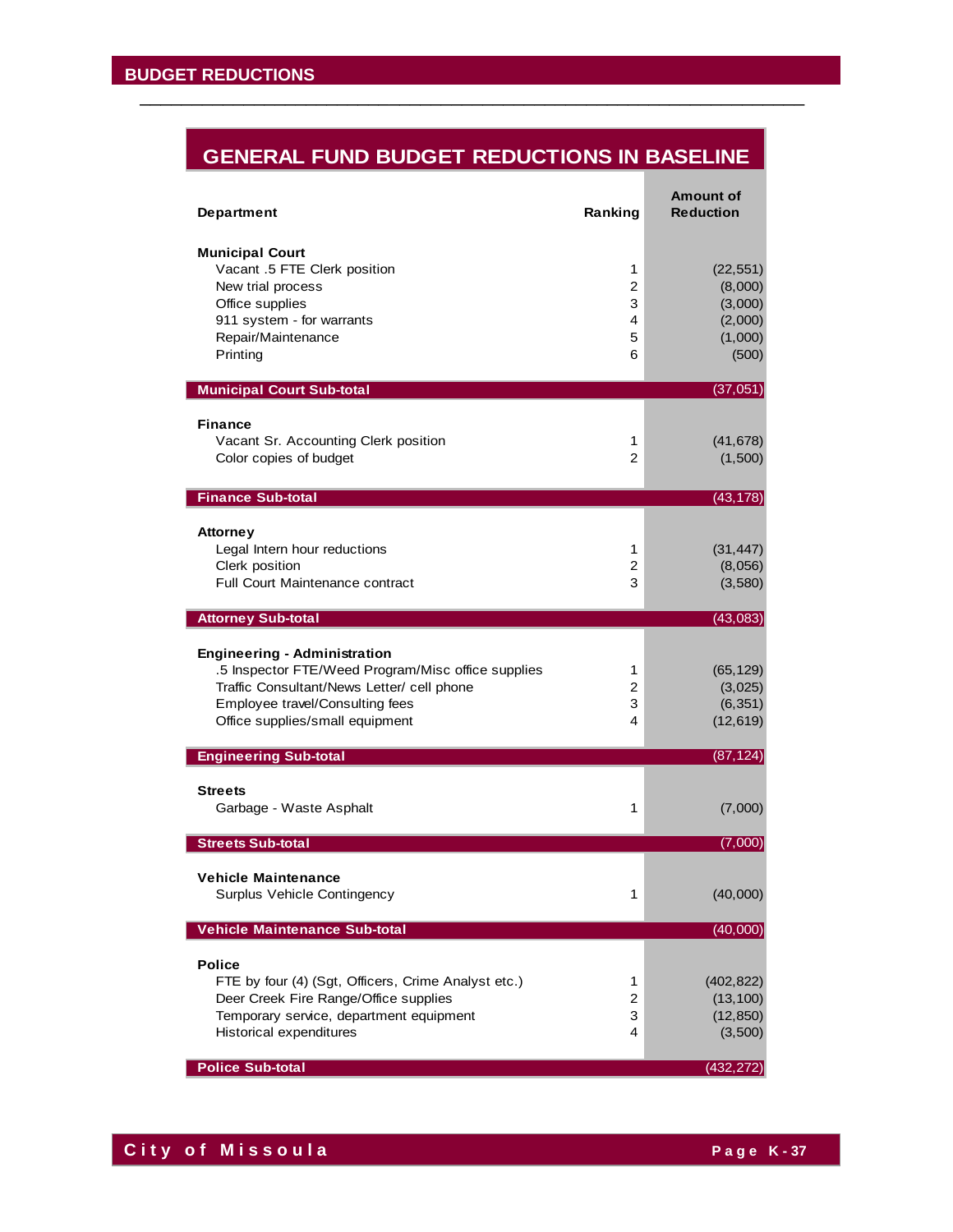# **GENERAL FUND BUDGET REDUCTIONS IN BASELINE**

\_\_\_\_\_\_\_\_\_\_\_\_\_\_\_\_\_\_\_\_\_\_\_\_\_\_\_\_\_\_\_\_\_\_\_\_\_\_\_\_\_\_\_\_\_\_\_\_\_\_\_\_\_\_\_\_\_\_\_\_\_\_\_\_

| <b>Department</b>                                                                 | Ranking | <b>Amount of</b><br><b>Reduction</b> |
|-----------------------------------------------------------------------------------|---------|--------------------------------------|
| Fire                                                                              |         |                                      |
| Overtime                                                                          | 1       | (28, 463)                            |
| 4% reduction to non-fixed items                                                   | 2       | (18, 815)                            |
|                                                                                   |         |                                      |
| <b>Fire Sub-total</b>                                                             |         | (47, 278)                            |
| <b>Cemetery</b>                                                                   |         |                                      |
|                                                                                   | 1       |                                      |
| <b>Cemetery Sub-total</b>                                                         |         |                                      |
|                                                                                   |         |                                      |
| <b>Parks</b><br>Five Valley Fun Run/Walk                                          | 1       | (12, 167)                            |
| Phone Receptionist/Mailings/Missoulian/Police OT                                  |         |                                      |
| Security/Admin Travel and Training                                                | 2       | (8, 340)                             |
| Surplus Vehicle/Porta-Johns/Intermittent Employees                                | 3       | (39, 330)                            |
| Open Space & Trail Manager supplies reduction                                     | 4       | (3,700)                              |
| Tree planting/Maintenance/Trail signage and re-<br>vegetation/Vehicle Maintenance | 5       | (45, 624)                            |
| Recreation Supplies and Purchased Services                                        | 6       | (11, 186)                            |
| Intermittent staff - Coaches/Artist etc                                           | 7       | (17, 334)                            |
| Tree Pruning/Electric/Plumbing/Weed Spraying                                      | 8       | (9,090)                              |
| Revenue Loss                                                                      |         | 17,670                               |
| <b>Parks Sub-total</b>                                                            |         | (129, 101)                           |
|                                                                                   |         |                                      |
| <b>Non-Departmental</b>                                                           |         |                                      |
| Animal Control transfer                                                           | 1       | (9,064)                              |
| Contingency                                                                       | 2       | (75,000)                             |
| Health Department Contribution<br>Office of Planning and Grants Transfer          | 3<br>4  | (42, 958)<br>(38, 441)               |
| <b>Termination Pay</b>                                                            | 5       | (50,000)                             |
|                                                                                   |         |                                      |
| <b>Non-Departmental Sub-total</b>                                                 |         | (215, 463)                           |
|                                                                                   |         |                                      |
| <b>Grand Total - All Funds</b>                                                    |         | (1.145.699)                          |
|                                                                                   |         |                                      |
| <b>REVENUE OFFSETS</b>                                                            |         |                                      |
| Cemetery<br><b>Streets</b>                                                        |         | (21, 713)<br>(94, 946)               |
| Fire                                                                              |         | (257,000)                            |
|                                                                                   |         |                                      |
| <b>Revenue offset Sub-total</b>                                                   |         | (373, 659)                           |
|                                                                                   |         |                                      |
| <b>Total Reductions and Revenue Offsets;</b>                                      |         | \$(1, 519, 358)                      |

**City of Missoula City of Missoula**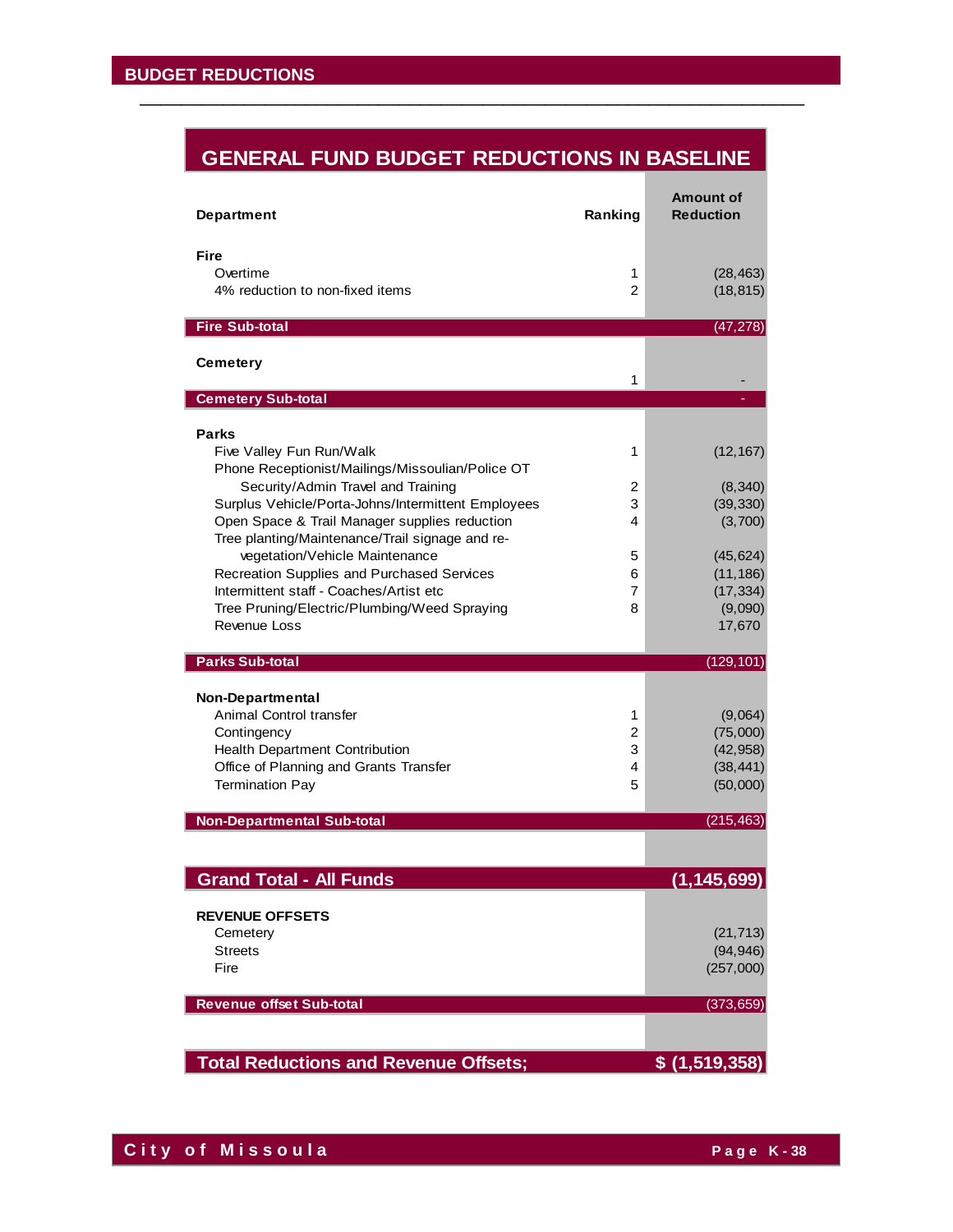#### **GLOSSARY**

**Accrual Basis -** A basis of accounting in which transactions are recognized at the time they are incurred, as apposed to when cash is received or spent.

\_\_\_\_\_\_\_\_\_\_\_\_\_\_\_\_\_\_\_\_\_\_\_\_\_\_\_\_\_\_\_\_\_\_\_\_\_\_\_\_\_\_\_\_\_\_\_\_\_\_\_\_\_\_\_\_\_\_\_\_\_\_\_

**Appropriation** – An authorization made by the City Council which permits the City to incur obligations to make expenditures for specific purposes.

**Assessed Valuation** - A value that is established for real and personal property for use as a basis for levying property taxes.

**Asset** - Resources owned or held by a government which have monetary value.

**Available (Undesignated) Fund Balance** - Refers to the funds remaining from the prior years which are available for appropriation and expenditure in the current year.

**Base Budget Allowances** – Funding for ongoing expenditures for personnel, commodities, contractual services and replacement of existing equipment previously authorized. The base budget allowance provides funding to continue previously authorized services and programs.

**Bonds** – A written promise to pay a sum of money on a specific date at a specified interest rate. The interest payments and the repayment of the principal are detailed in a bond ordinance. The most common types of bonds are general obligation, revenue bonds, and special improvement district bonds. These are most frequently used to finance capital projects.

**Bond Rating** – An evaluation of a bond issuer's credit quality and perceived ability to pay the principal and interest on time and in full.

**Bond Refinancing** - The payoff and re-issuance of bonds, to obtain better interest rates and/or bond conditions.

**Budget** – A plan of financial operation for a specific time period (City of Missoula's budget is for a fiscal year July 1 - June 30). The budget contains the estimated expenditures needed to continue the county's operations for the fiscal year and revenues anticipated to finance them.

**Budget Calendar** - The schedule of key dates or milestones which the City follows in the preparation, adoption, and administration of the budget.

**Budget Message** - The opening section of the. budget which provides the City Council and the public with a general summary of the most

important aspects of the budget, changes from the current and previous fiscal years, and recommendations regarding the financial policy for the upcoming period.

**Budgetary Basis** - This refers to the form of accounting utilized throughout the budget process. These generally take one of three forms: GAAP, Cash, and Modified Accrual.

**Budgetary Control** - The control or management of a governmental unit or enterprise in accordance with an approved budget for the purpose of keeping expenditures within the limitations of authorized appropriations and available revenues.

**Capital Budget** – See Capital Improvement Program

**Capital Expenditures** – The item has a unit cost over \$5,000, it benefits future periods, it has a normal useful life of 1 year or more, it has an identity that does not change with use (i.e., retains its identity throughout its useful life), and it is identifiable and can be separately accounted for. Improvements to existing assets must add value and life to be included in the value of any Capital item.

**Capital Improvements -** Expenditures related to the acquisition, expansion or rehabilitation of an element of the government's physical plant; sometimes referred to as infrastructure.

**Capital Improvement Program (CIP)** – A plan for capital expenditures needed to maintain, replace and expand the City's heavy equipment and public infrastructure (for example, streets, parks, buildings, etc). The CIP projects these capital equipment and infrastructure needs for a set number of years (normally 5) and is updated annually to reflect the latest priorities, cost estimates or changing financial strategies. The first year of the adopted Capital Improvement Program becomes the Annual Capital Budget.

**Capital Outlay** – Items that cost more than \$5,000 and have a useful life of more than one year.

**Capital Project** – New facility, technology system, land acquisition or equipment acquisition, or improvements to existing facilities beyond routine maintenance. Capital projects are included in the Capital Improvement Program and become fixed assets.

**Cash Basis** - A basis of accounting in which transactions are recognized only when cash is increased or decreased.

# **C i t y o f M i s s o u l a P a g e K - 39**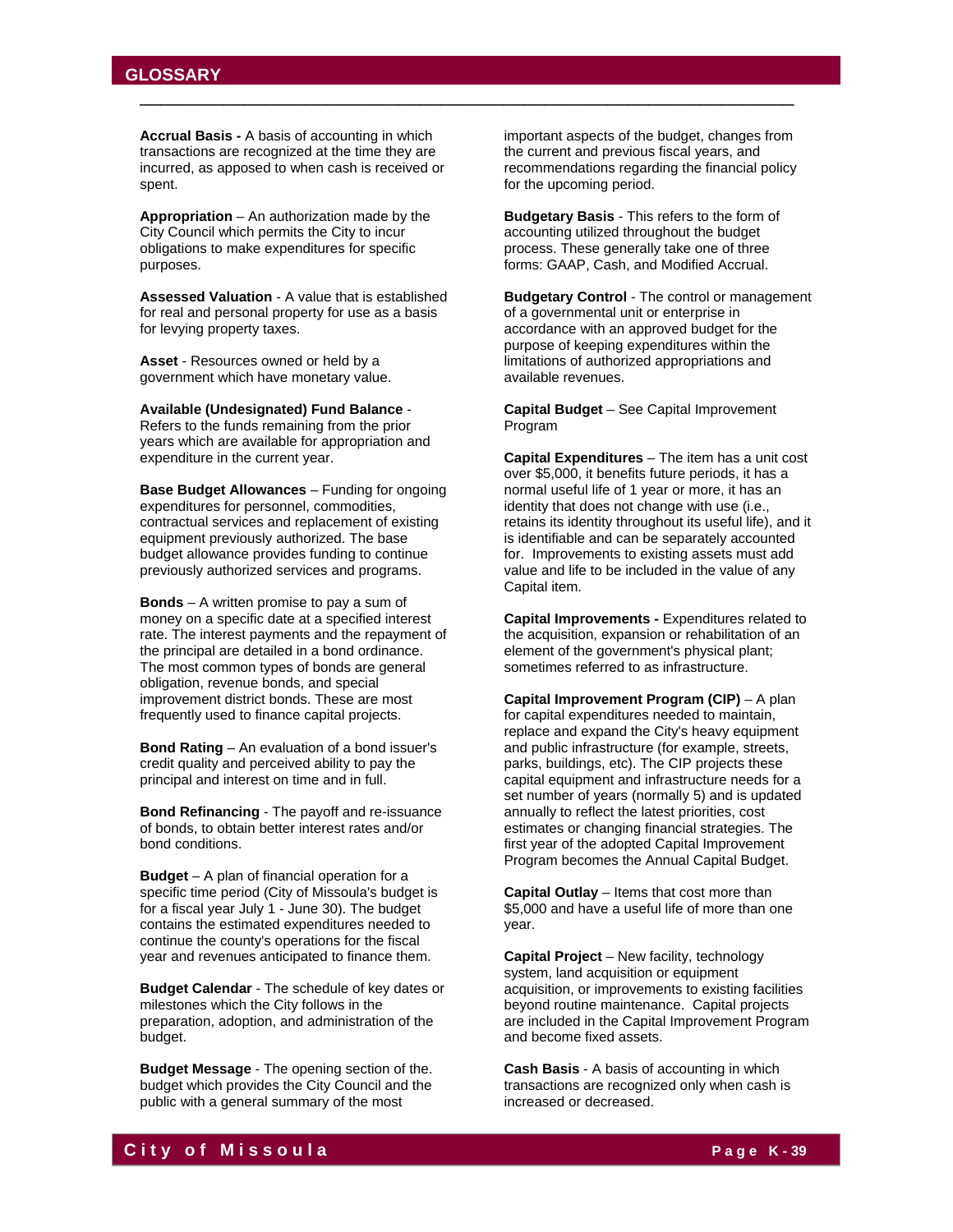**CDBG** – Community Development Block Grant.

**CIP** – See Capital Improvement Program

**Contingency** - A budgetary reserve set aside for emergencies or unforeseen expenditures not otherwise budgeted.

**Contractual Services** – Expenditures for services performed by firms, individuals or other city departments.

**Debt Ratios** - Ratios which provide a method of assessing debt load and the ability to repay debt which plays a part in the determination of credit ratings. They are also used to evaluate the City's debt position over time and against its own standards and policies.

**Debt Service** – Payment of principal and interest on an obligation resulting from the issuance of bonds.

**Debt Service Fund** - Debt Service Funds are set up to receive dedicated revenues used to make principa1 and interest payments on City debt. They are used to account for the accumulation of resources for, and the payment of, general obligation and special assessment debt principal, interest and related costs.

**Debt Service Fund Requirements** - The amounts of revenue which must be provided for a Debt Service Fund so that all principal and interest payments can be made in full on schedule.

**Deficit** -The excess of an entity's liabilities over its assets or the excess of expenditures over revenues during a single accounting period.

**Department** - A major administrative division of the City which indicates overall management responsibility for an operation or a group of related operations within a functional area.

**Depreciation** - Expiration in the service life of capital assets attributable to wear and tear, deterioration, action of the physical elements, inadequacy, or obsolescence.

**Distinguished Budget Presentation Awards Program** - A voluntary awards program administered by the Government Finance Officers Association to encourage governments to prepare effective budget documents.

**Division -** A group of homogeneous cost centers within a department, i.e. Administration, Engineering, Signing & Striping, Traffic Sign

Maintenance, Communications Maintenance, Street Lighting, Bike-Ped Program and Weed Cutting all make up the Engineering Division within the Public Works Department.

\_\_\_\_\_\_\_\_\_\_\_\_\_\_\_\_\_\_\_\_\_\_\_\_\_\_\_\_\_\_\_\_\_\_\_\_\_\_\_\_\_\_\_\_\_\_\_\_\_\_\_\_\_\_\_\_\_\_\_\_\_\_\_

**Enterprise Funds** – Funds that are accounted for in a manner similar to a private business. Enterprise funds usually recover their costs (including depreciation) through user fees. The City has one such self-supporting fund in its primary governmental reporting unit: Wastewater Treatment Fund.

**Estimate** – The most recent prediction of current year revenue and expenditures. Estimates are based upon many months of actual expenditure and revenue information and are prepared to consider the impact of unanticipated costs or other economic changes.

**Estimated Revenue** - The amount of projected revenue to be collected during the fiscal year.

**Fixed Assets** - Assets of long-term character which are intended to continue to be held or used, such as land, buildings, machinery, furniture and other equipment.

**FTE** – See Full-Time Equivalent

**Full Faith and Credit** - A pledge of a government's taxing power to repay debt obligations.

**Full-Time Equivalent (FTE)** – A position converted to the decimal equivalent of a full-time position based on 2,080 hours per year. For example, a part-time clerk working for 20 hours per week would be equivalent to one-half of a full-time position or 0.5 FTE.

**Fund** – An independent governmental accounting entity with a self-balancing group of accounts including assets, liabilities and fund balance, which record all financial transactions for specific activities of government functions.

**Fund Balance** – As used in the budget, the excess of resources over expenditures. The beginning fund balance is the residual funds brought forward from the previous fiscal year.

**GAAP** – See Generally Accepted Accounting Principles

**General Obligation Bonds (G.O. Bonds)** – Bonds that require voter approval and finance a variety of public capital projects such as roads, buildings, parks and improvements. The bonds are backed by the "full faith and credit" of the issuing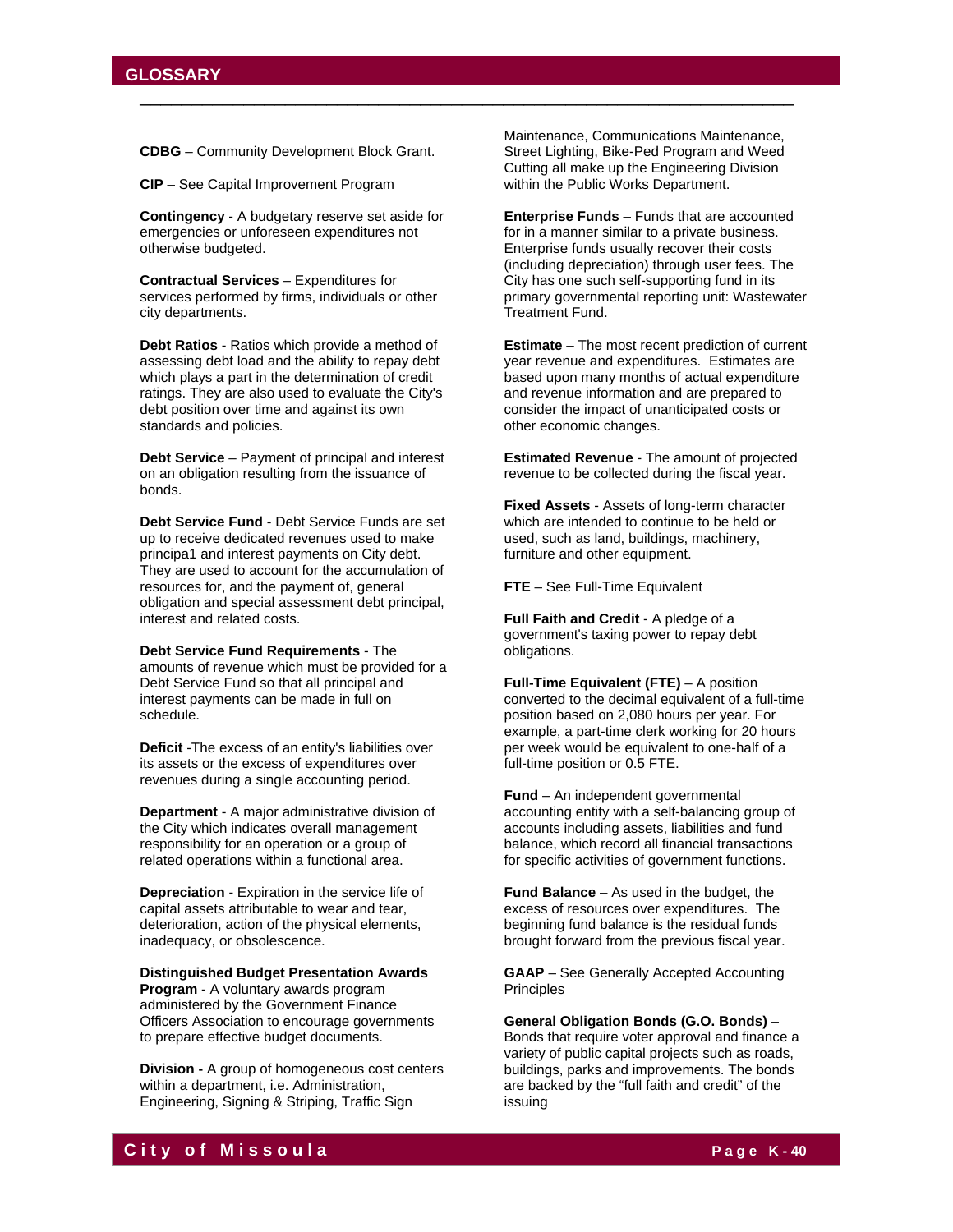government.

**Goal** – A statement of broad direction, purpose or intent based on the needs of the community. A goal is general and timeless; that is, it is not concerned with a specific achievement in a given time period.

\_\_\_\_\_\_\_\_\_\_\_\_\_\_\_\_\_\_\_\_\_\_\_\_\_\_\_\_\_\_\_\_\_\_\_\_\_\_\_\_\_\_\_\_\_\_\_\_\_\_\_\_\_\_\_\_\_\_\_\_\_\_\_

#### **G. O. Bonds** – See General Obligation Bonds

**Grant** – A contribution by one government unit or funding source to another. The contribution is usually made to aid in the support of a specified function (e.g., public safety or drug enforcement, but it is sometimes for general purposes).

**Infrastructure** – Facilities that support the daily life and growth of the city, for example, streets, public buildings, wastewater treatment and parks.

**Improvement Districts** – Special assessment districts formed by property owners who desire and are willing to pay for mutually enjoyed improvements such as roads or maintenance districts.

**Intergovernmental Revenue** - Funds received from federal, state and other local government sources in the form of grants, shared revenues, and payments in lieu of taxes.

**Levy** – See Tax Levy

**Line-Item Budget** - A budget that lists each expenditure category (salary, materials, telephone service, travel, etc.) separately, along with the dollar amount budgeted for each specified category.

**Mandate** – Legislation passed by the state or federal government requiring action or provision of services and/or programs. Examples include the Americans with Disabilities Act, which requires actions such as physical facility improvements and provision of specialized transportation services.

**NVRA** – National Voter Registration Act.

**Objective** – A desired output-oriented accomplishment that can be measured and achieved within a given time frame, and advances the activity and organization toward a corresponding goal.

**Operating Budget** - The portion of the budget that pertains to daily operations that provide basic governmental services. The operating budget contains appropriations for such expenditures as personnel; supplies, utilities, materials, travel, and fuel.

**Operating Funds** – Resources derived from continuing revenue sources used to finance ongoing operating expenditures and "pay-as-yougo" capital projects.

**Ordinance** – A formal legislative enactment by the City Council. If it is not in conflict with any higher form of law, such as a state statute or constitutional provision, it has the full force and effect of law within the boundaries of the city.

**Outstanding Bonds** – Bonds not yet retired through principal and interest payments.

**Overlapping Debt** - The City's proportionate share of the debt of other local governmental units which either overlap it or underlie it. The debt is generally apportioned based on relative assessed value.

**Pay-As-You-Go Capital Projects** – Capital projects whose funding comes from day-to-day City operating revenue sources.

**Performance Budget** - A budget that focuses upon departmental goals and objectives rather than line items, programs, or funds. Workload and unit cost data are collected in order to assess the effectiveness and efficiency of services.

**Personal Services** – All costs related to compensating City employees including employee benefits costs such as contributions for retirement, social security, and health and workers' compensation insurance. It also includes fees paid to elected officials, jurors, and election judges and clerks. It does not include fees for professional or other services.

**PILT** - Payment in Lieu of Taxes from another government or non-profit entity.

**Program Budget** - A budget that focuses upon broad functions or activities of an agency or jurisdiction rather than upon its organizational budget units or object classes of expenditure.

**Property Tax** – A levy upon each \$100 of assessed valuation of property within the City of Missoula.

**Resolution** - A special or temporary order of a legislative body (City Council) requiring less legal formality than an ordinance or statute.

**Resources** – Total amounts available for appropriation including estimated revenues, fund transfers and beginning fund balances.

# **C i t y o f M i s s o u l a P a g e K - 41**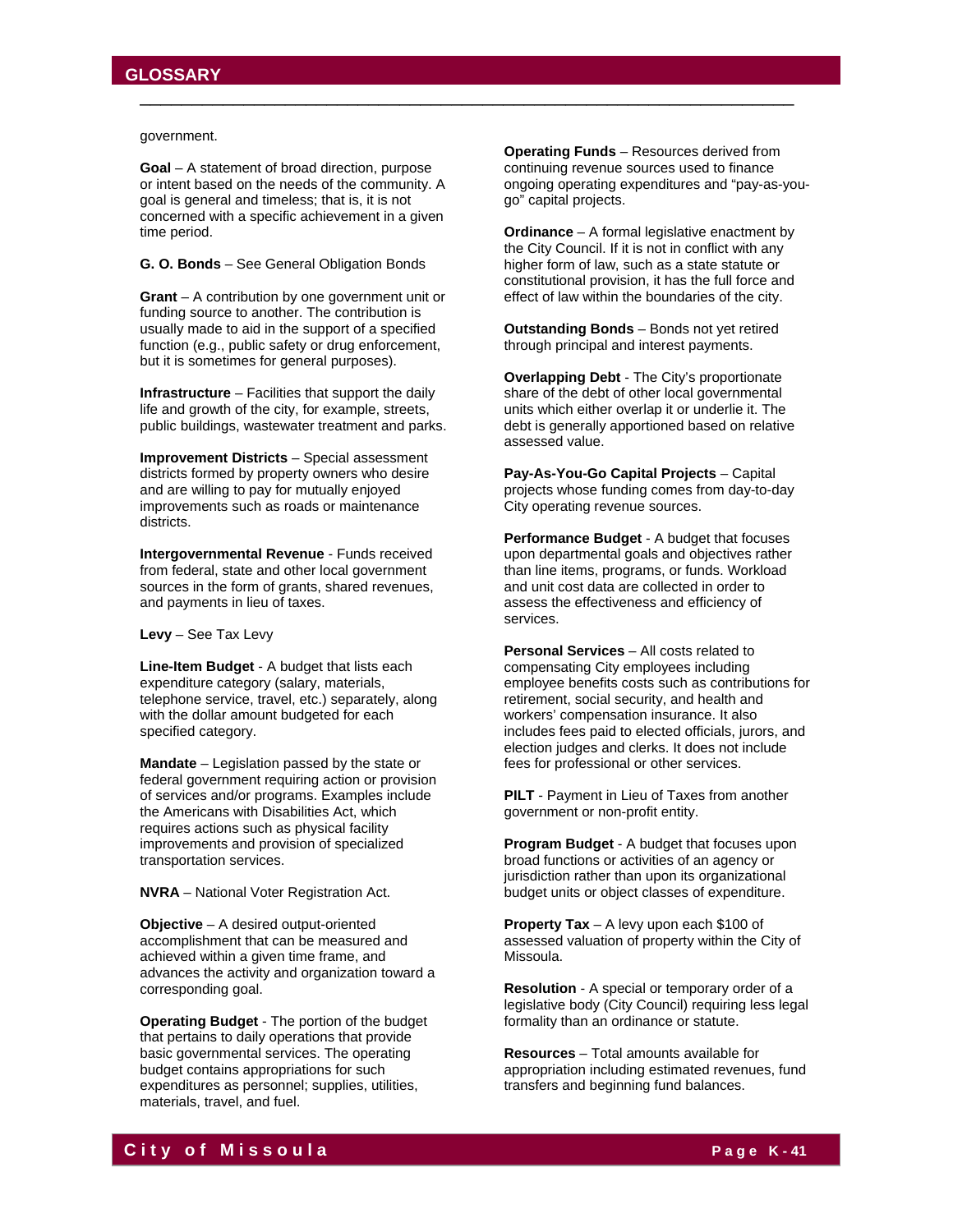**Restricted Funds** – See Special Revenue Fund.

\_\_\_\_\_\_\_\_\_\_\_\_\_\_\_\_\_\_\_\_\_\_\_\_\_\_\_\_\_\_\_\_\_\_\_\_\_\_\_\_\_\_\_\_\_\_\_\_\_\_\_\_\_\_\_\_\_\_\_\_\_\_\_

**Revenue** - Funds that the government receives as income. It includes such items as tax payments, fees from specific services, receipts from other governments, fines, forfeitures, grants, shared revenues and interest income.

**Revenue Bonds** – Bonds usually sold for constructing a project that will produce revenue for the government. That revenue is pledged to pay the principal and interest of the bond.

**Risk Management** - An organized attempt to protect a government's assets against accidental loss in the most economical method.

**Salary Savings** – Budget savings realized through normal employee turnover.

**Special Revenue Fund** – A fund used to account for receipts from revenue sources that have been earmarked for specific activities and related expenditures. Examples include funds such as Cemetery Perpetual Care, Drug Forfeiture and Law Enforcement Block Grant .

**State-Shared Revenues** – Revenues levied and collected by the state but shared with local governments as determined by state government each year. Entitlement funds received by the City from the state is the largest of such shared revenues.

**Taxes** - Compulsory charges levied by a government for the purpose of financing services performed for the common benefit of the people. This term does not include specific charges made against particular persons or property for current or permanent benefit, such as special assessments.

**Tax Levy** - The resultant product when the tax rate per one hundred dollars is multiplied by the tax base.

**Transfers In/Out** - Amounts transferred from one fund to another to assist in financing the services for the recipient fund.

**Unreserved Fund Balance** - The portion of a fund's balance that is not restricted for a specific purpose and is available for general appropriation.

**User Fees or User Charges** – A fee paid for a public service or use of a public facility by the individual or organization benefiting from the service.

**Workload Indicator** - A unit of work to be done (e.g., number of permit applications received or the number of burglaries to be investigated).